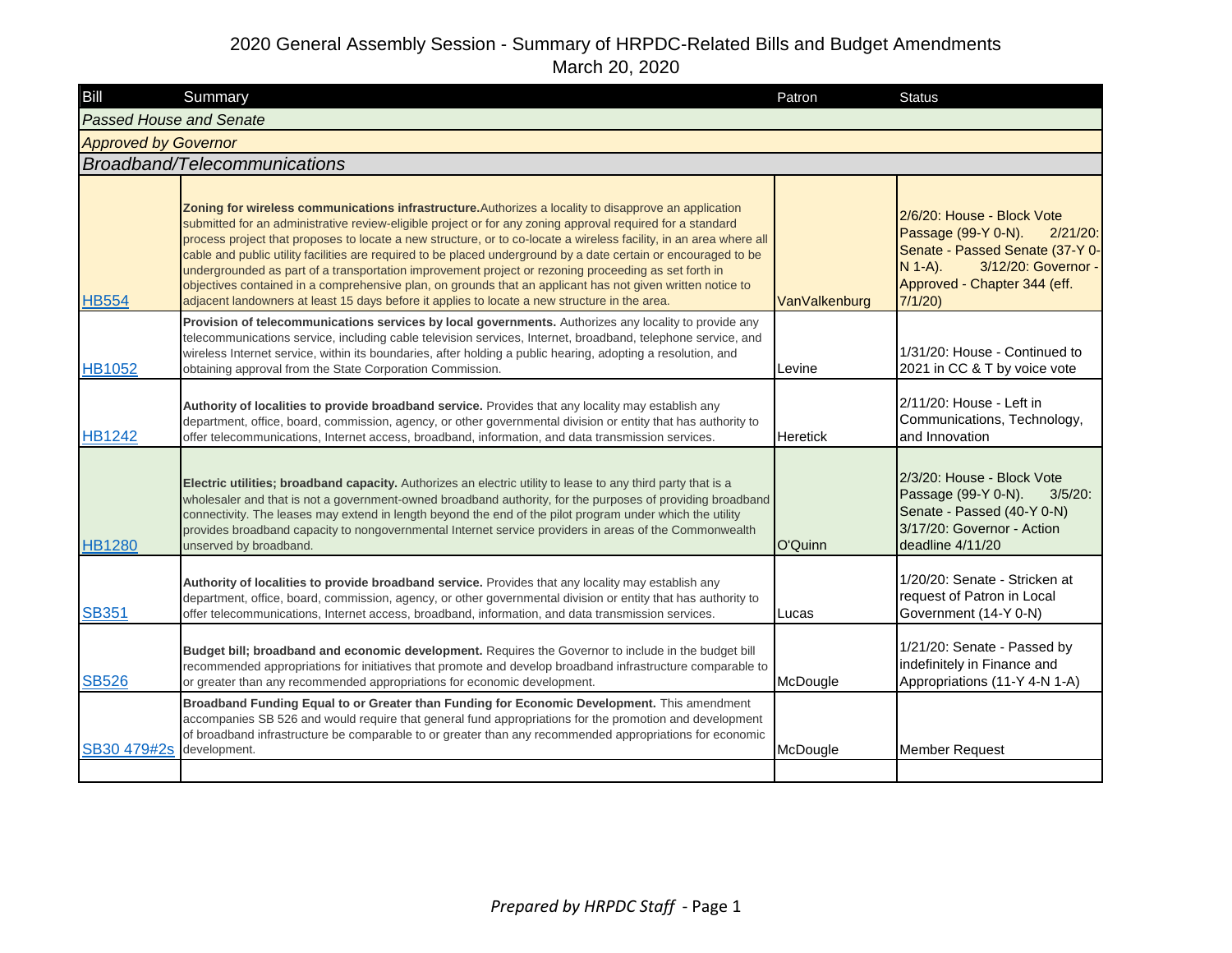| Bill          | Summary                                                                                                                                                                                                                                                                                                                                                                                                                                                                                                                                                                                                                                                                                                                                                                                                                                                                                                                                                                                                                                                                                                                                                    | Patron         | <b>Status</b>                                                                                                                                                                                                                   |
|---------------|------------------------------------------------------------------------------------------------------------------------------------------------------------------------------------------------------------------------------------------------------------------------------------------------------------------------------------------------------------------------------------------------------------------------------------------------------------------------------------------------------------------------------------------------------------------------------------------------------------------------------------------------------------------------------------------------------------------------------------------------------------------------------------------------------------------------------------------------------------------------------------------------------------------------------------------------------------------------------------------------------------------------------------------------------------------------------------------------------------------------------------------------------------|----------------|---------------------------------------------------------------------------------------------------------------------------------------------------------------------------------------------------------------------------------|
|               | <b>Economic Development</b>                                                                                                                                                                                                                                                                                                                                                                                                                                                                                                                                                                                                                                                                                                                                                                                                                                                                                                                                                                                                                                                                                                                                |                |                                                                                                                                                                                                                                 |
| <b>HB491</b>  | Department of Agriculture and Consumer Services; industrial hemp industry working group;<br>report. Directs the Department of Agriculture and Consumer Services to convene a working group to assess<br>the opportunities for development and manufacturing in the industrial hemp industry. The Department shall<br>report the analysis of the working group by November 30, 2020, to the Chairmen of the House Committee on<br>Agriculture, Chesapeake and Natural Resources and the Senate Committee on Agriculture, Conservation and<br>Natural Resources.                                                                                                                                                                                                                                                                                                                                                                                                                                                                                                                                                                                             | Marshall       | 2/4/20: House - Block Vote<br>Passage (99-Y 0-N).<br>$3/2/20$ :<br>Senate - Passed with<br>amendments (36-Y 0-N).<br>3/2/20: House - VOTE: Adoption<br>$3/12/20$ :<br>(99-Y 0-N).<br>Governor - Action deadline<br>4/11/20      |
| <b>HB957</b>  | Virginia Cyber Initiative Act. Directs the Virginia Information Technologies Agency to work with public and<br>private institutions of higher education, state agencies, and businesses in the Commonwealth to develop a<br>cyber alliance, to be known as the Virginia Cyber Initiative, to reduce cyber risks and encourage economic<br>development in the cybersecurity field.                                                                                                                                                                                                                                                                                                                                                                                                                                                                                                                                                                                                                                                                                                                                                                          | Ayala          | 2/11/20: House - Left in<br>Appropriations                                                                                                                                                                                      |
| <b>HB1017</b> | Research and development in the Commonwealth. Creates the Commonwealth of Virginia Innovation<br>Partnership Authority (the Authority) to oversee and support research, development, and commercialization,<br>as well as related investment and seed-stage funding, in the Commonwealth. Existing grant, loan, and<br>investment funds currently administered by the Innovation and Entrepreneurship Investment Authority and the<br>Virginia Research Investment Committee, repealed under the bill, would be consolidated under the Authority,<br>and the Authority would be responsible for developing an Innovation Index for the Commonwealth. The bill<br>contains technical amendments.                                                                                                                                                                                                                                                                                                                                                                                                                                                            | <b>Sickles</b> | 2/10/20: House - VOTE:<br>Passage (94-Y 5-N).<br>$2/28/20$ :<br>Senate - Passed with substitute<br>$(37-Y 0-N)$ .<br>$3/7/20$ :<br>Conference report agreed to by<br><b>House and Senate</b>                                    |
| <b>HB1102</b> | Hampton Roads Regional Arena Authority created; financing of a Hampton Roads arena and<br>facility. Creates the Hampton Roads Regional Arena Authority and grants it certain powers relating to<br>construction of an arena and facility. Among those powers is the authority to (i) issue bonds to construct the<br>arena and facility, (ii) receive state sales and use tax revenue that is attributable to the arena and facility, (iii)<br>use such revenue to repay such bonds, and (iv) distribute any excess revenue to any Hampton Roads locality<br>that elects to contribute to the financing of the construction of an arena and facility. The bill provides that the<br>Authority's entitlement to state sales and use tax revenue will expire on the earlier of the maturity date of any<br>bonds it issues related to constructing the arena and facility or July 1, 2060. The powers granted by the bill to<br>the Authority are similar to those granted to the City of Virginia Beach with respect to a sports or<br>entertainment project. The bill repeals existing provisions related to a Hampton Roads Sports Facility<br>Authority. | <b>Miyares</b> | 2/10/20: House - VOTE:<br>Passage (59-Y 38-N).<br>2/26/20: Senate - Passed with<br>substitute (36-Y 3-N 1-A).<br>2/26/20: Substitute agreed to by<br>House (60-Y 32-N).<br>$3/12/20$ :<br>Governor - Action deadline<br>4/11/20 |
| <b>HB1597</b> | GO Virginia grants; matching funds. Allows a locality to use funds awarded from the Tobacco Region<br>Revitalization Commission as matching funds for a GO Virginia grant award. No other state funds are<br>authorized to be used as a source of matching funds. The provisions of the bill sunset on July 1, 2021.                                                                                                                                                                                                                                                                                                                                                                                                                                                                                                                                                                                                                                                                                                                                                                                                                                       | Wampler        | 1/31/20: House - Vote: Passage<br>$(93-Y 6-N)$ .<br>2/21/20: Senate<br>Passed Senate with amendment<br>$(31-Y 6-N)$ .<br>2/26/20: House - Adoption (88-Y<br>$3/12/20$ :<br>$8-N$ )<br>Governor - Action deadline<br>4/11/20     |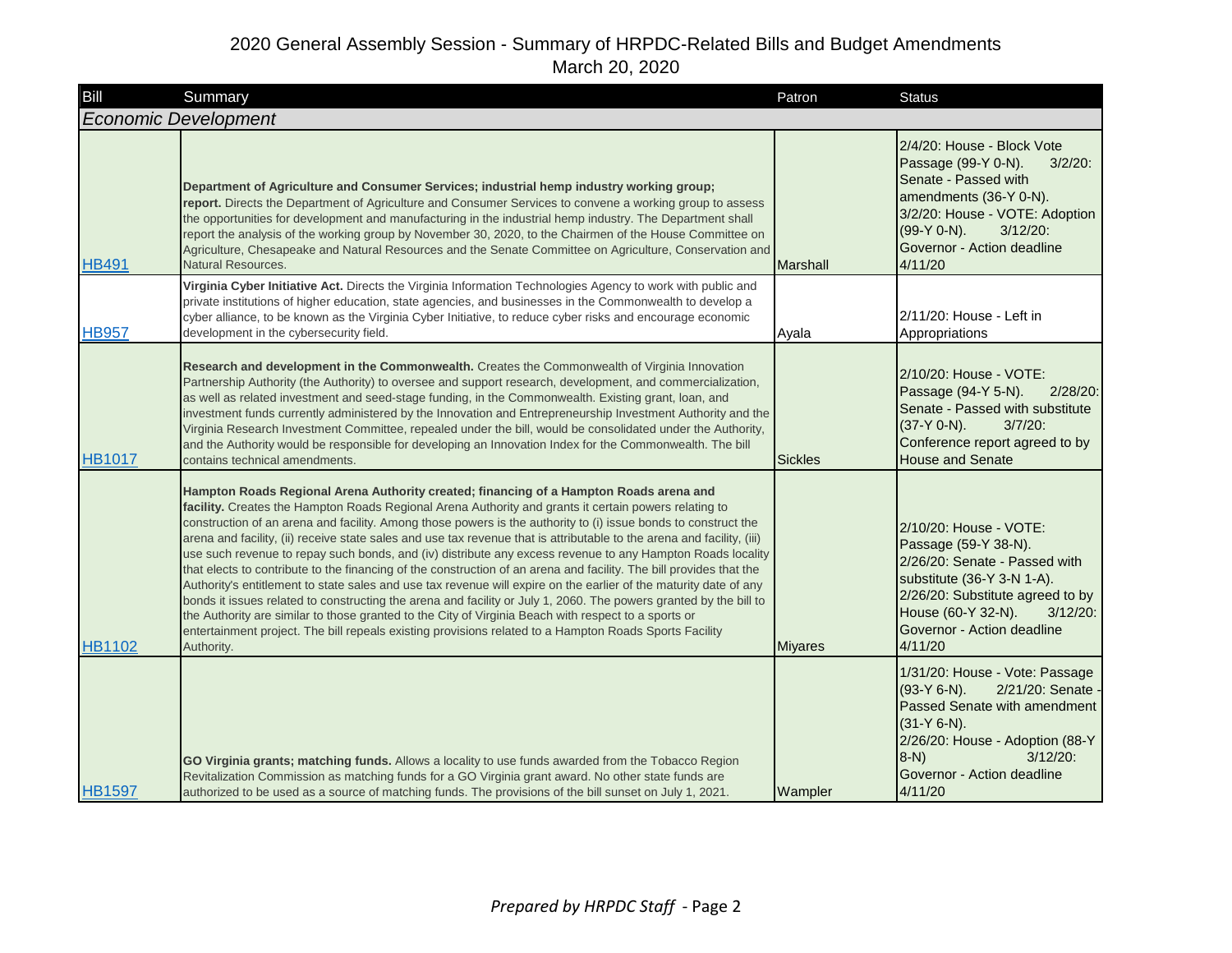| <b>Bill</b>        | Summary                                                                                                                                                                                                                                                                                                                                                                                                                                                                                                                                                                                                                                                                                                                                                      | Patron        | <b>Status</b>                                                                                                                                                                            |
|--------------------|--------------------------------------------------------------------------------------------------------------------------------------------------------------------------------------------------------------------------------------------------------------------------------------------------------------------------------------------------------------------------------------------------------------------------------------------------------------------------------------------------------------------------------------------------------------------------------------------------------------------------------------------------------------------------------------------------------------------------------------------------------------|---------------|------------------------------------------------------------------------------------------------------------------------------------------------------------------------------------------|
| <b>SB576</b>       | Research and development in the Commonwealth. Creates the Commonwealth of Virginia Innovation<br>Partnership Authority (the Authority) to oversee and support research, development, and commercialization,<br>resulting in the creation of new jobs and company formation, as well as related investment and seed-stage<br>funding, in the Commonwealth. Existing grant, loan, and investment funds currently administered by the<br>Innovation and Entrepreneurship Investment Authority and the Virginia Research Investment Committee,<br>repealed under the bill, would be consolidated under the Authority, and the Authority would be responsible for<br>developing an Innovation Index for the Commonwealth. The bill contains technical amendments. | <b>Howell</b> | 2/6/20: Senate - Read third time<br>and passed (40-Y 0-N) 2/26/20:<br>House - VOTE: Passage with<br>substitute (95-Y 4-N).<br>3/8/20: Conference report<br>agreed to by House and Senate |
| <b>SB639</b>       | Virginia Growth and Opportunity Fund; regional grant awards. Requires that at least 25 percent of grants<br>received by a region from the Virginia Growth and Opportunity Fund be used to support the creation of jobs in<br>qualified opportunity zones in the region.                                                                                                                                                                                                                                                                                                                                                                                                                                                                                      | Surovell      | 1/28/20: Senate - Passed by<br>indefinitely in Finance and<br>Appropriations (11-Y 5-N)                                                                                                  |
| HB30 92#2h         | Virginia Cyber Initiative. This amendment provides \$750,000 in each year from the general fund pursuant to<br>the passage of House Bill 957 in the 2020 General Assembly sesssion, which creates the Virginia Cyber<br>Initiative.                                                                                                                                                                                                                                                                                                                                                                                                                                                                                                                          | Ayala         | <b>Member Request</b>                                                                                                                                                                    |
|                    | Adjust Funding for the Virginia Growth and Opportunity Fund. This amendment reduces funding for the<br>HB30 114#1c Virginia Growth and Opportunity Fund by \$4.5 million from the general fund the second year.                                                                                                                                                                                                                                                                                                                                                                                                                                                                                                                                              |               | <b>Conference Report</b>                                                                                                                                                                 |
|                    | GO Virginia Reporting Language. This amendment directs the Department of Housing and Community<br>Development to report quarterly on grant awards and expenditures from the Virginia Growth and Opportunity<br>Fund, including total appropriations made or transferred to the fund, total grants awarded, total expenditures<br>HB30 114#5c from the fund, cash balances, and balances available for future commitments.                                                                                                                                                                                                                                                                                                                                    |               | <b>Conference Report</b>                                                                                                                                                                 |
|                    | Increase support for the Virginia Business Ready Sites Program. This amendment provides additional<br>HB30 130#3c appropriation in the first year (\$10.5 million) for the Virginia Business Ready Sites Program.                                                                                                                                                                                                                                                                                                                                                                                                                                                                                                                                            |               | Governor Northam Conference Report                                                                                                                                                       |
| HB30 135#1c        | Virginia Innovation Partnership Authority. This amendment creates the Virginia Innovation Partnership<br>Authority to serve as a consolidated entity for innovation and new technology-based economic development in<br>the Commonwealth pursuant to House Bill 1017 and Senate Bill 576. Funding includes proceeds from the<br>sale of the CIT building, including \$10.0 million from the nongeneral fund allocated to the Commonwealth<br>Commercialization Fund and \$10.0 million from the nongeneral fund allocated to the Commonwealth Cyber<br>Initiative.                                                                                                                                                                                           |               | <b>Conference Report</b>                                                                                                                                                                 |
| SB30 135#1s        | Restore Base Funding for the Commonwealth Cyber Initiative. This amendment would restore \$25 million<br>in base funding.                                                                                                                                                                                                                                                                                                                                                                                                                                                                                                                                                                                                                                    | Favola        | <b>Member Request</b>                                                                                                                                                                    |
| HB30 4-<br>5.10#1c | Hampton Roads Unmanned Systems Park. This amendment updates previously approved language in the<br>budget related to surplus property conveyance.                                                                                                                                                                                                                                                                                                                                                                                                                                                                                                                                                                                                            | Norment       | <b>Conference Report</b>                                                                                                                                                                 |
|                    |                                                                                                                                                                                                                                                                                                                                                                                                                                                                                                                                                                                                                                                                                                                                                              |               |                                                                                                                                                                                          |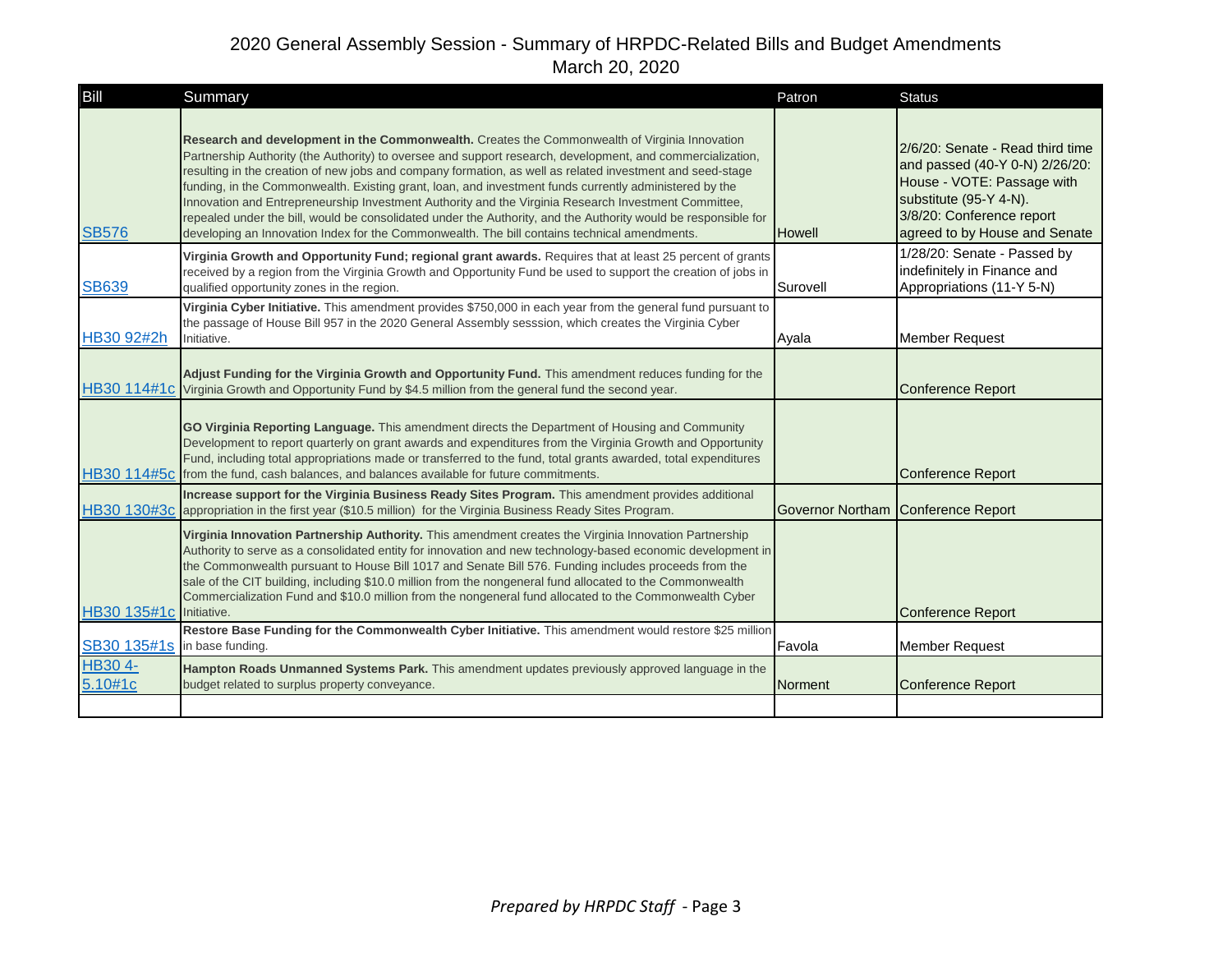| Bill         | Summary                                                                                                                                                                                                                                                                                                                                                                                                                                                                                                                                                                                                                                                                                                                                                                                                                                                                                                                                                                                                                                                                                                                                                                                                                                                                                                                                                                                                                                                                                                           | Patron | <b>Status</b>                                                                                                                                                                                                                    |
|--------------|-------------------------------------------------------------------------------------------------------------------------------------------------------------------------------------------------------------------------------------------------------------------------------------------------------------------------------------------------------------------------------------------------------------------------------------------------------------------------------------------------------------------------------------------------------------------------------------------------------------------------------------------------------------------------------------------------------------------------------------------------------------------------------------------------------------------------------------------------------------------------------------------------------------------------------------------------------------------------------------------------------------------------------------------------------------------------------------------------------------------------------------------------------------------------------------------------------------------------------------------------------------------------------------------------------------------------------------------------------------------------------------------------------------------------------------------------------------------------------------------------------------------|--------|----------------------------------------------------------------------------------------------------------------------------------------------------------------------------------------------------------------------------------|
| Education    |                                                                                                                                                                                                                                                                                                                                                                                                                                                                                                                                                                                                                                                                                                                                                                                                                                                                                                                                                                                                                                                                                                                                                                                                                                                                                                                                                                                                                                                                                                                   |        |                                                                                                                                                                                                                                  |
| <b>HJ20</b>  | Study; JLARC; feasibility of adjusting the composite index of local ability to pay and expanding<br>access to the cost of competing adjustment; report. Directs the Joint Legislative Audit and Review<br>Commission to study the feasibility of adjusting the composite index of local ability to pay and expanding<br>access to the cost of competing adjustment by (i) reviewing current statutory, constitutional, and budgetary<br>provisions governing the calculation of Standards of Quality costs and funding; (ii) examining the components<br>of the composite index of local ability to pay and the cost of competing adjustment; (iii) evaluating other states'<br>public school funding formulas; and (iv) hearing local concerns and seeking input from various state and<br>national experts, as applicable.                                                                                                                                                                                                                                                                                                                                                                                                                                                                                                                                                                                                                                                                                      | Cole   | 2/11/20: House - Left in Rules                                                                                                                                                                                                   |
| <b>SJ28</b>  | Study; JLARC; feasibility of adjusting the composite index of local ability to pay; report. Requires the<br>Joint Legislative Audit and Review Commission to study the feasibility of adjusting the composite index of<br>local ability to pay by (i) reviewing current statutory, constitutional, and budgetary provisions governing the<br>calculation of Standards of Quality costs and funding; (ii) examining the components of the composite index of<br>local ability to pay; (iii) evaluating other states' public school funding formulas; (iv) hearing local concerns and<br>seeking input from various state and national experts, as applicable; and (v) determining the feasibility of<br>reducing the local share under the Local Composite Index (LCI) in school divisions in which the locality is<br>determined to have above-average fiscal stress or high fiscal stress by the Virginia Commission on Local<br>Government in its most recent "Report on the Comparative Revenue Capacity, Revenue Effort, and Fiscal<br>Stress of Virginia Counties and Cities."<br>Study; JLARC; costs of education; report. Directs the Joint Legislative Audit and Review Commission to                                                                                                                                                                                                                                                                                                                     | Reeves | 1/31/20: Senate - Passed by<br>indefinitely in Rules with letter by<br>voice vote<br>1/31/20: Senate - Stricken at                                                                                                               |
| <b>SJ57</b>  | study the true cost of education in the Commonwealth and provide an accurate assessment of the costs to<br>implement the Standards of Quality.                                                                                                                                                                                                                                                                                                                                                                                                                                                                                                                                                                                                                                                                                                                                                                                                                                                                                                                                                                                                                                                                                                                                                                                                                                                                                                                                                                    | Lewis  | request of Patron in Rules by<br>voice vote                                                                                                                                                                                      |
|              |                                                                                                                                                                                                                                                                                                                                                                                                                                                                                                                                                                                                                                                                                                                                                                                                                                                                                                                                                                                                                                                                                                                                                                                                                                                                                                                                                                                                                                                                                                                   |        |                                                                                                                                                                                                                                  |
|              | <b>Emergency Management</b>                                                                                                                                                                                                                                                                                                                                                                                                                                                                                                                                                                                                                                                                                                                                                                                                                                                                                                                                                                                                                                                                                                                                                                                                                                                                                                                                                                                                                                                                                       |        |                                                                                                                                                                                                                                  |
| <b>HB420</b> | Department of Emergency Management; responsibilities of political subdivisions; provision of<br>emergency preparedness information to individuals with limited English proficiency or access and<br>functional needs. Directs the Department of Emergency Management (the Department) to ensure that the<br>model school crisis and emergency management plan developed by the Board of Education in consultation<br>with the Department is designed to include and reach individuals with limited English proficiency or access<br>and functional needs. The bill also directs the Department to develop an emergency response plan to (i)<br>address the needs of such individuals in the event of a disaster, including the provision of competent<br>interpretation services and translated documents, and (ii) assist and coordinate with local agencies in<br>developing similar emergency response plans for such individuals. The bill requires that every local and<br>interjurisdictional emergency management agency include in its emergency operations plan provisions to<br>ensure that adequate and timely emergency relief assistance, including competent interpretation services and<br>translated documents, is provided to such individuals. The bill requires the governing body of each locality that<br>is required to establish an alert and warning plan to ensure that such plan provides adequate and timely<br>warnings for such individuals. The bill contains technical amendments. | Price  | 2/7/20: House - Block Vote<br>Passage (100-Y 0-N). 2/28/20:<br>Senate - Passed Senate with<br>substitute (37-Y 0-N)<br>3/2/20: House - VOTE: Adoption<br>$(100-Y 0-N)$ .<br>$3/12/20$ :<br>Governor - Action deadline<br>4/11/20 |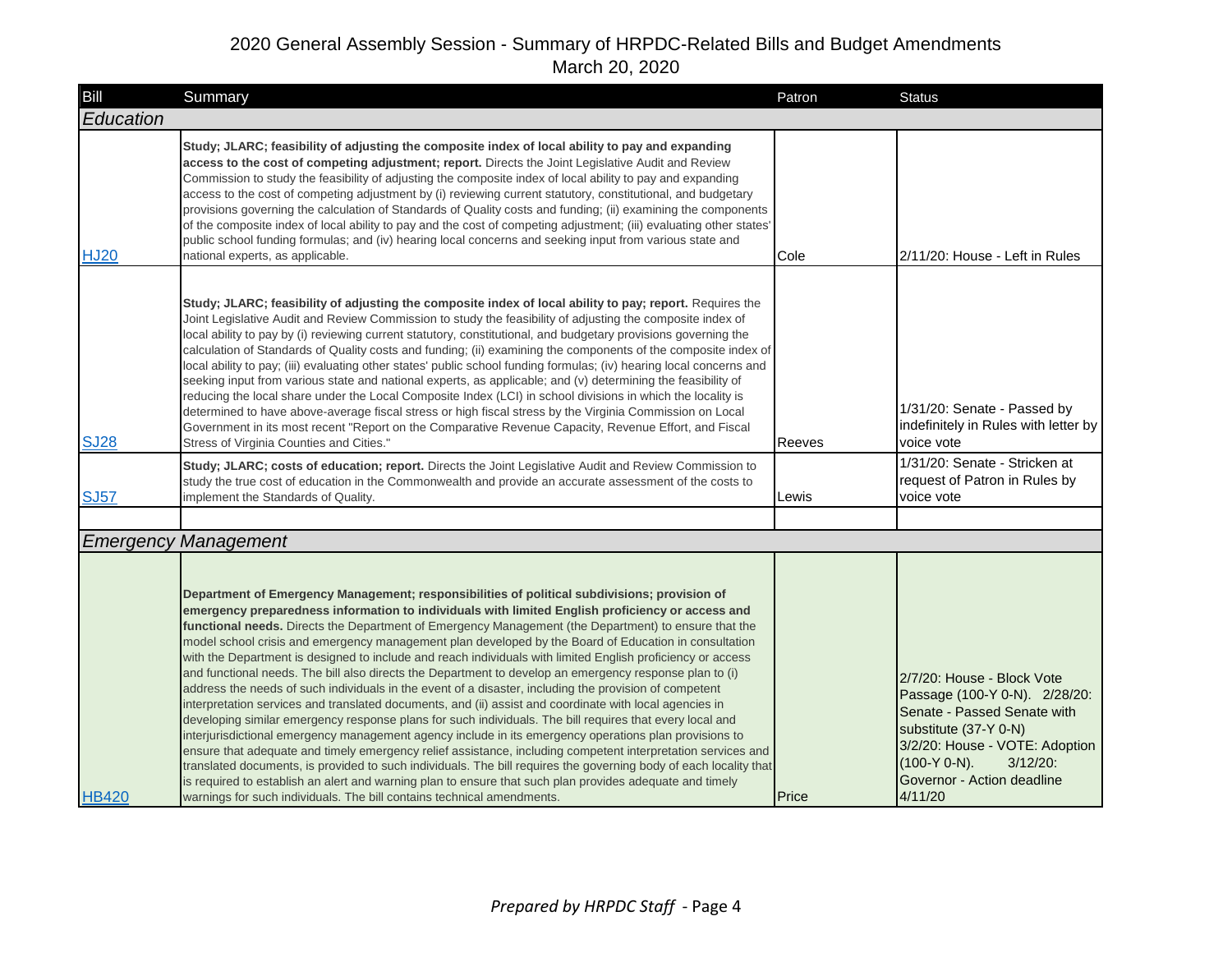| Bill               | Summary                                                                                                                                                                                                                                                                                                                                                                                                                                                                                                                                        | Patron        | <b>Status</b>                                                                                                                                                                                                                                                      |
|--------------------|------------------------------------------------------------------------------------------------------------------------------------------------------------------------------------------------------------------------------------------------------------------------------------------------------------------------------------------------------------------------------------------------------------------------------------------------------------------------------------------------------------------------------------------------|---------------|--------------------------------------------------------------------------------------------------------------------------------------------------------------------------------------------------------------------------------------------------------------------|
| <b>HB561</b>       | Statewide prioritization process; primary evacuation routes. Requires the Office of Intermodal Planning<br>to include in the results of screening candidate projects in the Six-Year Improvement Program whether such<br>projects are located on a primary evacuation route.                                                                                                                                                                                                                                                                   | <b>Brewer</b> | 2/7/20: House - VOTE: Passage<br>$(99-Y 1-N)$ .<br>3/4/20: Senate -<br>Passed (40-Y 0-N)<br>3/12/20: Governor - Action<br>deadline 4/11/20                                                                                                                         |
| <b>HB959</b>       | Establishing a resilience hub pilot program to assist vulnerable communities during emergency<br>situations. Directs the Department of Emergency Management to establish a two-year resilience hub pilot<br>program to assist vulnerable communities during emergency situations. The bill defines a "resilience hub" as<br>a simple combination of solar panels and batteries that ensures continuous power to a publicly accessible<br>building when severe weather events or other grid disruptions cause an electrical outage.             | <b>Bourne</b> | 1/28/20: House - Continued to<br>2021 in L & C by voice vote                                                                                                                                                                                                       |
| <b>HB1560</b>      | Department of Transportation; primary evacuation routes. Directs the Virginia Department of<br>Transportation (the Department), in consultation with the Department of Emergency Management, to develop,<br>maintain, and make publicly available a map of primary evacuation routes in the Commonwealth. The bill<br>requires the Department to review the transportation infrastructure along such routes and submit a report with<br>such findings and any recommended improvements to the General Assembly at least once every five years. | <b>Brewer</b> | 2/7/20: House - VOTE: Passage<br>(99-Y 0-N).<br>3/3/20: Senate -<br>Passed (40-Y 0-N)<br>3/12/20: Governor - Action<br>deadline 4/11/20                                                                                                                            |
| <b>SB1008</b>      | Emergency and disaster law; political subdivisions; emergency medical services. Provides that except<br>where a mutual aid arrangement for reciprocal assistance exists between localities, no locality shall prohibit<br>another locality from providing emergency medical services across local boundaries solely on the basis of<br>financial considerations.                                                                                                                                                                               | Peake         | 1/28/20: Senate - Read third<br>time and passed Senate (40-Y 0-<br>$N$ ).<br>2/24520:<br>House - Block Vote Passage<br>with amendments (100-Y 0-N)<br>2/27/20: Senate - Agreed to<br>House amendments (40-Y 0-N)<br>3/12/20: Governor - Action<br>deadline 4/11/20 |
|                    |                                                                                                                                                                                                                                                                                                                                                                                                                                                                                                                                                |               |                                                                                                                                                                                                                                                                    |
| Energy/Environment |                                                                                                                                                                                                                                                                                                                                                                                                                                                                                                                                                |               |                                                                                                                                                                                                                                                                    |
| <b>HB20</b>        | Virginia Alternative Energy and Coastal Protection Act. Directs the Department of Environmental Quality<br>to implement the final carbon trading regulation as approved by the State Air Pollution Control Board in order<br>to establish a carbon dioxide cap and trade program that limits and reduces the total carbon dioxide<br>emissions released by electric generation facilities and that complies with the Regional Greenhouse Gas<br>Initiative model rule.                                                                         | Lindsey       | 2/4/20: House - Incorporated by<br>Labor and Commerce (HB981 -<br>Herring) by voice vote                                                                                                                                                                           |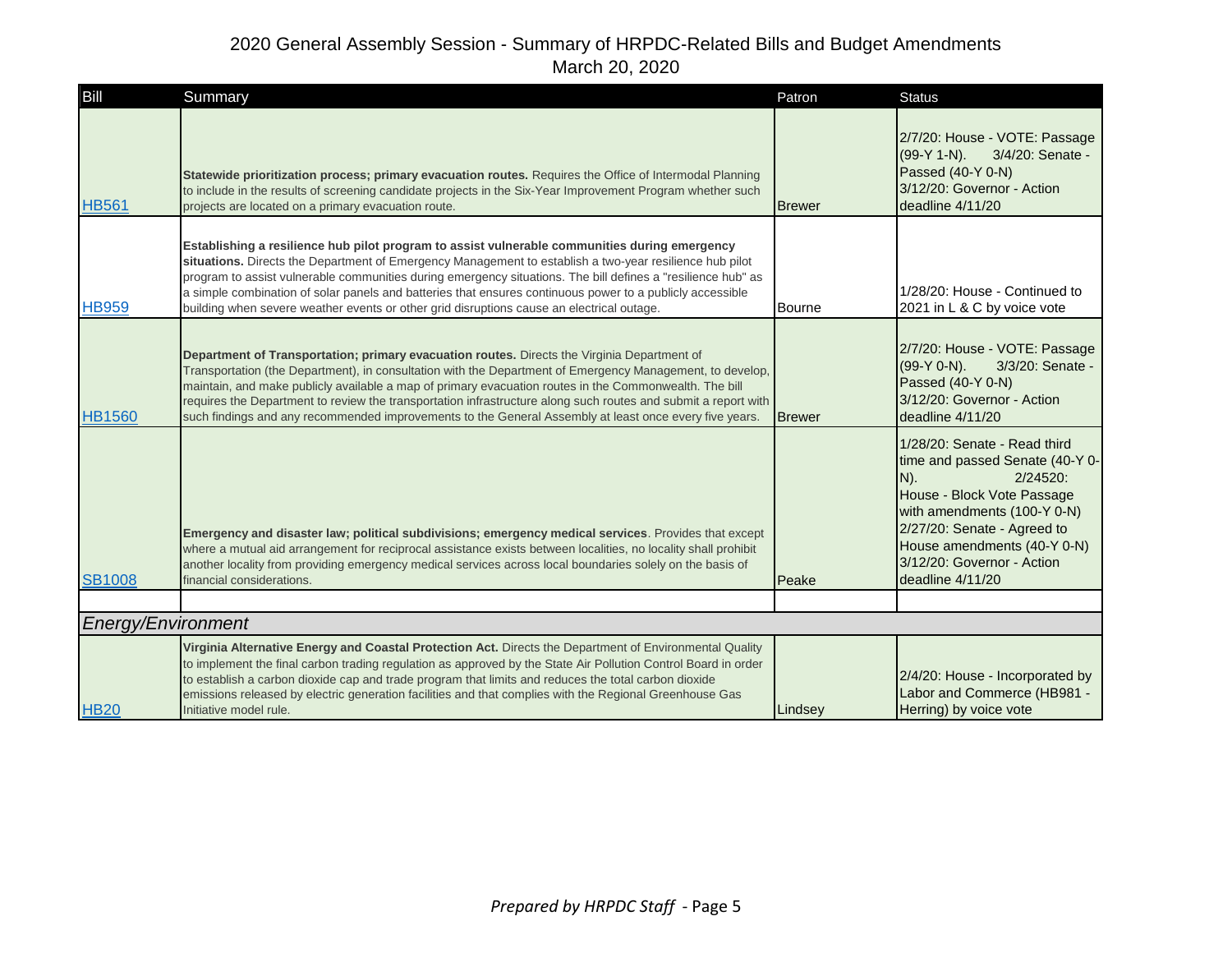| Bill         | Summary                                                                                                                                                                                                                                                                                                                                                                                                                                                                                                                                                                                                                                                                                                                                                                                                                                                                                                                                                                                         | Patron   | <b>Status</b>                                                                                                                                         |
|--------------|-------------------------------------------------------------------------------------------------------------------------------------------------------------------------------------------------------------------------------------------------------------------------------------------------------------------------------------------------------------------------------------------------------------------------------------------------------------------------------------------------------------------------------------------------------------------------------------------------------------------------------------------------------------------------------------------------------------------------------------------------------------------------------------------------------------------------------------------------------------------------------------------------------------------------------------------------------------------------------------------------|----------|-------------------------------------------------------------------------------------------------------------------------------------------------------|
| <b>HB77</b>  | Fossil fuel projects moratorium; clean energy mandates; civil penalties; Green New Deal<br>Act. Establishes a moratorium, effective January 1, 2021, on approval by any state agency or political<br>subdivision of any approval required for (i) electric generating facilities that generate fossil fuel energy through<br>the combustion of a fossil fuel resource; (ii) import or export terminals for fossil fuel resources; (iii) certain<br>maintenance activities relating to an import or export terminal for a fossil fuel resource; (iv) gathering lines or<br>pipelines for the transport of any fossil fuel resource that requires the use of eminent domain on private<br>property; (v) certain maintenance activities relating to such gathering lines or pipelines; (vi) refineries of a<br>fossil fuel resource; and (vii) exploration for any type of fossil fuel, unless preempted by applicable federal law. Rasoul                                                         |          | 2/11/20: House - Left in<br>Appropriations                                                                                                            |
| <b>HB110</b> | Regional Greenhouse Gas Initiative; trading allowance reserve account; facilities with long-term<br>contracts. Provides that if the Commonwealth becomes a participant in the Regional Greenhouse Gas<br>Initiative or another carbon dioxide cap and trade program with an open auction of allowances, the<br>Department of Environmental Quality shall establish an allowance reserve account for any electric generation<br>facility that operates according to a long-term contract that was executed prior to May 16, 2017, and prohibits<br>the recovery of allowance costs. The bill provides that such a facility shall be allocated free allowances from<br>the reserve account sufficient to cover its annual compliance obligation for the duration of the long-term<br>contract.<br>Small renewable energy projects; permit by rule process. Provides that any proposed wind energy project                                                                                         | Ware     | 2/11/20: House - Left in Labor<br>and Commerce                                                                                                        |
| <b>HB205</b> | with a project boundary located less than two miles from a jurisdictional boundary is not qualified for a permit<br>by rule from the Department of Environmental Quality.                                                                                                                                                                                                                                                                                                                                                                                                                                                                                                                                                                                                                                                                                                                                                                                                                       | Campbell | 2/11/20: House - Left in Labor<br>and Commerce                                                                                                        |
| <b>HB234</b> | Division of Offshore Wind; established. Establishes the Division of Offshore Wind in the Department of<br>Mines, Minerals and Energy and gives it the following powers and duties: (i) to identify specific measures that<br>will facilitate the establishment of the Hampton Roads region as a wind industry hub for offshore wind<br>generation projects in state and federal waters off the United States coast; (ii) to coordinate state agencies'<br>activities related to offshore wind; (iii) to develop and implement a stakeholder engagement strategy that<br>identifies key groups, sets forth outreach objectives, and outlines a timeline for outreach and engagement; (iv)<br>to identify regulatory and other barriers to the deployment of offshore wind and attraction of offshore wind<br>supply chain businesses; and (v) to provide staff support for the Virginia Offshore Wind Development<br>Authority and facilitate fulfillment of the Authority's purpose and duties. | Mugler   | 2/7/20: House - Block Vote<br>Passage (100-Y 0-N).<br>2/27/20: Senate - Passed (39-Y<br>$1-N$<br>$3/12/20$ :<br>Governor - Action deadline<br>4/11/20 |
| <b>HB414</b> | Virginia Energy Plan; covenants regarding solar power; reasonable restrictions. Provides that a<br>restriction on solar energy collection devices is not reasonable if application of the restriction to a particular<br>proposal (i) increases the cost of installation of the solar energy collection device by five percent over the<br>projected cost of the initially proposed installation or (ii) reduces the energy production by the solar energy<br>collection device by 10 percent below the projected energy production of the initially proposed installation. The<br>owner shall provide documentation prepared by an independent solar panel design specialist that is<br>satisfactory to the community association to show that the restriction is not reasonable according to the<br>criteria established in the bill.                                                                                                                                                         | Delaney  | 2/3/20: House - VOTE: Passage<br>$(95-Y 4-N)$ .<br>2/28/20: Senate -<br>Passed (37-Y 0-N)<br>3/12/20: Governor - Action<br>deadline 4/11/20           |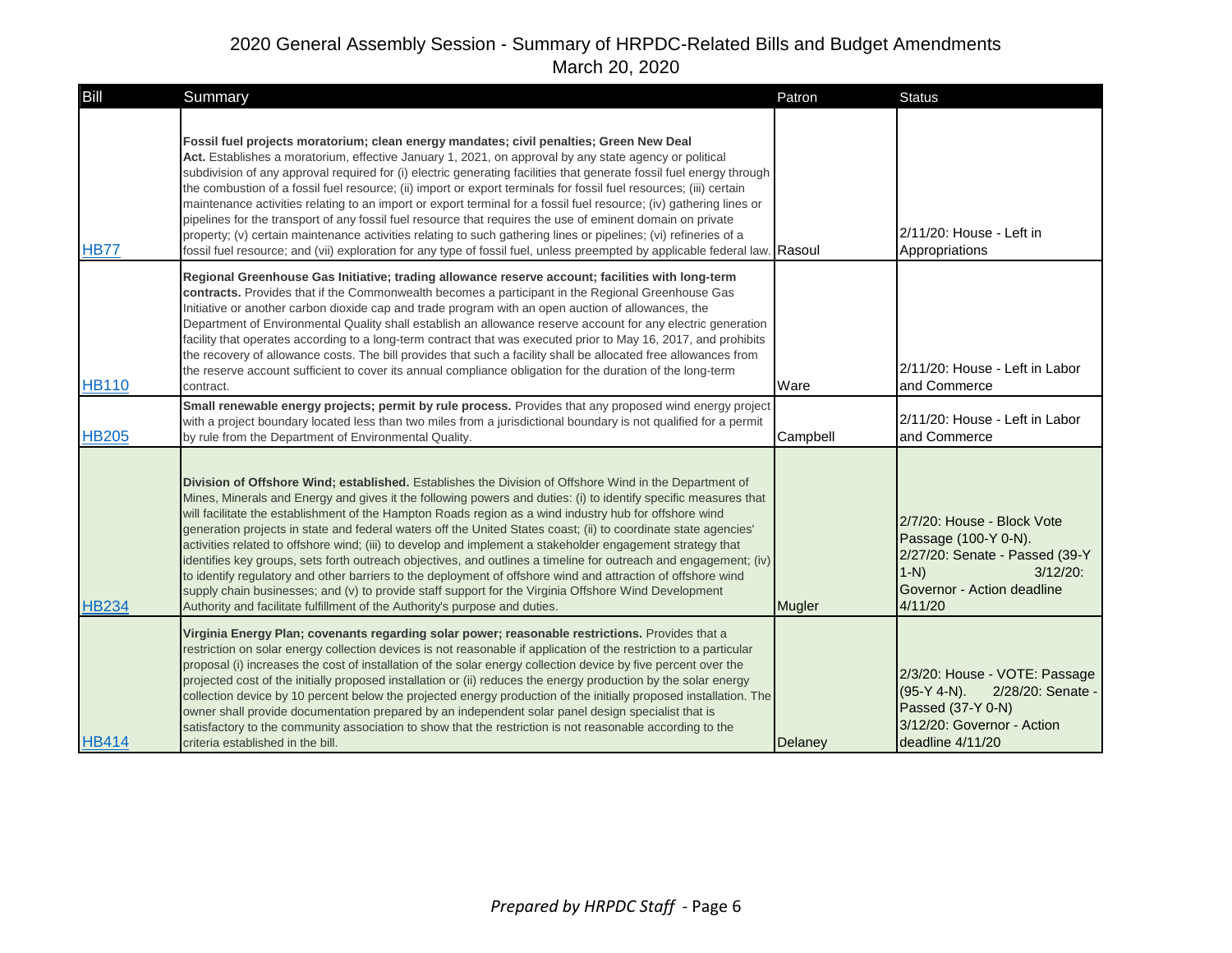| Bill         | Summary                                                                                                                                                                                                                                                                                                                                                                                                                                                                                                                                                                                                                                                                                                                                              | Patron          | <b>Status</b>                                                                                                                                                                                                                     |
|--------------|------------------------------------------------------------------------------------------------------------------------------------------------------------------------------------------------------------------------------------------------------------------------------------------------------------------------------------------------------------------------------------------------------------------------------------------------------------------------------------------------------------------------------------------------------------------------------------------------------------------------------------------------------------------------------------------------------------------------------------------------------|-----------------|-----------------------------------------------------------------------------------------------------------------------------------------------------------------------------------------------------------------------------------|
| <b>HB525</b> | Greenhouse gas inventory. Directs the State Air Pollution Control Board to conduct a statewide inventory of<br>greenhouse gas (GHG) emissions from all sectors using methods developed by the Department of<br>Environmental Quality consistent with recommendations of the U.S. Environmental Protection Agency and the<br>U.N. Intergovernmental Panel on Climate Change. The bill requires the Board to include the inventory in a<br>currently required annual report by October 1, 2021, and to publish the inventory on the Department's<br>website, showing changes in GHG emissions relative to an estimated 2010 baseline.                                                                                                                  | Subramanyam     | 2/11/20: House - Left in<br>Appropriations                                                                                                                                                                                        |
| <b>HB528</b> | State Corporation Commission; retirement of coal fired or natural gas fired electric generation<br>facilities. Requires the State Corporation Commission to determine the amortization period for recovery of<br>any appropriate costs due to the early retirement of any coal-fired or natural gas-fired electric generation<br>facilities owned or operated by any Phase I or Phase II Utility. The bill requires the Commission, in making<br>such determination, to (i) perform an independent analysis of the remaining undepreciated capital costs; (ii)<br>establish a recovery period that best serves ratepayers; and (iii) allow for the recovery of any carrying costs<br>that the Commission, in its sole discretion, deems appropriate. | Subramanyam     | 2/11/20: House - VOTE:<br>Passage (55-Y 44-N). 3/5/20:<br>Senate - Passed with<br>amendments (35-Y 5-N).<br>3/5/20: House - Adoption (50-Y<br>$43-N$ )<br>$3/17/20$ :<br>Governor - Action deadline<br>4/11/20                    |
| HB547        | Virginia Energy and Economy Transition Council established. Establishes the Virginia Energy and<br>Economy Transition Council, consisting of 30 members, to develop plans to assist the Commonwealth in<br>transitioning from the use of fossil fuel energy to renewable energy by 2050. The bill provides that the Council<br>sunsets on July 1, 2023.                                                                                                                                                                                                                                                                                                                                                                                              | Delaney         | 2/3/20: House - VOTE: Passage<br>(54-Y 45-N).<br>3/2/20: Senate -<br>Continued to 2021 in Finance<br>and Appropriations (15-Y 0-N)                                                                                                |
| <b>HB654</b> | Financing clean energy projects. Authorizes the Department of Mines, Minerals and Energy to sponsor a<br>statewide clean energy financing program. The Department shall engage a private entity through a<br>competitive selection process to develop and administer the program.                                                                                                                                                                                                                                                                                                                                                                                                                                                                    | Guy             | 2/6/20: House - VOTE: Passage<br>2/27/20: Senate<br>(75-Y 23-N).<br>- Passed (40-Y 0-N)<br>3/12/20: Governor - Action<br>deadline 4/11/20                                                                                         |
| <b>HB655</b> | Special exception for solar photovoltaic projects. Authorizes a locality to include reasonable regulations<br>and provisions in its zoning ordinance for a special exception for any solar photovoltaic (electric energy)<br>project. The bill authorizes the governing body of such locality to grant a condition that includes (i) dedication<br>of real property of substantial value or (ii) substantial cash payments for or construction of substantial public<br>improvements, the need for which is not generated solely by the granting of a conditional use permit, so long<br>as such proffered conditions are reasonably related to the project.                                                                                         | <b>Heretick</b> | 2/6/20: House - Block Vote<br>Passage (99-Y 0-N).<br>$2/20/20$ :<br>Senate - Passed with substitute<br>(39-Y 1-N).<br>2/24/20: House:<br>Adoption (98-Y 0-N).<br>3/18/20: Governor - Approved -<br>Chapter 385 (eff. 7/1/20)      |
| <b>HB656</b> | Solar energy projects; national standards. Authorizes a locality to include in its zoning ordinance<br>provisions to incorporate generally accepted national standards for the use of solar panels and battery<br>technologies for solar photovoltaic (electric energy) projects. This bill is identical to SB 875.                                                                                                                                                                                                                                                                                                                                                                                                                                  | <b>Heretick</b> | 2/7/20: House - Block Vote<br>Passage (100-Y 0-N).<br>2/19/20: Senate - Passed with<br>amendments (39-Y 0-N).<br>2/21/20: House - Adoption (92-Y<br>$5-N$ ).<br>$3/12/20$ :<br>Governor - Approved - Chapter<br>312 (eff. 7/1/20) |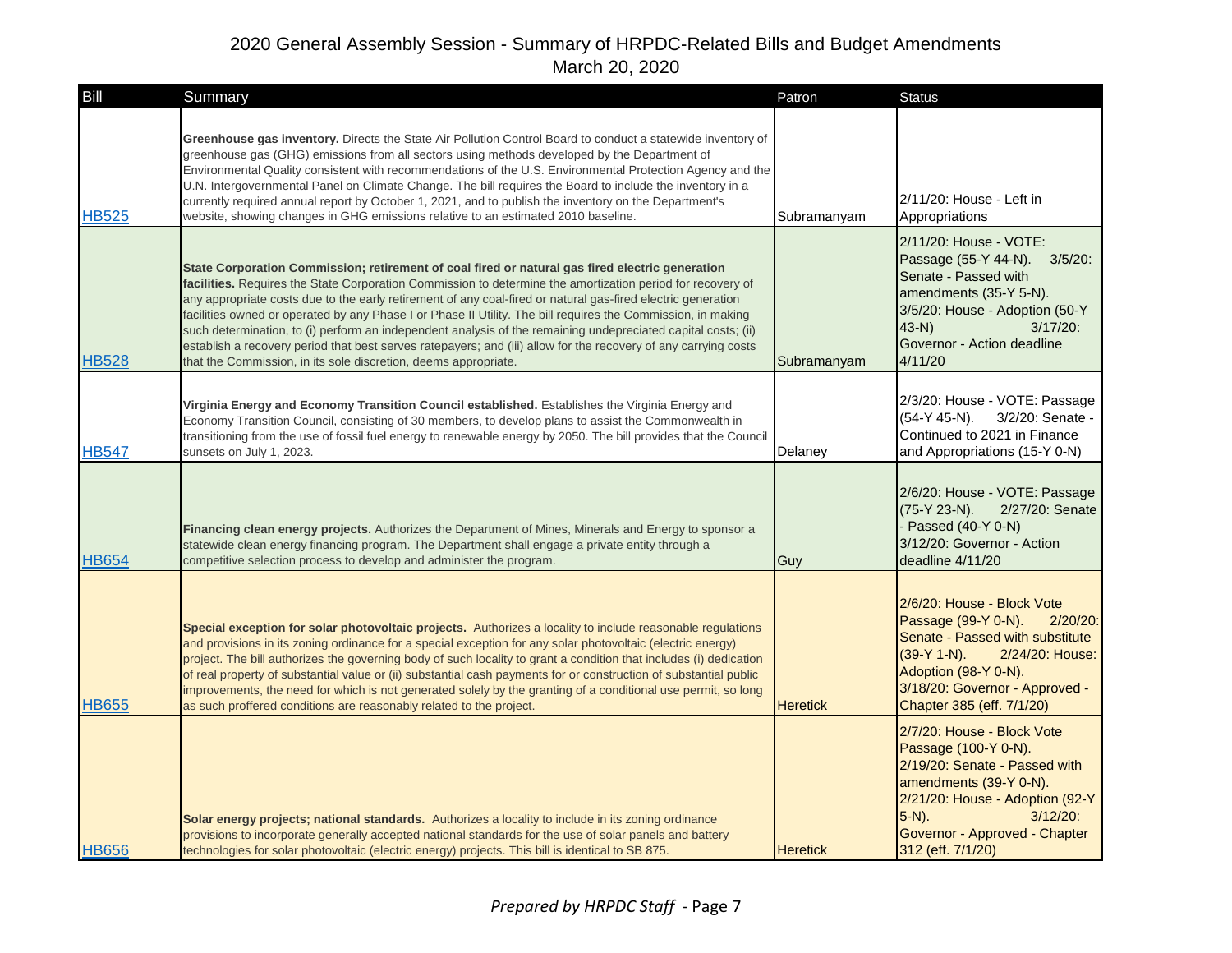| Bill         | Summary                                                                                                                                                                                                                                                                                                                                                                                                                                                                                                                                                                                                                                                                                                                                                                         | Patron          | <b>Status</b>                                                                                                                                                                                                            |
|--------------|---------------------------------------------------------------------------------------------------------------------------------------------------------------------------------------------------------------------------------------------------------------------------------------------------------------------------------------------------------------------------------------------------------------------------------------------------------------------------------------------------------------------------------------------------------------------------------------------------------------------------------------------------------------------------------------------------------------------------------------------------------------------------------|-----------------|--------------------------------------------------------------------------------------------------------------------------------------------------------------------------------------------------------------------------|
| <b>HB657</b> | Comprehensive plan; solar facilities review. Exempts a solar facility that is 150 megawatts or less from the<br>requirement that it be reviewed for substantial accord with a locality's comprehensive plan if the zoning<br>ordinance of the locality permits solar facilities with a conditional use permit and the locality waives the<br>requirement that solar facilities be reviewed.                                                                                                                                                                                                                                                                                                                                                                                     | <b>Heretick</b> | 2/7/20: House - VOTE: Passage<br>(59-Y 41-N). 3/4/20: Senate -<br>Passed with substitute (26-Y 13-<br>N 1-A). 3/5/20: House - Agreed<br>to substitute (65-Y 32-N 1-A).<br>3/17/20: Governor - Action<br>deadline 4/11/20 |
| <b>HB706</b> | Offshore drilling; prohibition on leases; policy. Prohibits the granting of a lease, easement, or permit on<br>the beds of the coastal waters of the Commonwealth that would allow any infrastructure for conveying to<br>shore oil or gas produced from offshore drilling in the Outer Continental Shelf Planning Area and removes any<br>oil or gas lease granted on such beds from the mandate that such lease include a royalty payment<br>requirement. The bill removes policy statements supporting federal efforts to permit oil and gas development<br>50 miles or more off the Atlantic shoreline. This bill incorporates HB 1016 and is identical to SB 795.                                                                                                          | Keam            | 2/4/20: House - VOTE: Passage<br>(64-Y 34-N).<br>2/24/20: Senate<br>Passed with amendment (23-Y<br>$17-N$ ).<br>2/26/20: House -<br>Adoption (60-Y 37-N).<br>3/12/20: Governor - Action<br>deadline 4/11/20              |
| <b>HB714</b> | Virginia Energy Plan; Commonwealth Energy Policy. Adopts findings that climate change is an urgent and<br>pressing challenge for Virginia, that swift decarbonization and a transition to clean energy are required to<br>meet the urgency of the challenge, and that the Commonwealth will benefit from being a leader in deploying a<br>low-carbon energy economy. The measure states that the Commonwealth recognizes objectives that will<br>advance the health, welfare, and safety of Virginians. The measure also requires that the Virginia Energy Plan<br>identify actions consistent with the goals of achieving a net-zero carbon economy by 2045 and include an<br>inventory of all greenhouse gas emissions for the four years preceding the issuance of the Plan. | Reid            | 2/11/20: House - VOTE:<br>Passage (55-Y 45-N).<br>$3/5/20$ :<br>Senate - Passed with substitute<br>(21-Y 19-N).<br>$3/8/20$ :<br>Conference report agreed to by<br><b>House and Senate</b>                               |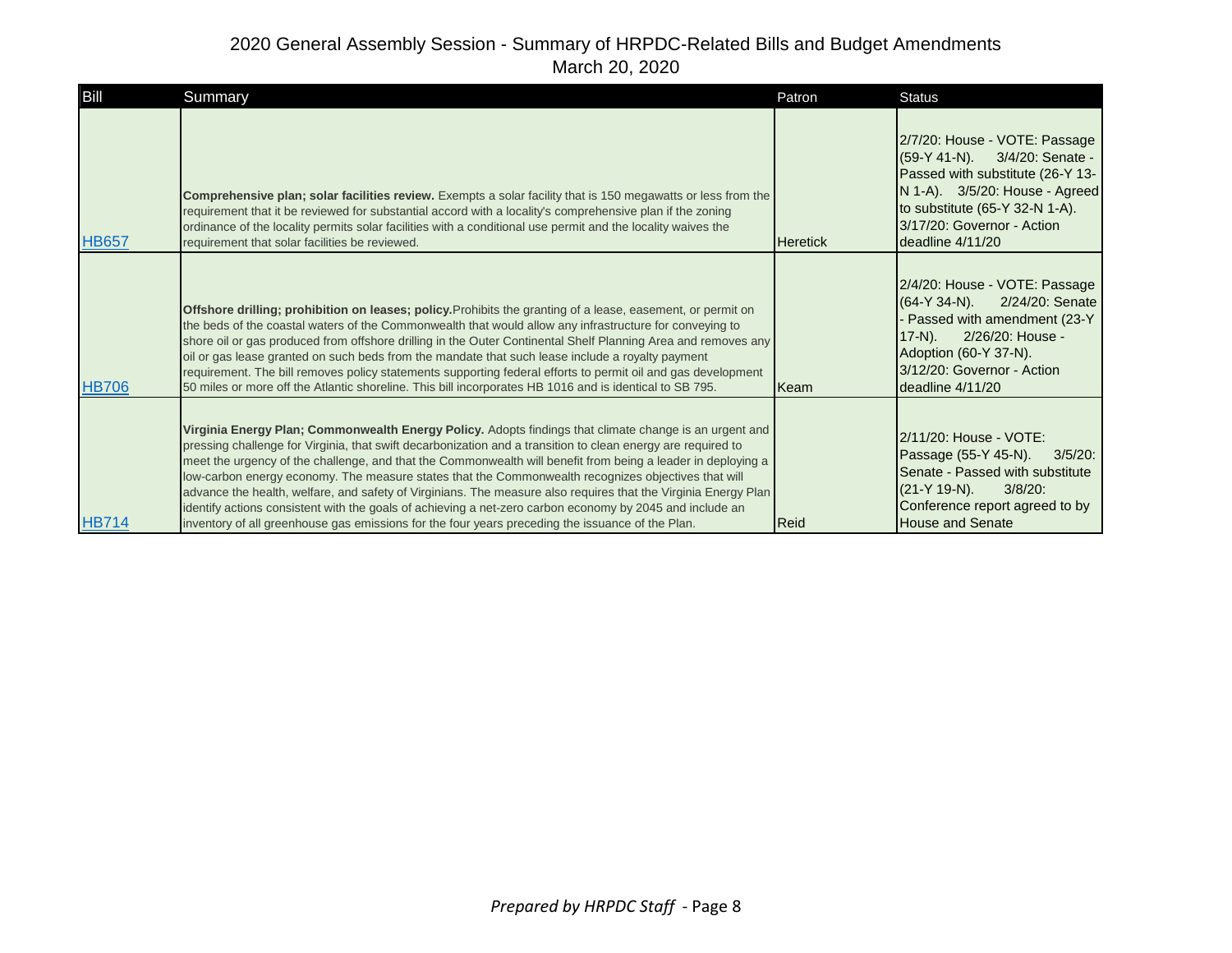| <b>Bill</b>   | Summary                                                                                                                                                                                                                                                                                                                                                                                                                                                                                                                                                                                                                                                                                                                                                                                                                                                                                                                                                                                                                                                                                                                                                                                                                                                                                                                                                                                                                                                                                                                                                                                                                                                                                                                                                                                                                                                                                                                                                                                                                                                                                                                                                                                                                                                                                                                             | Patron  | <b>Status</b>                                                                                                                                                                                                               |
|---------------|-------------------------------------------------------------------------------------------------------------------------------------------------------------------------------------------------------------------------------------------------------------------------------------------------------------------------------------------------------------------------------------------------------------------------------------------------------------------------------------------------------------------------------------------------------------------------------------------------------------------------------------------------------------------------------------------------------------------------------------------------------------------------------------------------------------------------------------------------------------------------------------------------------------------------------------------------------------------------------------------------------------------------------------------------------------------------------------------------------------------------------------------------------------------------------------------------------------------------------------------------------------------------------------------------------------------------------------------------------------------------------------------------------------------------------------------------------------------------------------------------------------------------------------------------------------------------------------------------------------------------------------------------------------------------------------------------------------------------------------------------------------------------------------------------------------------------------------------------------------------------------------------------------------------------------------------------------------------------------------------------------------------------------------------------------------------------------------------------------------------------------------------------------------------------------------------------------------------------------------------------------------------------------------------------------------------------------------|---------|-----------------------------------------------------------------------------------------------------------------------------------------------------------------------------------------------------------------------------|
| <b>HB981</b>  | <b>Clean Energy and Community Flood Preparedness Act; fund.</b> Directs the Department of Environmental<br>Quality to incorporate into regulations previously adopted by the State Air Pollution Control Board certain<br>provisions establishing a carbon dioxide cap and trade program to reduce emissions released by electric<br>generation facilities. Such provisions are required to comply with the Regional Greenhouse Gas Initiative<br>model rule. The bill authorizes the Director of the Department of Environmental Quality to establish,<br>implement, and manage an auction program to sell allowances into a market-based trading program. The bill<br>requires revenues from the sale of carbon allowances, to the extent permitted by Article X, Section 7 of the<br>Constitution of Virginia, to be deposited in an interest-bearing account and to be distributed without further<br>appropriation (i) to the Virginia Community Flood Preparedness Fund; (ii) to the Department of Housing and<br>Community Development for low-income energy efficiency programs; (iii) for administrative expenses; and (iv)<br>to the Department of Housing and Community Development in partnership with the Department of Mines<br>Minerals and Energy to administer and implement low-income energy efficiency programs. The bill authorizes<br>any locality using moneys in the Fund to provide a loan for a project in a low-income geographic area to<br>forgive the principal of such loan, with the obligation of the locality to repay the loan remaining in effect. The<br>bill also provides that if the Governor seeks to include the Commonwealth as a full participate in the Regional<br>Greenhouse Gas Initiative, the regulations shall require certain purchasers shall be responsible for obtaining<br>allowances under certain agreements. The bill authorizes the costs of allowances to be recovered by Phase I<br>and Phase II utilities from ratepayers and continues the Virginia Shoreline Resiliency Fund as the Virginia<br>Community Flood Preparedness Fund for the purpose of creating a low-interest loan program to help inland<br>and coastal communities that are subject to recurrent or repetitive flooding. This bill incorporates HB 20 and<br>HB 1152 and is identical to SB 1027. | Herring | 2/11/20: House - VOTE:<br>Passage (53-Y 46-N).<br>2/26/20: Senate - Passed with<br>substitute (22-Y 18-N).<br>2/26/20: House - Agreed to<br>Senate substitute (50-Y 43-N)<br>3/12/20: Governor - Action<br>deadline 4/11/20 |
| <b>HB1016</b> | Offshore energy resources; moratorium on offshore oil and gas development. Prohibits any form of<br>leasing for purposes of exploration, development, or production of oil or gas in Virginia's territorial sea, which<br>encompasses the waters within three nautical miles wide adjacent to Virginia's coast. The measure prohibits<br>state agencies from leasing, or from authorizing or permitting the construction or location of a structure upon,<br>over, or under, any of the submerged and submersible lands within the limits of the territorial sea for the<br>exploration, development, or production of oil or gas. The measure also removes from the Virginia Energy<br>Plan provisions that state that it is the policy of the Commonwealth to support federal efforts to determine the<br>extent of oil and natural gas resources 50 miles or more off the Atlantic shoreline and to permit the production<br>and development of oil and natural gas resources 50 miles or more off the Atlantic shoreline. This bill was<br>incorporated into HB 706.<br>Solar and wind energy projects on previously developed project sites. Declares that the construction or<br>purchase by a public utility prior to January 1, 2024, of one or more solar or wind generation facilities located                                                                                                                                                                                                                                                                                                                                                                                                                                                                                                                                                                                                                                                                                                                                                                                                                                                                                                                                                                                                                            | Guy     | 1/29/20: House - Incorporated by<br>ACNR (HB706 - Keam) by voice<br>vote<br>2/11/20: House - Block Vote<br>Passage (100-Y 0-N).<br>2/27/20: Senate - Passed (29-Y<br>$11-N$<br>$3/12/20$ :                                  |
| <b>HB1133</b> | on a previously developed project site in the Commonwealth having in the aggregate a rated capacity that<br>does not exceed 200 megawatts, or the purchase by a public utility of energy, capacity, and environmental<br>attributes from such solar facilities owned by persons other than a public utility, is in the public interest.                                                                                                                                                                                                                                                                                                                                                                                                                                                                                                                                                                                                                                                                                                                                                                                                                                                                                                                                                                                                                                                                                                                                                                                                                                                                                                                                                                                                                                                                                                                                                                                                                                                                                                                                                                                                                                                                                                                                                                                             | Jones   | Governor - Action deadline<br>4/11/20                                                                                                                                                                                       |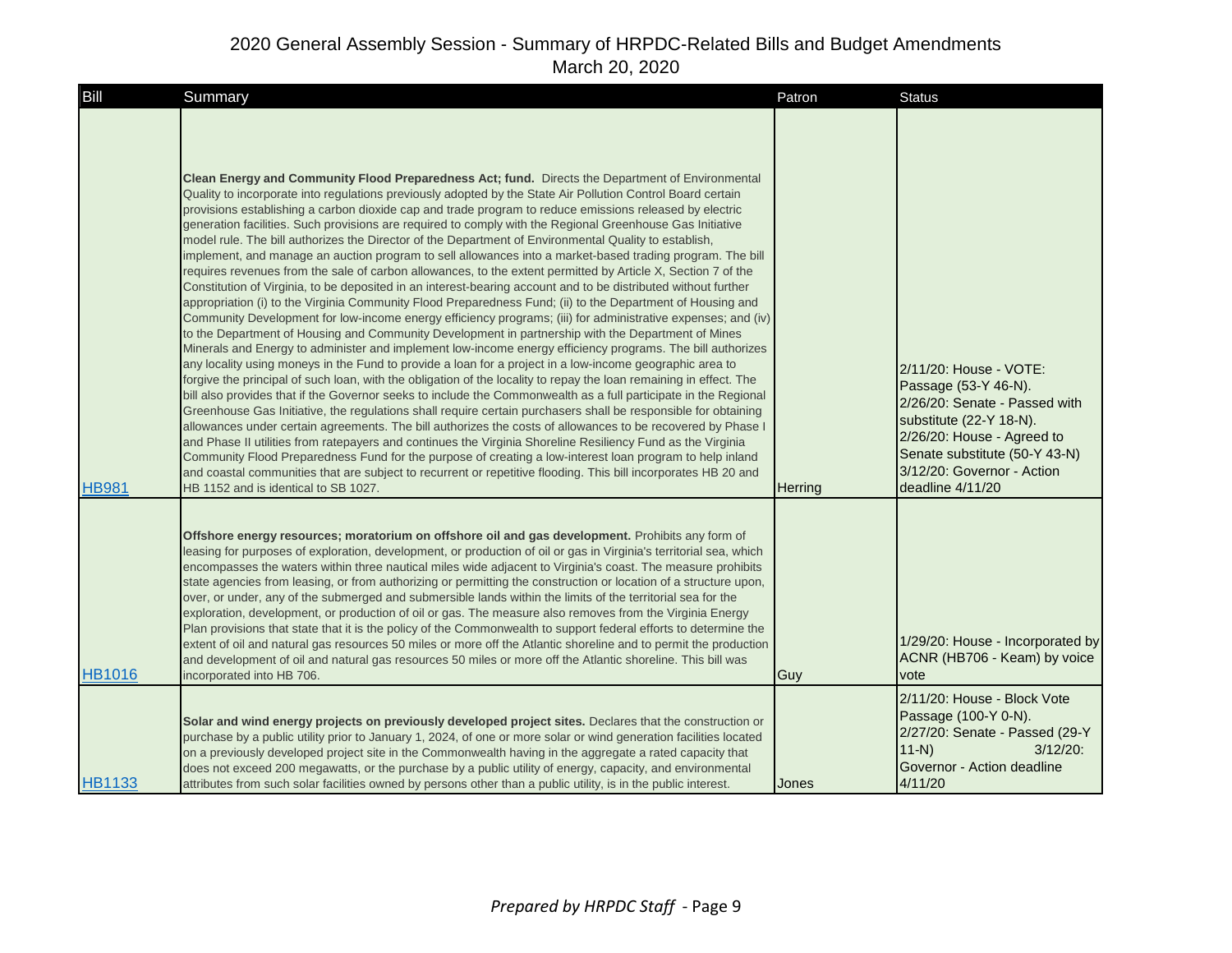| Bill          | Summary                                                                                                                                                                                                                                                                                                                                                                                                                                                                                                                                                                                                                                                                                                                                                                                                                                                                                                                                                                                                                                                                                                                                                                                                                                                                                                                                                                                                                                                                                                       | Patron     | <b>Status</b>                                                                                                                               |
|---------------|---------------------------------------------------------------------------------------------------------------------------------------------------------------------------------------------------------------------------------------------------------------------------------------------------------------------------------------------------------------------------------------------------------------------------------------------------------------------------------------------------------------------------------------------------------------------------------------------------------------------------------------------------------------------------------------------------------------------------------------------------------------------------------------------------------------------------------------------------------------------------------------------------------------------------------------------------------------------------------------------------------------------------------------------------------------------------------------------------------------------------------------------------------------------------------------------------------------------------------------------------------------------------------------------------------------------------------------------------------------------------------------------------------------------------------------------------------------------------------------------------------------|------------|---------------------------------------------------------------------------------------------------------------------------------------------|
| <b>HB1152</b> | Regional Greenhouse Gas Initiative; Energy Efficiency Fund. Directs the Department of Environmental<br>Quality (DEQ) to implement the final carbon trading regulation as approved by the Air Pollution Control Board<br>providing for the establishment of a carbon dioxide cap and trade program. The measure directs the<br>Commonwealth to become a member of the Regional Greenhouse Gas Initiative (RGGI). Pursuant to the<br>Commonwealth's participation in the RGGI program, the Department shall seek to sell 100 percent of all<br>allowances issued each year through the allowance auction. The measure authorizes the Director of the DEQ<br>to establish, implement, and manage an auction program to sell allowances into a market-based trading<br>program consistent with the RGGI program. The measure establishes the Energy Efficiency Fund and<br>requires that all proceeds received from the sale of allowances conducted through the RGGI program be paid<br>into the state treasury and credited to the Fund. Not less than 50 percent of the proceeds received from the<br>sale of allowances shall be credited to an account to support energy efficiency programs, with at least 20<br>percent of the proceeds being directed to low-income energy efficiency programs. Not more than three<br>percent of the proceeds shall be used to cover reasonable administrative expenses. The remaining funds will<br>revert to the general fund. This bill was incorporated into HB 981. | Lopez      | 2/4/20: House - Incorporated by<br>Labor and Commerce (HB981 -<br>Herring) by voice vote                                                    |
| <b>HB1170</b> | Regional electric utility or transportation sector emissions programs; participation by<br>Commonwealth. Prohibits the Governor or any state agency or political subdivision from adopting any<br>regulation, rule, or guidance document that establishes or authorizes the Commonwealth to join or participate<br>in a regional program addressing emissions from the electric utility sector or transportation sector unless the<br>program requires that all of the proceeds from the sale of emissions allowances be returned to customers in<br>the Commonwealth.                                                                                                                                                                                                                                                                                                                                                                                                                                                                                                                                                                                                                                                                                                                                                                                                                                                                                                                                        | Poindexter | 2/11/20: House - Left in ACNR                                                                                                               |
| <b>HB1303</b> | Nuclear energy; strategic plan. Directs the Department of Mines, Minerals and Energy, the Secretary of<br>Commerce and Trade, and the Secretary of Education to work in coordination with the Virginia Nuclear<br>Energy Consortium Authority and the Virginia Economic Development Partnership Authority to develop a<br>strategic plan for the role of nuclear energy in the Commonwealth's overall strategy for moving toward<br>renewable and carbon-free energy. The plan shall be completed by October 1, 2020, and updated every four<br>vears thereafter.                                                                                                                                                                                                                                                                                                                                                                                                                                                                                                                                                                                                                                                                                                                                                                                                                                                                                                                                             | Hurst      | 2/11/20: House - VOTE:<br>Passage (97-Y 3-N).<br>$3/5/20$ :<br>Senate - Passed (40-Y 0-N)<br>3/17/20: Governor - Action<br>deadline 4/11/20 |
| <b>HB1628</b> | Regional Greenhouse Gas Initiative; prohibition on participation by Commonwealth. Prohibits the<br>Governor or any state agency from adopting any regulation establishing a carbon dioxide cap-and-trade<br>program or bringing about the participation by the Commonwealth in a regional market for the trading of<br>carbon dioxide allowances. The bill provides that the Commonwealth shall be allowed to participate in such a<br>cap-and-trade program if the House of Delegates and the Senate of Virginia each adopt a resolution by a<br>majority vote that specifically references and approves the regulatory text proposed for adoption by a state<br>agency.                                                                                                                                                                                                                                                                                                                                                                                                                                                                                                                                                                                                                                                                                                                                                                                                                                     | Poindexter | 2/11/20: House - Left in Labor<br>and Commerce                                                                                              |
| <b>HJ61</b>   | Opposing the exploration and drilling for oil and gas off the coast of Virginia. Expresses the sense of<br>the General Assembly in recognizing the problem of exploration and drilling for oil and gas off the coast of<br>Virginia.                                                                                                                                                                                                                                                                                                                                                                                                                                                                                                                                                                                                                                                                                                                                                                                                                                                                                                                                                                                                                                                                                                                                                                                                                                                                          | Keam       | 1/31/20: House - Tabled in Rules<br>$(18-Y 0-N)$                                                                                            |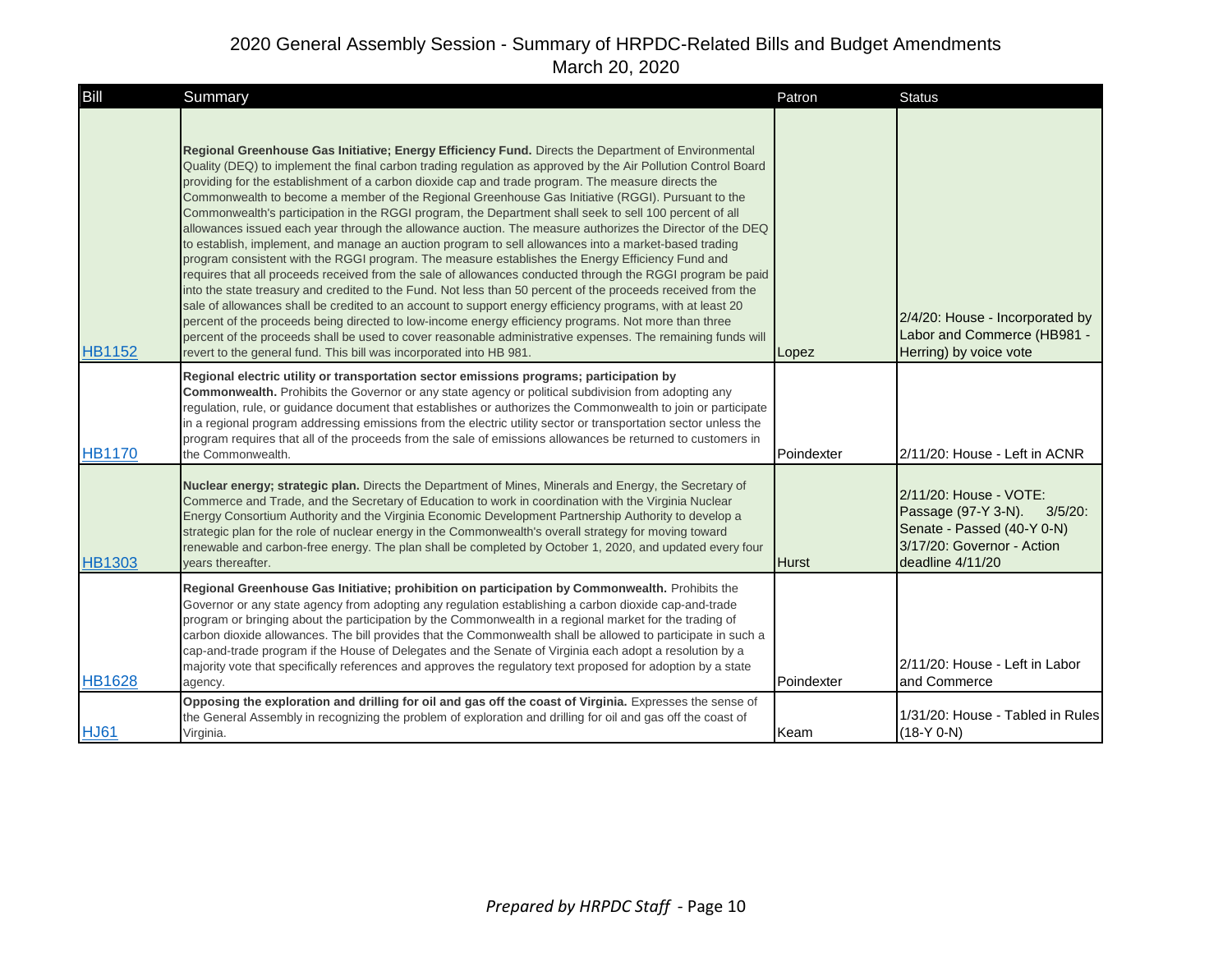| Bill         | Summary                                                                                                                                                                                                                                                                                                                                                                                                                                                                                                                                                                                                                                                                                                                                                                                                                                                                                                                                                                                                                                                                                                                                                                                                                                                                                                                                                                                                           | Patron | <b>Status</b>                                                                                                                                                                                                                                               |
|--------------|-------------------------------------------------------------------------------------------------------------------------------------------------------------------------------------------------------------------------------------------------------------------------------------------------------------------------------------------------------------------------------------------------------------------------------------------------------------------------------------------------------------------------------------------------------------------------------------------------------------------------------------------------------------------------------------------------------------------------------------------------------------------------------------------------------------------------------------------------------------------------------------------------------------------------------------------------------------------------------------------------------------------------------------------------------------------------------------------------------------------------------------------------------------------------------------------------------------------------------------------------------------------------------------------------------------------------------------------------------------------------------------------------------------------|--------|-------------------------------------------------------------------------------------------------------------------------------------------------------------------------------------------------------------------------------------------------------------|
| <b>SB94</b>  | Virginia Energy Plan; Commonwealth Energy Policy. States that the Commonwealth Energy Policy shall<br>include (i) ensure the adequate supply of natural gas necessary to ensure the reliability of the electricity<br>supply and the needs of businesses during the transition to renewable energy; (ii) establish greenhouse gas<br>emissions reduction standards across all sectors of Virginia's economy that target net-zero emissions carbon<br>by 2045; (iii) enact mandatory clean energy standards and overall strategies for reaching net-zero carbon in<br>the electric power sector by 2040; (iv) equitably incorporate requirements for technical, policy, and economic<br>analyses and assessments that recognize the unique attributes of different energy resources and delivery<br>systems to identify pathways to net-zero carbon that maximize Virginia's energy reliability and resilience,<br>economic development, and jobs; and (v) minimize the negative impacts of climate change and the energy<br>transition on economically disadvantaged or minority communities and prioritize investment in these areas.<br>The measure also requires that the Virginia Energy Plan identify actions consistent with the goals of achieving<br>a net-zero carbon economy by 2045 and include an inventory of all greenhouse gas emissions for the four<br>years preceding the issuance of the Plan. | Favola | 1/24/20: Senate - Read third<br>time and passed (21-Y 18-N).<br>3/4/20: House - VOTE: Passage<br>with substitute (53-Y 45-N).<br>3/5/20: Senate - House<br>substitute rejected (2-Y 38-N).<br>3/8/20: Conference report<br>agreed to by House and Senate    |
| SB549        | Nuclear energy; strategic plan. Directs the Department of Mines, Minerals and Energy, the Secretary of<br>Commerce and Trade, and the Secretary of Education to work in coordination with the Virginia Nuclear<br>Energy Consortium Authority and the Virginia Economic Development Partnership Authority to develop a<br>strategic plan for the role of nuclear energy as part of the Commonwealth's overall strategy for moving toward<br>renewable and carbon-free energy. The plan shall be completed by October 1, 2020, and updated every four<br>vears thereafter.                                                                                                                                                                                                                                                                                                                                                                                                                                                                                                                                                                                                                                                                                                                                                                                                                                         | Newman | 1/24/20: Senate - Read third<br>time and passed (39-Y 0-N).<br>2/21/20: House - Block Vote<br>Passage with substitute (98-Y 0-<br>$2/25/20$ :<br>N)<br>Senate - Agreed to House<br>substitute (40-Y 0-N). 3/12/20:<br>Governor - Action deadline<br>4/11/20 |
| <b>SB795</b> | Offshore drilling; prohibition on leases; policy. Prohibits the granting of a lease, easement, or permit on<br>the beds of the coastal waters of the Commonwealth that would allow any infrastructure for conveying to<br>shore oil or gas produced from offshore drilling in the Outer Continental Shelf Planning Area and removes any<br>oil or gas lease granted on such beds from the mandate that such lease include a royalty payment<br>requirement. The bill removes policy statements supporting federal efforts to permit oil and gas development<br>50 miles or more off the Atlantic shoreline. This bill is identical to HB 706.                                                                                                                                                                                                                                                                                                                                                                                                                                                                                                                                                                                                                                                                                                                                                                     | Lewis  | 1/29/20: Senate - Passed<br>Senate (23-Y 17-N)<br>2/24/20: House - VOTE:<br>Passage with substitute (61-Y 39-<br>$2/26/20$ :<br>N)<br>Senate - Agreed to House<br>substitute (26-Y 14-N) 3/12/20:<br>Governor - Action deadline<br>4/11/20                  |
| <b>SB817</b> | Nuclear energy; considered a clean energy source. Provides that for the purposes of the Commonwealth<br>Energy Policy, in any clean energy initiative or carbon-free energy initiative undertaken, overseen, regulated,<br>or permitted by the Department of Mines, Minerals and Energy, Department, nuclear energy shall be<br>considered to be a clean energy source.                                                                                                                                                                                                                                                                                                                                                                                                                                                                                                                                                                                                                                                                                                                                                                                                                                                                                                                                                                                                                                           | Lewis  | 1/24/20: Senate - Read third<br>time and passed (39-Y 0-N).<br>2/27/20: House - VOTE:<br>Passage (65-Y 35).<br>3/12/20: Governor - Action<br>deadline 4/11/20                                                                                               |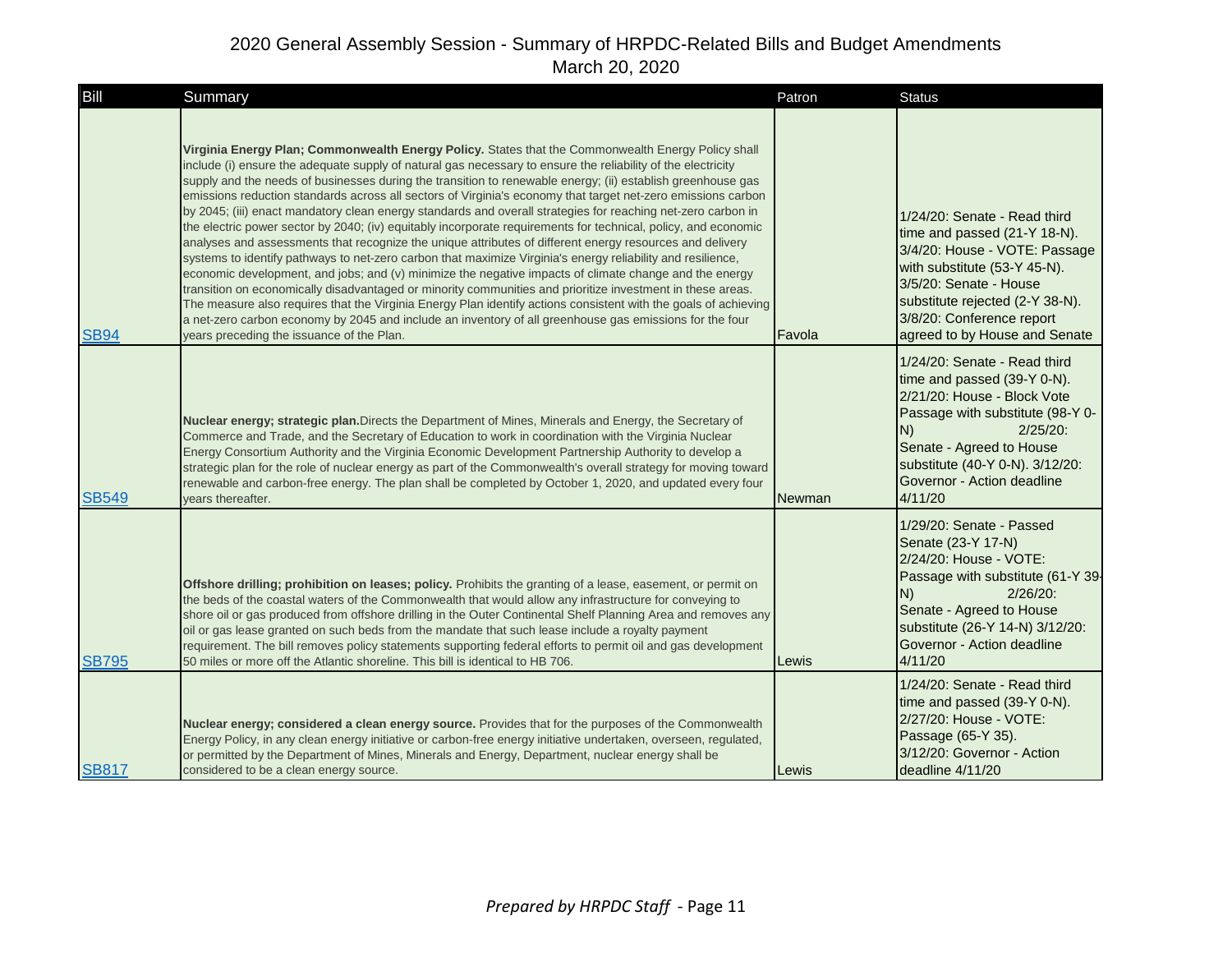| Bill         | Summary                                                                                                                                                                                                                                                                                                                                                                                                                                                                                                                                                                                                                                                                                                                                                                                                                                                                                                                                                                                                                                                                                                                                                                                                                                                                                                                                                                                                                                                                                                                                                                                                                                                                                                                                                                                                                                                                                                                                                                                                                                                                                                               | Patron  | Status                                                                                                                     |
|--------------|-----------------------------------------------------------------------------------------------------------------------------------------------------------------------------------------------------------------------------------------------------------------------------------------------------------------------------------------------------------------------------------------------------------------------------------------------------------------------------------------------------------------------------------------------------------------------------------------------------------------------------------------------------------------------------------------------------------------------------------------------------------------------------------------------------------------------------------------------------------------------------------------------------------------------------------------------------------------------------------------------------------------------------------------------------------------------------------------------------------------------------------------------------------------------------------------------------------------------------------------------------------------------------------------------------------------------------------------------------------------------------------------------------------------------------------------------------------------------------------------------------------------------------------------------------------------------------------------------------------------------------------------------------------------------------------------------------------------------------------------------------------------------------------------------------------------------------------------------------------------------------------------------------------------------------------------------------------------------------------------------------------------------------------------------------------------------------------------------------------------------|---------|----------------------------------------------------------------------------------------------------------------------------|
| <b>SB992</b> | Carbon trading program; allocation of allowances; new facility. Directs the Air Pollution Control Board<br>(the Board) to allocate allowances for three years to any electric power generating facility that was permitted<br>prior to the June 26, 2019, effective date of the Board's carbon trading regulations. The bill reguires an<br>accounting comparison to actual emissions at the end of the three-year period and the allocation of further<br>allowances pursuant to Board regulations thereafter.                                                                                                                                                                                                                                                                                                                                                                                                                                                                                                                                                                                                                                                                                                                                                                                                                                                                                                                                                                                                                                                                                                                                                                                                                                                                                                                                                                                                                                                                                                                                                                                                       | Spruill | 2/6/20: Senate - Passed (27-Y<br>$13-N$<br>$2/27/20$ :<br>House - Stricken from docket by<br>Labor and Commerce (22-Y 0-N) |
| <b>SB998</b> | Electric utilities; offshore wind development. Provides that the construction or purchase by a public utility<br>of one or more offshore wind generation facilities located off the Commonwealth's Atlantic shoreline or in<br>federal waters and interconnected directly into the Commonwealth, with an aggregate capacity of up to 5,200<br>megawatts, is in the public interest. The measure provides that construction by Dominion Energy Virginia of<br>one or more new utility-owned and utility-operated generating facilities utilizing energy derived from offshore<br>wind and located off the Commonwealth's Atlantic shoreline, with an aggregate rated capacity between 2,500<br>megawatts and 3,000 megawatts, along with electrical transmission or distribution facilities associated<br>therewith for interconnection is in the public interest. The measure provides that the State Corporation<br>Commission will determine the reasonableness and prudence of associated costs and will presume such<br>costs to be reasonable and prudent if certain criteria are met. The measure provides that such costs shall be<br>allocated to all customers of the utility in the Commonwealth as a non-bypassable charge, irrespective of the<br>generation supplier of any such customer except for low-income customers and certain commercial and<br>industrial customers. The measure requires the utility to (a) identify options for utilizing local workers, (b)<br>identify the economic development benefits of the project for the Commonwealth, including capital<br>investments and job creation; (c) consult with relevant governmental entities, including the Commonwealth's<br>Chief Workforce Development Officer and the Virginia Economic Development Partnership, on opportunities<br>to advance the Commonwealth's workforce and economic development goals, including furtherance of<br>apprenticeship and other workforce training programs; and (d) give priority to the hiring of local workers,<br>including workers from historically economically disadvantaged communities. | Lucas   | 2/11/20: Senate - Passed (29-Y<br>$11-N$ ).<br>$3/5/20$ :<br>House - Passed (54-Y 41-N)                                    |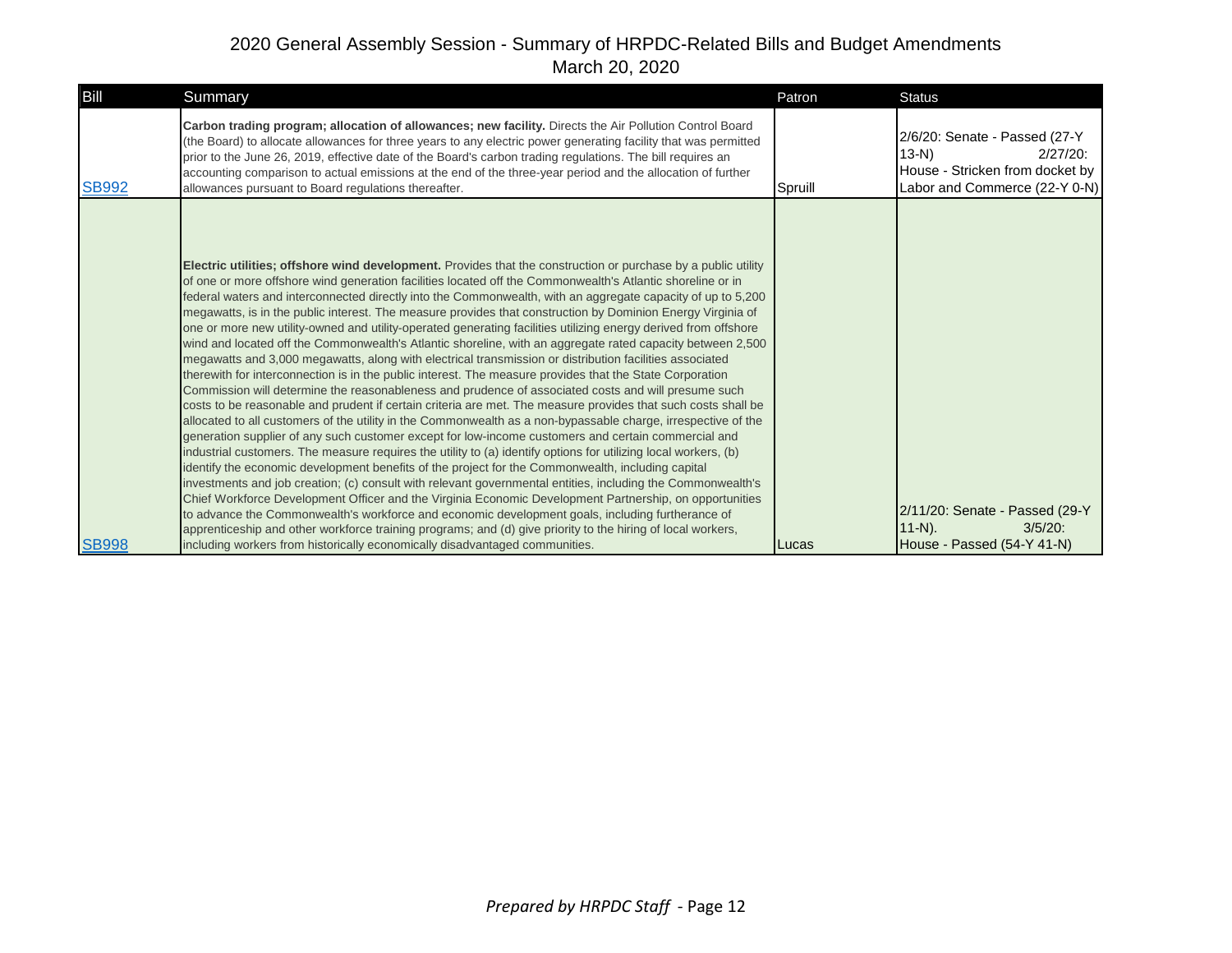| Bill                  | Summary                                                                                                                                                                                                                                                                                                                                                                                                                                                                                                                                                                                                                                                                                                                                                                                                                                                                                                                                                                                                                                                                                                                                                                                                                                                                                                                                                                                                                                                                                                                                                                                                                                                                                                                                                                                                                                                                                                                                                                                                                                                                                                                                                                                                                                                                               | Patron  | <b>Status</b>                                                                                                                                                                                                                     |
|-----------------------|---------------------------------------------------------------------------------------------------------------------------------------------------------------------------------------------------------------------------------------------------------------------------------------------------------------------------------------------------------------------------------------------------------------------------------------------------------------------------------------------------------------------------------------------------------------------------------------------------------------------------------------------------------------------------------------------------------------------------------------------------------------------------------------------------------------------------------------------------------------------------------------------------------------------------------------------------------------------------------------------------------------------------------------------------------------------------------------------------------------------------------------------------------------------------------------------------------------------------------------------------------------------------------------------------------------------------------------------------------------------------------------------------------------------------------------------------------------------------------------------------------------------------------------------------------------------------------------------------------------------------------------------------------------------------------------------------------------------------------------------------------------------------------------------------------------------------------------------------------------------------------------------------------------------------------------------------------------------------------------------------------------------------------------------------------------------------------------------------------------------------------------------------------------------------------------------------------------------------------------------------------------------------------------|---------|-----------------------------------------------------------------------------------------------------------------------------------------------------------------------------------------------------------------------------------|
| <b>SB1027</b>         | Clean Energy and Community Flood Preparedness Act; fund. Directs the Department of Environmental<br>Quality to incorporate into regulations previously adopted by the State Air Pollution Control Board certain<br>provisions establishing a carbon dioxide cap and trade program to reduce emissions released by electric<br>generation facilities. Such provisions are required to comply with the Regional Greenhouse Gas Initiative<br>model rule. The bill authorizes the Director of the Department of Environmental Quality to establish,<br>implement, and manage an auction program to sell allowances into a market-based trading program. The bill<br>requires revenues from the sale of carbon allowances, to the extent permitted by Article X, Section 7 of the<br>Constitution of Virginia, to be deposited in an interest-bearing account and to be distributed without further<br>appropriation (i) to the Virginia Community Flood Preparedness Fund; (ii) to the Department of Housing and<br>Community Development for low-income energy efficiency programs; (iii) for administrative expenses; and (iv)<br>to the Department of Housing and Community Development in partnership with the Department of Mines<br>Minerals and Energy to administer and implement low-income energy efficiency programs. The bill authorizes<br>any locality using moneys in the Fund to provide a loan for a project in a low-income geographic area to<br>forgive the principal of such loan, with the obligation of the locality to repay the loan remaining in effect. The<br>bill also provides that if the Governor seeks to include the Commonwealth as a full participate in the Regional<br>Greenhouse Gas Initiative, the regulations shall require certain purchasers shall be responsible for obtaining<br>allowances under certain agreements. The bill authorizes the costs of allowances to be recovered by Phase I<br>and Phase II utilities from ratepayers and continues the Virginia Shoreline Resiliency Fund as the Virginia<br>Community Flood Preparedness Fund for the purpose of creating a low-interest loan program to help inland<br>and coastal communities that are subject to recurrent or repetitive flooding. This bill is identical to HB 981. | Lewis   | 2/11/20: Senate - Passed (22-Y<br>$18-N$<br>$2/26/20$ :<br>House - VOTE: Passage with<br>substitute (51-Y 47-N).<br>2/26/20: Senate - Agreed to<br>House substitute (23-Y 17-N)<br>3/12/20: Governor - Action<br>deadline 4/11/20 |
| <b>SJ56</b>           | Offshore oil and gas drilling. Recognizes opposition to exploration and drilling for oil and gas off the coast<br>of Virginia.                                                                                                                                                                                                                                                                                                                                                                                                                                                                                                                                                                                                                                                                                                                                                                                                                                                                                                                                                                                                                                                                                                                                                                                                                                                                                                                                                                                                                                                                                                                                                                                                                                                                                                                                                                                                                                                                                                                                                                                                                                                                                                                                                        | Lewis   | 2/7/20: Senate - Passed by<br>indefinitely in Rules by voice<br>vote                                                                                                                                                              |
| HB30 125#1h           | <b>Office of Offshore Wind.</b> This amendment provides an additional \$112,500 from the general fund and one<br>position each year, bringing the total to \$387,500 from the general fund each year, to establish the Office of<br>Offshore Wind. The amendment also sets out the appropriation in a new paragraph, reflecting the total from<br>the general fund amounts each year.                                                                                                                                                                                                                                                                                                                                                                                                                                                                                                                                                                                                                                                                                                                                                                                                                                                                                                                                                                                                                                                                                                                                                                                                                                                                                                                                                                                                                                                                                                                                                                                                                                                                                                                                                                                                                                                                                                 |         | <b>Conference Report</b>                                                                                                                                                                                                          |
| <b>HB30</b><br>125#1h | Offshore Wind Master Plan. This amendment provides \$125,000 from the genral fund the second year to<br>support development of a Virginia Offshore Wind Master Plan, as would be required by House Bill 234.                                                                                                                                                                                                                                                                                                                                                                                                                                                                                                                                                                                                                                                                                                                                                                                                                                                                                                                                                                                                                                                                                                                                                                                                                                                                                                                                                                                                                                                                                                                                                                                                                                                                                                                                                                                                                                                                                                                                                                                                                                                                          | Mugler  | <b>Member Request</b>                                                                                                                                                                                                             |
| HB30 125#3h           | Green New Deal Act. This amendment provides \$575,000 from the general fund each year and five position<br>for DMME to implement a Climate Action Plan, as would be required by HB77. This amendment is a<br>placeholder until a final fiscal impact statement for the Bill can be provided.                                                                                                                                                                                                                                                                                                                                                                                                                                                                                                                                                                                                                                                                                                                                                                                                                                                                                                                                                                                                                                                                                                                                                                                                                                                                                                                                                                                                                                                                                                                                                                                                                                                                                                                                                                                                                                                                                                                                                                                          | Rasoul  | <b>Member Request</b>                                                                                                                                                                                                             |
| HB30 125#6h           | Va Energy and Economy Transition Council. This amendment provides funding to support the Virginia<br>Energy and Economy Transition Council established pursuant to House Bill 547, 2020 Session of the General<br>Assembly.                                                                                                                                                                                                                                                                                                                                                                                                                                                                                                                                                                                                                                                                                                                                                                                                                                                                                                                                                                                                                                                                                                                                                                                                                                                                                                                                                                                                                                                                                                                                                                                                                                                                                                                                                                                                                                                                                                                                                                                                                                                           | Delaney | <b>Member Request</b>                                                                                                                                                                                                             |
| SB30 378#1s           | Greenhouse Gas Inventory. This amendment provides funds to the Department of Environmental Quality to<br>development and conduct the Greenhouse Gas Inventory required under SB 94 of the 2020 General<br>Assembly.                                                                                                                                                                                                                                                                                                                                                                                                                                                                                                                                                                                                                                                                                                                                                                                                                                                                                                                                                                                                                                                                                                                                                                                                                                                                                                                                                                                                                                                                                                                                                                                                                                                                                                                                                                                                                                                                                                                                                                                                                                                                   | Favola  | <b>Member Request</b>                                                                                                                                                                                                             |
|                       |                                                                                                                                                                                                                                                                                                                                                                                                                                                                                                                                                                                                                                                                                                                                                                                                                                                                                                                                                                                                                                                                                                                                                                                                                                                                                                                                                                                                                                                                                                                                                                                                                                                                                                                                                                                                                                                                                                                                                                                                                                                                                                                                                                                                                                                                                       |         |                                                                                                                                                                                                                                   |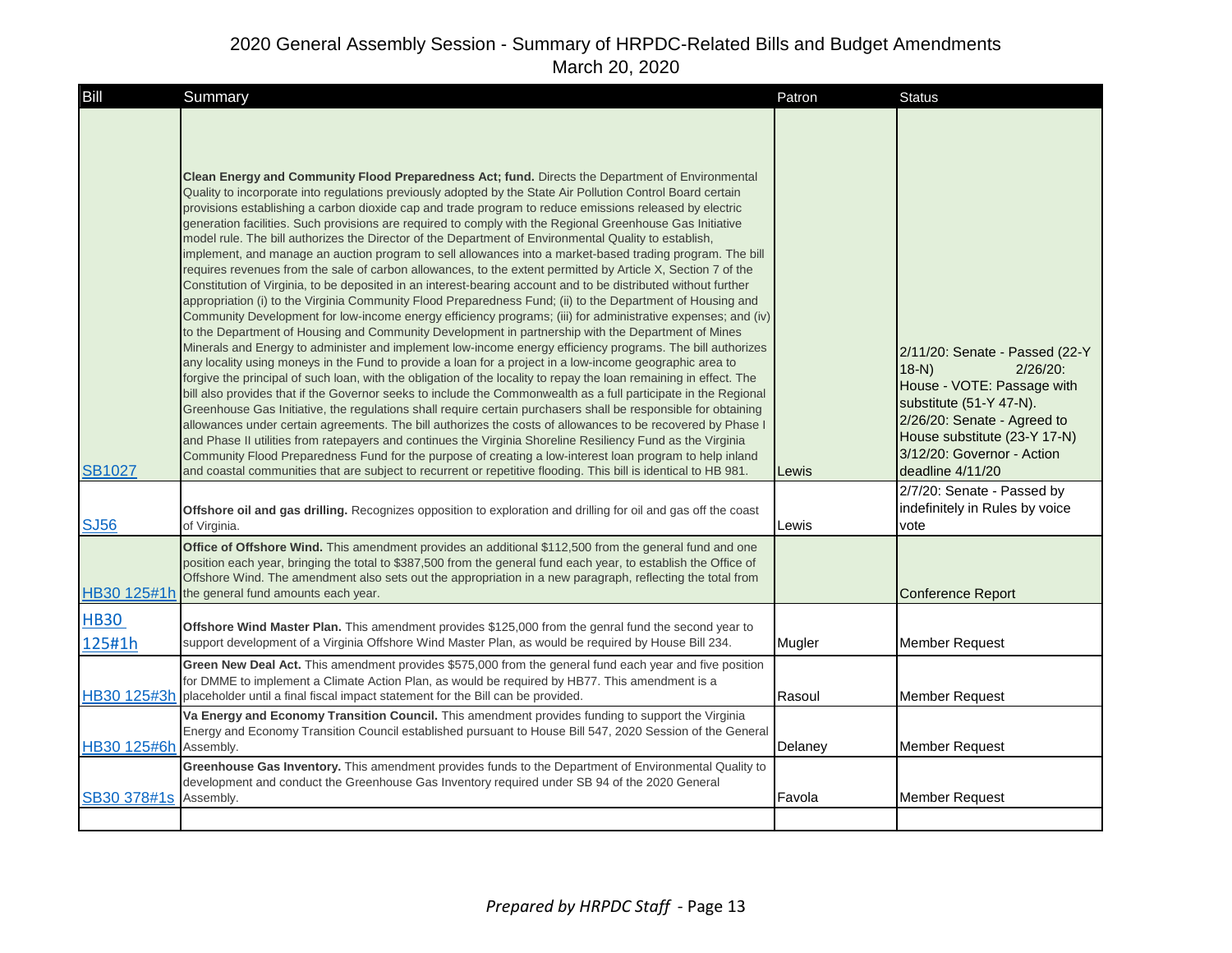| Bill         | Summary                                                                                                                                                                                                                                                                                                                                                                                                                                                                                                                                                                                                                                                                                                                                                                                                                                                                                                                                                                                                                                                                            | Patron  | <b>Status</b>                                                                                                                                                         |
|--------------|------------------------------------------------------------------------------------------------------------------------------------------------------------------------------------------------------------------------------------------------------------------------------------------------------------------------------------------------------------------------------------------------------------------------------------------------------------------------------------------------------------------------------------------------------------------------------------------------------------------------------------------------------------------------------------------------------------------------------------------------------------------------------------------------------------------------------------------------------------------------------------------------------------------------------------------------------------------------------------------------------------------------------------------------------------------------------------|---------|-----------------------------------------------------------------------------------------------------------------------------------------------------------------------|
| Military     |                                                                                                                                                                                                                                                                                                                                                                                                                                                                                                                                                                                                                                                                                                                                                                                                                                                                                                                                                                                                                                                                                    |         |                                                                                                                                                                       |
|              | V-CAMP Program. This amendment requires the Secretary of Veterans and Defense Affairs to implement<br>and operate the V-CAMP Program, which would provide assistance to localities with military facilities for<br>projects addressing issues other than encroachment. This amendment also provides \$5.0 million each year<br>HB30 462#1h from the general fund for the Secretary to operate the program.                                                                                                                                                                                                                                                                                                                                                                                                                                                                                                                                                                                                                                                                         | Jones   | <b>Member Request</b>                                                                                                                                                 |
|              | Ft. Eustis Encroachment. This amendment provides \$375,000 the first year from the general fund for<br>HB30 462#2h encroachment mitigation activities in the vicinity of Fort Eustis.                                                                                                                                                                                                                                                                                                                                                                                                                                                                                                                                                                                                                                                                                                                                                                                                                                                                                              | Mullin  | <b>Member Request</b>                                                                                                                                                 |
|              | Fort Eustis Gate. This amendment provides funds for encroachment mitigation activities in the vicinity of Fort<br>SB30 462#1s Eustis to match funding that will be provided by the City of Newport News.                                                                                                                                                                                                                                                                                                                                                                                                                                                                                                                                                                                                                                                                                                                                                                                                                                                                           | Locke   | <b>Member Request</b>                                                                                                                                                 |
|              |                                                                                                                                                                                                                                                                                                                                                                                                                                                                                                                                                                                                                                                                                                                                                                                                                                                                                                                                                                                                                                                                                    |         |                                                                                                                                                                       |
| Recycling    |                                                                                                                                                                                                                                                                                                                                                                                                                                                                                                                                                                                                                                                                                                                                                                                                                                                                                                                                                                                                                                                                                    |         |                                                                                                                                                                       |
| <b>SB590</b> | Advanced recycling; incentives in income tax, sales tax, and machinery and tools tax. Postpones from<br>2020 to 2025 the sunset date of the income tax credit for purchase of equipment for processing recyclable<br>materials. Starting in taxable year 2020, the bill makes eligible for the credit purchases of equipment used in<br>advanced recycling, defined in the bill. The bill provides that certain machinery, tools, and materials used in<br>advanced recycling shall be exempt from sales tax. Starting in taxable year 2021, the bill provides that such<br>machinery, tools, and materials shall be segregated and classified as machinery and tools, which are taxed at<br>a lower rate than the generally applicable personal property tax rate. This bill incorporates SB 789.                                                                                                                                                                                                                                                                                 | Hanger  | 2/5/20: Senate - Read third time<br>and passed Senate (40-Y 0-N).<br>2/24/20: House - VOTE:<br>Passage (87-Y 12-N).<br>3/10/20: Governor - Action<br>deadline 4/11/20 |
| <b>SB591</b> | Economic development incentives for gasification facilities and pyrolysis facilities. The bill provides<br>that gasification facilities and pyrolysis facilities, defined in the bill, shall be eligible for grants from the<br>Commonwealth's Development Opportunity Fund under the minimum investment and job creation criteria for<br>grants from the Fund, which under current law are a \$1.5 million investment and 15 new jobs.                                                                                                                                                                                                                                                                                                                                                                                                                                                                                                                                                                                                                                            | Hanger  | 2/3/20: Senate - Read third time<br>and passed (40-Y 0-N). 3/3/20:<br>House - Left in Appropriations                                                                  |
|              |                                                                                                                                                                                                                                                                                                                                                                                                                                                                                                                                                                                                                                                                                                                                                                                                                                                                                                                                                                                                                                                                                    |         |                                                                                                                                                                       |
| <b>HB22</b>  | <b>Water Resources: Flooding and Resiliency</b><br>Virginia Shoreline Resiliency Fund; grant program. Continues the Virginia Shoreline Resiliency Fund as<br>the Virginia Community Flood Preparedness Fund (the Fund), directs the Department of Conservation and<br>Recreation to administer the Fund, and authorizes localities to lend or grant money from the Fund to<br>implement flood prevention and protection projects and studies. The bill requires that at least 25 percent of<br>the money disbursed from the Fund each year be used for projects in low-income geographic areas. The<br>measure also authorizes any locality to forgive the principal of a loan it grants in a low-income geographic<br>area so long as the total amount of loans forgiven by all localities does not exceed 30 percent of the amount<br>appropriated to the Fund during the fiscal year. The bill provides that any locality that forgives such a loan<br>remains obligated to pay the principal to the Commonwealth. This bill incorporates HB 751 and is identical to<br>SB 320. | Lindsey | 2/11/20: House - Block Vote<br>Passage (99-Y 0-N). 2/27/20:<br>Senate - Passed (39-Y 1-N)<br>3/12/20: Governor - Action<br>deadline 4/11/20                           |
| <b>HB24</b>  | Hurricane and Flooding Risk Reduction and Bond Rating Protection Act of 2020; report. Establishes<br>the Hurricane and Flooding Risk Reduction and Bond Rating Protection Act of 2020, which establishes the<br>Commonwealth of Virginia as a nonfederal sponsor of hurricane and flooding risk reduction projects.                                                                                                                                                                                                                                                                                                                                                                                                                                                                                                                                                                                                                                                                                                                                                                | Lindsey | 2/11/20: House - Left in ACNR                                                                                                                                         |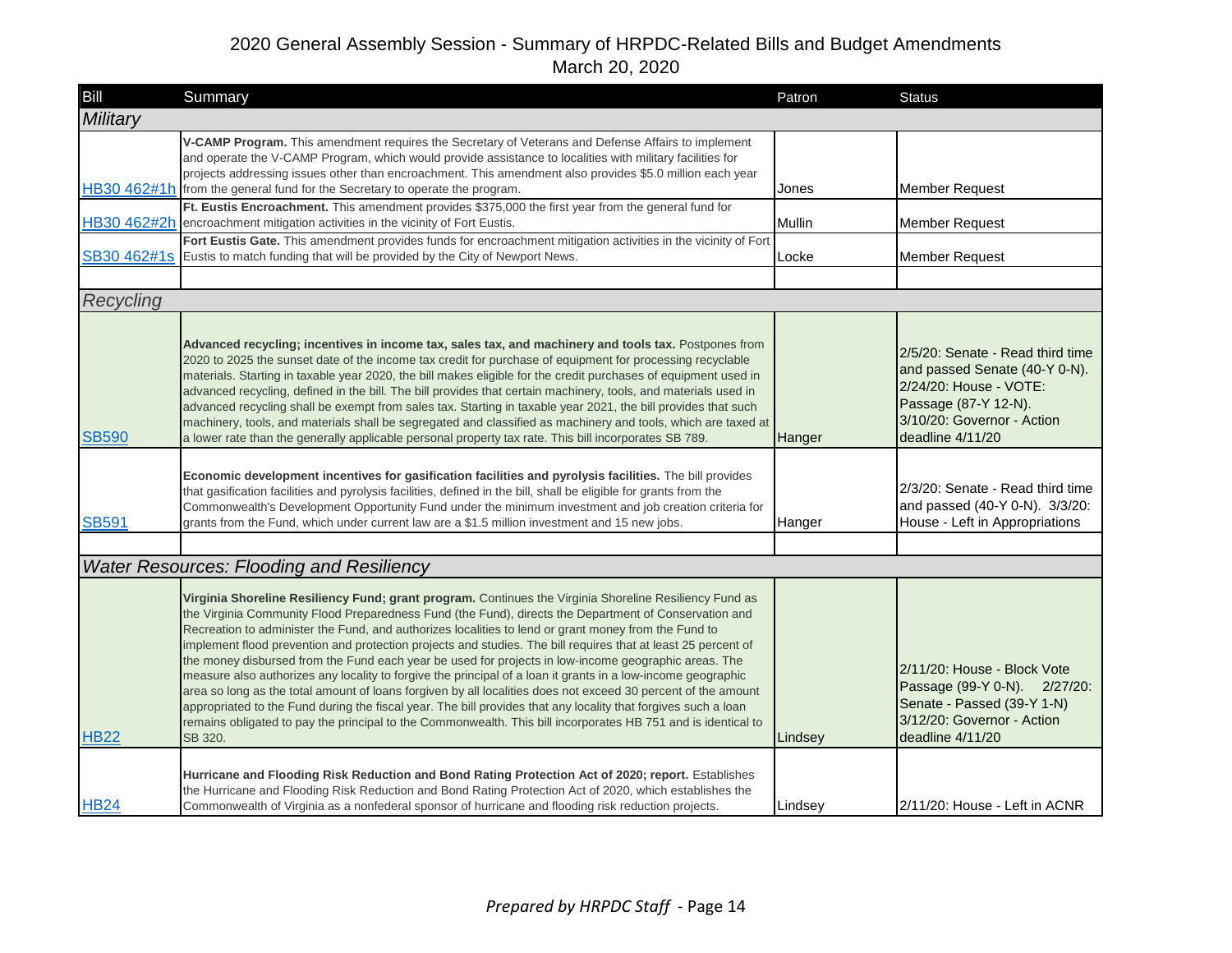| Bill          | Summary                                                                                                                                                                                                                                                                                                                                                                                                                                                                                                                                                                                                                                                                                                                                                                                                                                         | Patron         | <b>Status</b>                                                                                                                                                   |
|---------------|-------------------------------------------------------------------------------------------------------------------------------------------------------------------------------------------------------------------------------------------------------------------------------------------------------------------------------------------------------------------------------------------------------------------------------------------------------------------------------------------------------------------------------------------------------------------------------------------------------------------------------------------------------------------------------------------------------------------------------------------------------------------------------------------------------------------------------------------------|----------------|-----------------------------------------------------------------------------------------------------------------------------------------------------------------|
| <b>HB382</b>  | Virginia Shoreline Resiliency Fund; grant program. Changes the Virginia Shoreline Resiliency Fund (the<br>Fund) from a lending program to a grant program. The bill directs the Fund to grant money to localities to<br>enable them to offer cost-sharing programs to help residents and businesses that are subject to recurrent<br>flooding.                                                                                                                                                                                                                                                                                                                                                                                                                                                                                                  | Convirs-Fowler | 2/11/20: House - Left in ACNR                                                                                                                                   |
| <b>HB389</b>  | Hurricane and Flooding Risk Reduction and Bond Rating Protection Act of 2020; report. Establishes<br>the Hurricane and Flooding Risk Reduction and Bond Rating Protection Act of 2020, which establishes the<br>Commonwealth of Virginia as a nonfederal sponsor of hurricane and flooding risk reduction projects.                                                                                                                                                                                                                                                                                                                                                                                                                                                                                                                             | <b>Miyares</b> | 2/5/20: House - Continued to<br>2021 in ACNR by voice vote                                                                                                      |
| <b>HB672</b>  | State, regional, and local planning; climate change. Establishes a policy of the Commonwealth to prevent<br>and to minimize actions that contribute to the detrimental effects of climate change in the Commonwealth. The<br>bill requires any state agency to examine any new regulation in furtherance of this policy. The bill requires<br>local and regional planning commissions to consider the impacts from and causes of climate change in<br>adopting a comprehensive plan, regional strategic plan, or zoning ordinance.                                                                                                                                                                                                                                                                                                              | Willett        | 2/6/20: House - VOTE: Passage<br>$(55-Y 44-N)$ .<br>2/25/20: Senate<br>Continued to 2021 in ACNR (15-<br>$Y$ 0-N)                                               |
| <b>HB751</b>  | Virginia Community Flood Preparedness Fund; low-income loans; forgiveness of principal. Continues<br>the Virginia Shoreline Resiliency Fund as the Virginia Community Flood Preparedness Fund for the purpose<br>of creating a low-interest loan program to help inland and coastal communities that are subject to recurrent<br>flooding. Moneys from the Fund may be used to mitigate future flood damage, with priority given to projects<br>that implement community-scale mitigation activities or use nature-based solutions. Any locality using moneys<br>from the Fund to provide loans may also forgive the principal of such loans, with the total amount of loans<br>forgiven by all localities not to exceed 30 percent of the total amount appropriated to the Fund in that fiscal<br>year. This bill was incorporated into HB 22. | Jones          | 2/7/20: House - Incorporated by<br>Appropriations (HB22-Lindsey)<br>by voice vote                                                                               |
| <b>HB794</b>  | Flood Insurance Fund; low-income Virginians. Creates a Flood Insurance Fund and directs the Executive<br>Director of the Board of Directors of the Virginia Resources Authority to establish a program to use the Fund<br>to subsidize the purchase of flood insurance by low-income Virginians. Such program shall include an<br>application process, application guidelines, and a ranking system that prioritizes the use of the Fund to<br>support the purchase of flood insurance in the most flood-prone areas.                                                                                                                                                                                                                                                                                                                           | Askew          | 2/5/20: House - Continued to<br>2021 in Appropriations by voice<br>vote                                                                                         |
| <b>HB998</b>  | Adoption of flood plain ordinances. Provides that any locality may by ordinance regulate the activity on,<br>use of, or development of a flood plain in a manner consistent with any state or federal flood plain<br>management programs and requirements.                                                                                                                                                                                                                                                                                                                                                                                                                                                                                                                                                                                      | <b>Hayes</b>   | 2/6/20: House - VOTE: Passage<br>$(99-Y 0-N)$ .<br>2/19/20: Senate -<br>Passed Senate (39-Y 0-N).<br>3/4/20: Governor - Approved -<br>Chapter 166 (eff. 7/1/20) |
| <b>HB1005</b> | Housing; Uniform Statewide Building Code; exceptions, provisions, and modifications; local disaster<br>resilience measures. Clarifies that the Uniform Statewide Building Code (USBC) does not supersede (i) local<br>flood plan regulations adopted as a condition of participation in the Community Rating System and (ii)<br>measures adopted by local ordinance to make buildings resilient to foreseeable harm from recurrent flooding,<br>coastal storms, sea level rise, and other similar threats to the health, safety, and general welfare of the locality<br>and its residents. The bill also adds resilience and hazard risk reduction to the recognized standards that<br>should be consistent with the USBC's provisions and modifications.                                                                                       | Mullin         | 2/6/20: House - Stricken from<br>docket by General Laws (21-Y 0-<br>IN)                                                                                         |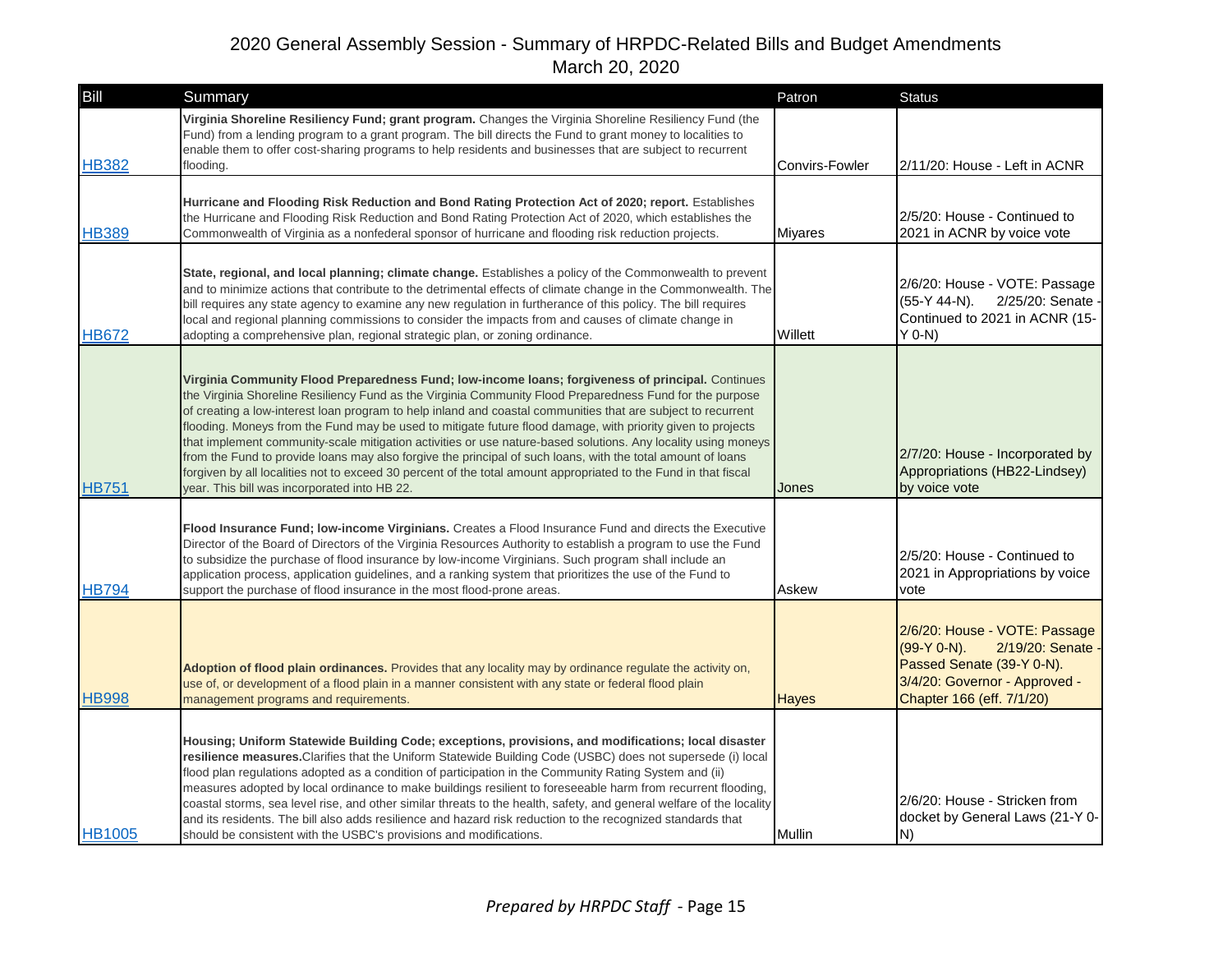| Bill          | Summary                                                                                                                                                                                                                                                                                                                                                                                                                                                                                                                                                                                                                                                                                                                                                                                                                                                                                                                                                                          | Patron | <b>Status</b>                                                                                                                                                                                                   |
|---------------|----------------------------------------------------------------------------------------------------------------------------------------------------------------------------------------------------------------------------------------------------------------------------------------------------------------------------------------------------------------------------------------------------------------------------------------------------------------------------------------------------------------------------------------------------------------------------------------------------------------------------------------------------------------------------------------------------------------------------------------------------------------------------------------------------------------------------------------------------------------------------------------------------------------------------------------------------------------------------------|--------|-----------------------------------------------------------------------------------------------------------------------------------------------------------------------------------------------------------------|
| <b>HB1217</b> | Department of Transportation; at-risk infrastructure; report. Directs the Department of Transportation, in<br>collaboration with the Commonwealth Center for Recurrent Flooding Resiliency, to (i) identify roads and<br>bridges at risk of deterioration due to flooding in Northern Virginia; (ii) develop recommendations for managing<br>such assets; and (iii) report its findings and recommendations to the Chairs of the House and Senate<br>Committees on Transportation by the start of the 2022 General Assembly Session.                                                                                                                                                                                                                                                                                                                                                                                                                                             | Tran   | 2/4/20: House - VOTE: Passage<br>(60-Y 38-N). 3/4/20: Senate -<br>Passed with amendment (39-Y 1-<br>3/4/20: House: Adoption<br>$N$ ).<br>$(60-Y 36-N)$<br>3/12/20: Governor - Action<br>deadline 4/11/20        |
| <b>HB1313</b> | Chief Resiliency Officer. Directs the Governor to designate a Chief Resilience Officer to serve as the<br>primary coordinator of resilience and adaptation initiatives in Virginia and as the primary point of contact<br>regarding issues related to resilience and recurrent flooding. The bill directs the Chief Resilience Officer, in<br>consultation with the Special Assistant to the Governor for Coastal Adaptation and Protection, to identify and<br>monitor areas at the greatest risk from recurrent flooding; review and comment on plans for the construction<br>or substantial reinforcement of a substantial flood defense or catchment area, at the request of the locality<br>containing such defense or area; and initiate and assist with the pursuit of funding for resilience initiatives.<br>The bill also expands the list of programs with which localities and the Commonwealth are required to<br>coordinate as part of their flood control efforts. | Hodges | 2/11/20: House - Block Vote<br>Passage (99-Y 0-N). 2/28/20:<br>Senate - Passed with<br>amendment (34-Y 3-N).<br>3/2/20: House - Adoption (98-Y 0-<br>N)<br>$3/12/20$ :<br>Governor - Action deadline<br>4/11/20 |
| <b>HB1314</b> | Chief Resiliency Officer. Directs the Secretary of Public Safety and Homeland Security to designate a Chief<br>Resiliency Officer. The Chief Resiliency Officer, who shall hold no other position, shall serve as the primary<br>coordinator of resilience and adaptation initiatives in Virginia and as the primary point of contact regarding<br>issues related to resilience and recurrent flooding. The bill adds the Chief Resiliency Officer as a member of<br>the Secure and Resilient Commonwealth Panel                                                                                                                                                                                                                                                                                                                                                                                                                                                                 | Hodges | 2/11/20: House - Left in ACNR                                                                                                                                                                                   |
| <b>HB1373</b> | Flood Resiliency Clearing House Program. Directs the Department of Conservation and Recreation to<br>develop a Flood Resiliency Clearing House Program for coordinating flood mitigation solutions. The bill<br>requires the Clearing House to solicit flood mitigation solutions from the public; coordinate with other agencies<br>to review submitted solutions; approve appropriate solutions, favoring those that manage both water quality<br>and flooding and emphasize nature-based solutions; and disseminate approved flood mitigation solutions.                                                                                                                                                                                                                                                                                                                                                                                                                      | Hodges | 2/5/20: House - Continued to<br>2021 in ACNR by voice vote                                                                                                                                                      |
| <b>HB1375</b> | Living shorelines; resiliency. Includes a shoreline practice that may enhance coastal resilience and<br>attenuation of wave energy and storm surge in the definition of living shoreline for purposes of establishing<br>and implementing a general permit regulation that authorizes and encourages the use of living shorelines as<br>the preferred alternative for stabilizing tidal shorelines.                                                                                                                                                                                                                                                                                                                                                                                                                                                                                                                                                                              | Hodges | 2/10/20: House - Block Vote<br>Passage (99-Y 0-N). 2/28/20:<br>Senate - Passed (37-Y 0-N)<br>3/12/20: Governor - Action<br>deadline 4/11/20                                                                     |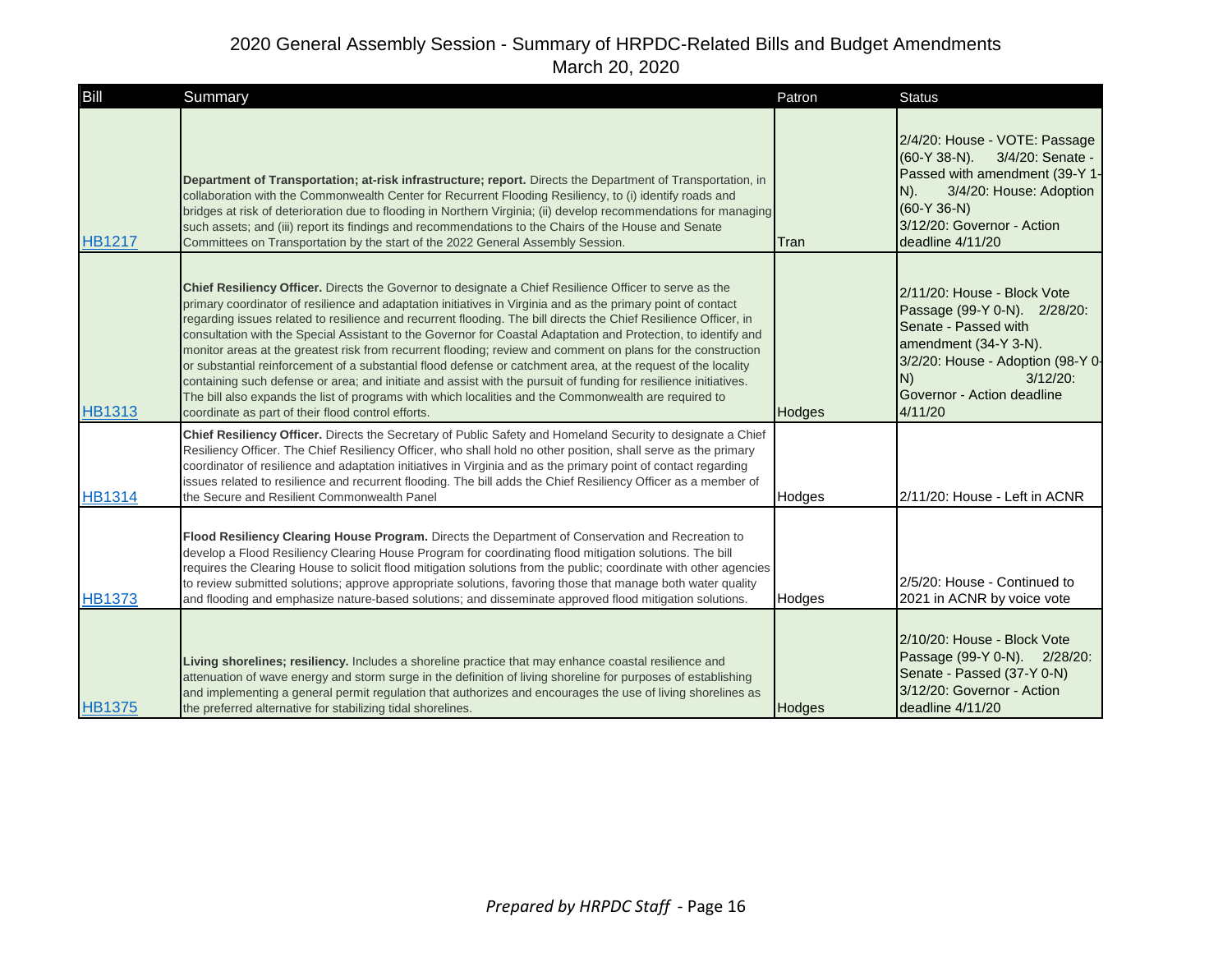| Bill         | Summary                                                                                                                                                                                                                                                                                                                                                                                                                                                                                                                                                                                                                                                                                                                                                                                                                                                                                                                                                                                                                                                                                                                                                                                       | Patron         | <b>Status</b>                                                                                                                                            |
|--------------|-----------------------------------------------------------------------------------------------------------------------------------------------------------------------------------------------------------------------------------------------------------------------------------------------------------------------------------------------------------------------------------------------------------------------------------------------------------------------------------------------------------------------------------------------------------------------------------------------------------------------------------------------------------------------------------------------------------------------------------------------------------------------------------------------------------------------------------------------------------------------------------------------------------------------------------------------------------------------------------------------------------------------------------------------------------------------------------------------------------------------------------------------------------------------------------------------|----------------|----------------------------------------------------------------------------------------------------------------------------------------------------------|
| <b>HJ47</b>  | Study; JCOTS; safety, quality of life, and economic consequences of weather and climate-related<br>events on coastal areas in Virginia; report. Directs the Joint Commission on Technology and Science<br>(JCOTS) to study the safety, quality of life, and economic consequences of weather and climate-related<br>events on coastal areas in Virginia. In conducting its study, JCOTS shall examine (i) the negative impacts of<br>weather, and geological and climate-related events, including displacement, economic loss, and damage to<br>health or infrastructure; (ii) the area or areas and the number of citizens affected by such impacts; (iii) the<br>frequency or probability and the time dimensions, including near-term, medium-term, and long-term<br>probabilities of such impacts; (iv) alternative actions available to remedy or mitigate such impacts and their<br>expected cost; (v) the degree of certainty that each of these impacts and alternative actions may reliably be<br>known; and (vi) the technical resources available, either in state or otherwise, to effect such alternative<br>actions and improve our knowledge of their effectiveness and cost. | <b>Sickles</b> | 2/7/20: House - Block Vote<br>Adoption (90-Y 1-N).<br>$3/3/20$ :<br>Senate - Agreed to by voice vote                                                     |
| <b>HJ77</b>  | Study; continuing the Joint Subcommittee on Coastal Flooding; report. Continues the Joint<br>Subcommittee on Coastal Flooding for two additional years, through the 2021 interim.                                                                                                                                                                                                                                                                                                                                                                                                                                                                                                                                                                                                                                                                                                                                                                                                                                                                                                                                                                                                             | Convirs-Fowler | 2/11/20: House - Left in Rules                                                                                                                           |
| <b>HJ102</b> | Study; continuing the Joint Subcommittee on Coastal Flooding; report. Continues the Joint<br>Subcommittee on Coastal Flooding for two additional years, through the 2021 interim.                                                                                                                                                                                                                                                                                                                                                                                                                                                                                                                                                                                                                                                                                                                                                                                                                                                                                                                                                                                                             | Hodges         | 2/7/20: House - Block Vote<br>Adoption (90-Y 1-N).<br>$3/3/20$ :<br>Senate - Agreed to by voice vote                                                     |
| <b>SB320</b> | Virginia Community Flood Preparedness Fund; Ioans. Continues the Virginia Shoreline Resiliency Fund<br>as the Virginia Community Flood Preparedness Fund for the purpose of creating a low-interest loan program<br>to help inland and coastal communities that are subject to recurrent flooding. Moneys from the Fund may be<br>used to mitigate future flood damage, with priority given to projects that implement community-scale mitigation<br>activities or use nature-based solutions. Any locality using moneys from the Fund to provide loans may also<br>forgive the principal of such loans, with the total amount of loans forgiven by all localities not to exceed 30<br>percent of the total amount appropriated to the Fund in that fiscal year. This bill is identical to HB 22.                                                                                                                                                                                                                                                                                                                                                                                             | Lewis          | 2/11/20: Senate - Passed (40-Y<br>$3/2/20$ :<br>$(0-N)$<br>House - Block Vote Passage (99-<br>$Y$ 0-N)<br>3/12/20: Governor -<br>Action deadline 4/11/20 |
| <b>SB361</b> | Study; JCOTS; safety, quality of life, and economic consequences of weather and climate-related<br>events on coastal areas in Virginia; report. Directs the Joint Commission on Technology and Science<br>(JCOTS) to study the safety, quality of life, and economic consequences of weather and climate-related<br>events on coastal areas in Virginia. In conducting its study, JCOTS shall examine (i) the negative impacts of<br>weather, and geological and climate-related events, including displacement, economic loss, and damage to<br>health or infrastructure; (ii) the area or areas and the number of citizens affected by such impacts; (iii) the<br>frequency or probability and the time dimensions, including near-term, medium-term, and long-term<br>probabilities of such impacts; (iv) alternative actions available to remedy or mitigate such impacts and their<br>expected cost; (v) the degree of certainty that each of these impacts and alternative actions may reliably be<br>known; and (vi) the technical resources available, either in state or otherwise, to effect such alternative<br>actions and improve our knowledge of their effectiveness and cost. | Cosgrove       | 1/24/20: Senate - Stricken at<br>request of Patron in Rules (11-Y)<br>$O-N$                                                                              |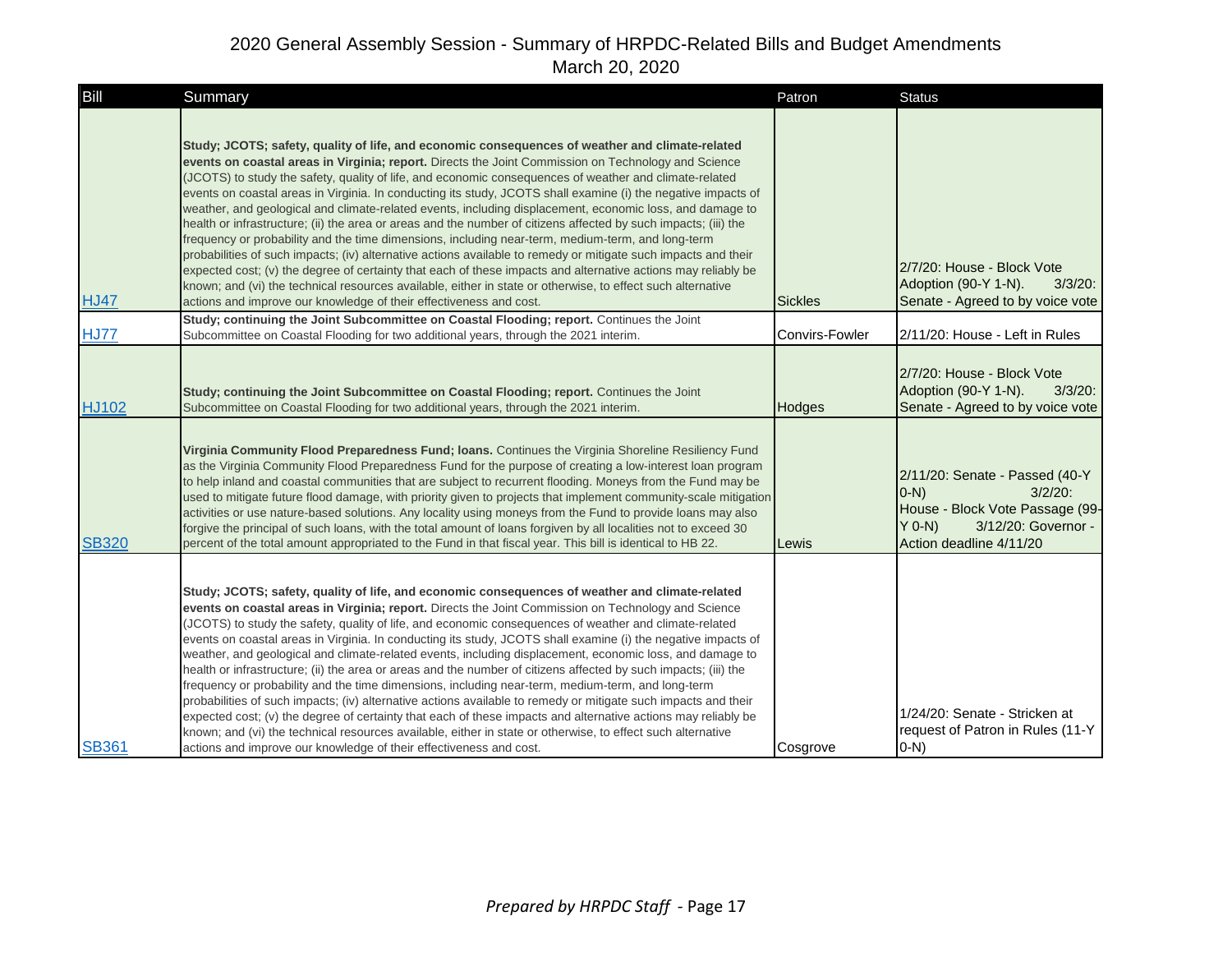| Bill                    | Summary                                                                                                                                                                                                                                                                                                                                                                                                                                                                                                                                                                                                                                                                                                                                                                                                                                                                                                                                                                                                                                                                                                                                                                                                                                                                                     | Patron   | <b>Status</b>                                                                                                                                                                                                      |
|-------------------------|---------------------------------------------------------------------------------------------------------------------------------------------------------------------------------------------------------------------------------------------------------------------------------------------------------------------------------------------------------------------------------------------------------------------------------------------------------------------------------------------------------------------------------------------------------------------------------------------------------------------------------------------------------------------------------------------------------------------------------------------------------------------------------------------------------------------------------------------------------------------------------------------------------------------------------------------------------------------------------------------------------------------------------------------------------------------------------------------------------------------------------------------------------------------------------------------------------------------------------------------------------------------------------------------|----------|--------------------------------------------------------------------------------------------------------------------------------------------------------------------------------------------------------------------|
| <b>SB796</b>            | Hampton Roads Coastal Resiliency Authority. Creates the Hampton Roads Coastal Resiliency Authority<br>(the Authority) as a political subdivision of the Commonwealth. The Authority may by ordinance consist of any<br>locality that makes up the membership of the Hampton Roads Planning District Commission and is created<br>for the purpose of serving as a regional leader, resource, and partner for all issues related to coastal flooding<br>and resiliency. The bill shall not become effective date until participating localities comprising two-thirds of the<br>population of the Hampton Roads Planning District have elected to join the Authority.                                                                                                                                                                                                                                                                                                                                                                                                                                                                                                                                                                                                                         | Lewis    | 1/20/20: Senate - Stricken at<br>request of Patron in Local<br>Government (13-Y 0-N)<br>$2/10/20$ : Senate - Reading<br>waived (38-Y 0-N).<br>$3/4/20$ :                                                           |
| <b>SJ27</b>             | Study; continuing the Joint Subcommittee on Coastal Flooding; report. Continues the Joint<br>Subcommittee on Coastal Flooding for two additional years, through the 2021 interim.                                                                                                                                                                                                                                                                                                                                                                                                                                                                                                                                                                                                                                                                                                                                                                                                                                                                                                                                                                                                                                                                                                           | Lewis    | House - VOTE: Agreed To (92-Y<br>$2-N$ ).                                                                                                                                                                          |
| <b>SJ38</b>             | Study; JCOTS; safety, quality of life, and economic consequences of weather and climate-related<br>events on coastal areas in Virginia; report. Directs the Joint Commission on Technology and Science<br>(JCOTS) to study the safety, quality of life, and economic consequences of weather and climate-related<br>events on coastal areas in Virginia. In conducting its study, JCOTS shall examine (i) the negative impacts of<br>weather, and geological and climate-related events, including displacement, economic loss, and damage to<br>health or infrastructure; (ii) the area or areas and the number of citizens affected by such impacts; (iii) the<br>frequency or probability and the time dimensions, including near-term, medium-term, and long-term<br>probabilities of such impacts; (iv) alternative actions available to remedy or mitigate such impacts and their<br>expected cost; (v) the degree of certainty that each of these impacts and alternative actions may reliably be<br>known; and (vi) the technical resources available, either in state or otherwise, to effect such alternative<br>actions and improve our knowledge of their effectiveness and cost. The provisions of the resolution are<br>contingent on funding in a general appropriation act. | Cosgrove | 2/10/20: Senate - Read third<br>time and agreed to by Senate by<br>$3/4/20$ :<br>voice vote.<br>House - VOTE: Agree To with<br>amendment (92-Y 4-N).<br>3/8/20: Conference report<br>agreed to by House and Senate |
| HB30 10#1c              | Study on Economic Consequences of Weather-Related Events. This amendment provides \$125,000 the<br>first year from the general fund for the Joint Commission on Technology and Science to complete a study on<br>the economic consequences of weather-related events, pursuant to House Joint Resolution 47 of the 2020<br>Session of the General Assembly.                                                                                                                                                                                                                                                                                                                                                                                                                                                                                                                                                                                                                                                                                                                                                                                                                                                                                                                                 |          | <b>Conference Report</b>                                                                                                                                                                                           |
| SB30 10#1s              | JCOTS - Study on Resilience in the Coastal Areas of VA. This amendment provides \$125,000 GF in the<br>first year for the Joint Commission on Technology and Science to study the safety, quality of life, and<br>economic consequences of weather-related and climate-related events on coastal areas in Virginia to guide<br>future decision-making for coastal flooding projects. The Virginia Academy of Science, Engineering, and<br>Medicine shall provide technical assistance.                                                                                                                                                                                                                                                                                                                                                                                                                                                                                                                                                                                                                                                                                                                                                                                                      | Ebbin    | Floor Approved                                                                                                                                                                                                     |
|                         | GMU - Coastal Flooding Study. This amendment requests additional funding for the GMU Center for<br>HB30 171#1h Regional Analysis to study the economic impact of flooding and sea rise.                                                                                                                                                                                                                                                                                                                                                                                                                                                                                                                                                                                                                                                                                                                                                                                                                                                                                                                                                                                                                                                                                                     | Hodges   | <b>Member Request</b>                                                                                                                                                                                              |
|                         | Virginia Shoreline Resiliency Fund. This amendment provides \$10.0 million from the general fund each<br>HB30 373#5h year to capitalize the Virginia Shoreline Resiliency Fund as established by the 2016 General Assembly.                                                                                                                                                                                                                                                                                                                                                                                                                                                                                                                                                                                                                                                                                                                                                                                                                                                                                                                                                                                                                                                                 | Bloxom   | <b>Member Request</b>                                                                                                                                                                                              |
| HB30 372#1h Protection. | Commonwealth Resiliency Office. This amendment provides \$275,000 each year from the general fund<br>and two positions to establish the Commonwealth Resiliency Office under the Secretary of Natural<br>Resources. The purposes of the Office will be to support, promote, and expedite the Commonwealth's<br>resiliency efforts under the direction of the Special Assistant to the Governor for Coastal Adaptation and                                                                                                                                                                                                                                                                                                                                                                                                                                                                                                                                                                                                                                                                                                                                                                                                                                                                   | Jones    | <b>Member Request</b>                                                                                                                                                                                              |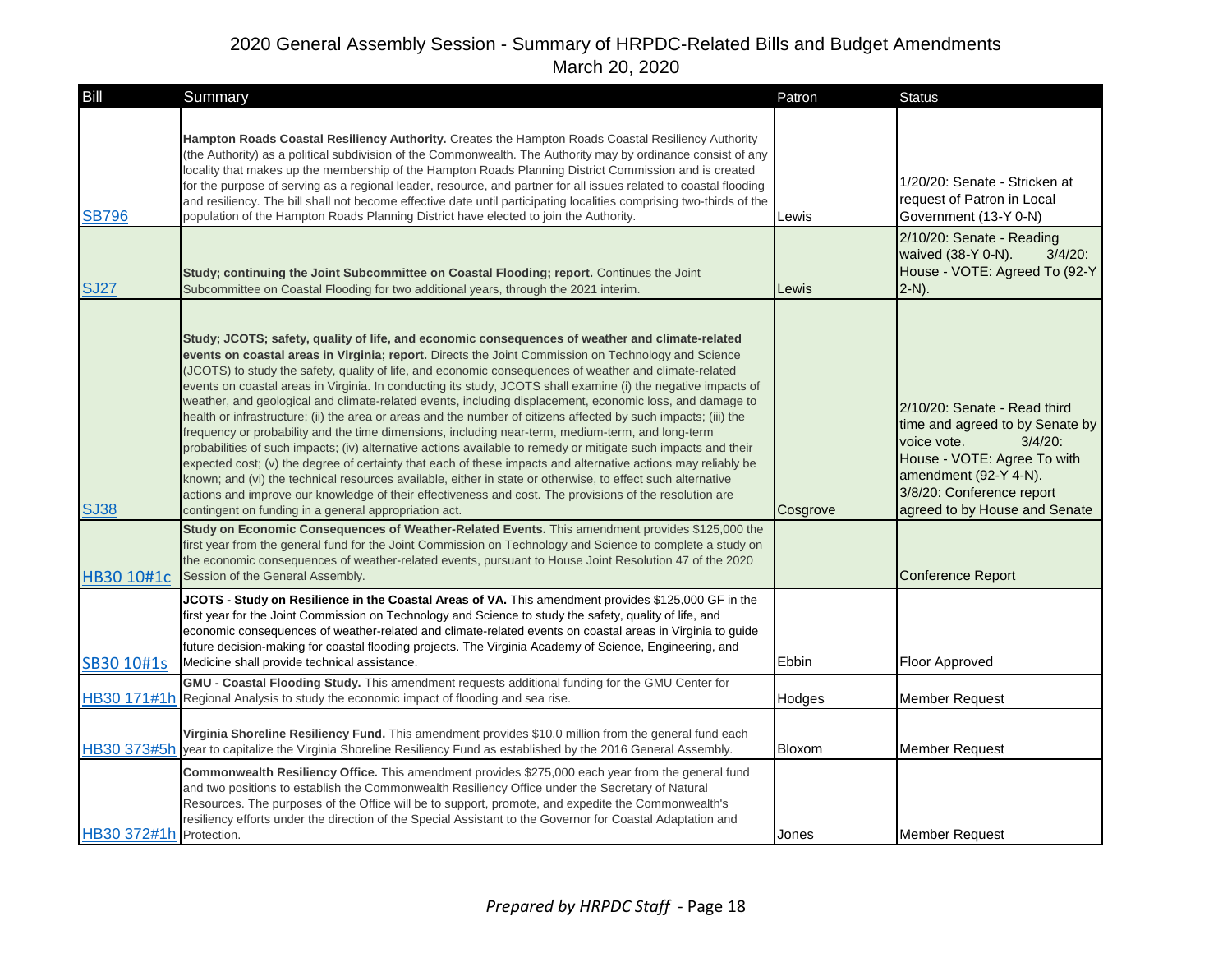| Bill                         | Summary                                                                                                                                                                                                                                                                                                                                                                                                                                                       | Patron         | <b>Status</b>                                                                                                                                              |
|------------------------------|---------------------------------------------------------------------------------------------------------------------------------------------------------------------------------------------------------------------------------------------------------------------------------------------------------------------------------------------------------------------------------------------------------------------------------------------------------------|----------------|------------------------------------------------------------------------------------------------------------------------------------------------------------|
|                              | Hurricane and Flood Risk Authority. This amendment provides \$250,000 each year to establish the Virginia<br>Hurricane and Flood Risk Reduction Authority, pursuant to the provisions of House Bill 389. This amendment<br>HB30 372#3h is a placeholder until a final fiscal impact statement for the bill is produced.                                                                                                                                       | Miyares        | <b>Member Request</b>                                                                                                                                      |
| SB30 372#1s                  | <b>Commonwealth Resiliency Office.</b> This amendment provides requisite funding and staffing for the creation<br>of the Commonwealth Resiliency Office under the Secretary of Natural Resources, including two full-time<br>positions, to support, promote, and expedite the Commonwealth's resiliency efforts under the direction of the<br>Special Assistant to the Governor for the Coastal Adaption and Protection.                                      | Lewis          | <b>Member Request</b>                                                                                                                                      |
|                              | Virginia Shoreline Resiliency Fund. This amendment provides \$2.5 million from the general fund each year<br>HB30 373#9h to capitalize the Virginia Shoreline Resiliency Fund as established by the 2016 General Assembly.                                                                                                                                                                                                                                    | Jones          | <b>Member Request</b>                                                                                                                                      |
| SB30 373#7s                  | Virginia Shoreline Resiliency Fund. This amendment provides \$10.0 million from the general fund each<br>year to capitalize the Virginia Shoreline Resiliency Fund as established by the 2016 General Assembly.                                                                                                                                                                                                                                               | Edwards        | <b>Member Request</b>                                                                                                                                      |
| <b>SB30</b><br>373#10s       | Virginia Shoreline Resiliency Fund. This amendment provides \$10.0 million GF each year to capitalize the<br>Virginia Shoreline Resiliency Fund as established by the 2016 General Assembly.                                                                                                                                                                                                                                                                  | Lewis          | <b>Member Request</b>                                                                                                                                      |
| <b>HB30</b><br>374#15h       | Living Shoreline. This amendment provides \$200,000 each year for grants to living shoreline projects.                                                                                                                                                                                                                                                                                                                                                        | Hodges         | <b>Member Request</b>                                                                                                                                      |
|                              | Flood Insurance Fund. This amendment provides \$500,000 the first year from the general fund as an initial<br>capitalization for the Flood Insurance Fund, to be transferred by the Director to the Virginia Resources<br>HB30 379#1h Authority, pursuant to House Bill 794.                                                                                                                                                                                  | Askew          | <b>Member Request</b>                                                                                                                                      |
|                              | Back Bay Submerged Aquatic Vegetation Restoration. This amendment provides \$10,000 each year from<br>HB30 381#1c nongeneral funds for the Back Bay Submerged Aquatic Vegetation Restoration Project.                                                                                                                                                                                                                                                         | Knight         | <b>Conference Report</b>                                                                                                                                   |
| HB30 392#1h Resliience Fund. | Virginia Shoreline Resilience Fund. This amendment provides \$125,000 each year for the Shoreline                                                                                                                                                                                                                                                                                                                                                             | <b>Miyares</b> | <b>Member Request</b>                                                                                                                                      |
|                              |                                                                                                                                                                                                                                                                                                                                                                                                                                                               |                |                                                                                                                                                            |
|                              | Water Resources - Stormwater/Water Supply/Drinking Water                                                                                                                                                                                                                                                                                                                                                                                                      |                |                                                                                                                                                            |
| <b>HB116</b>                 | Stormwater Management Fund. Provides that grants from a local Stormwater Management Fund may be<br>used for an authorized local stormwater credit option for Virginia Stormwater Management Program<br>authorized program administrators as a stormwater retrofit for any development within the local watershed<br>that predates the 2005 U.S. Environmental Protection Agency and Department of Environmental Quality best<br>management practice criteria. | Cole           | 2/11/20: House - Left in CC & T                                                                                                                            |
| <b>HB126</b>                 | Tax credit for purchase of aquaculture oyster floats. Establishes an individual nonrefundable income tax<br>credit for taxable years beginning on or after January 1, 2020, but before January 1, 2025, for the purchase<br>price of aquaculture oyster floats purchased during the taxable year.                                                                                                                                                             | <b>Miyares</b> | 2/11/20: House - Left in Finance                                                                                                                           |
| <b>HB504</b>                 | Chesapeake Bay Preservation Areas; mature trees. Adds the preservation of mature trees or planting of<br>trees, both as a water quality protection tool and as a means of providing other natural resource benefits, to<br>the list of activities that the State Water Resources Board is directed to encourage and promote as it adopts<br>criteria for local governments to use as they consider development in Chesapeake Bay Preservation Areas.          | Hope           | 1/28/20: House - Passage (69-Y<br>$30-N$ )<br>2/21/20: Senate - Passed (26-Y<br>$10-N$ ).<br>$3/12/20$ :<br>Governor - Recommendation<br>received by House |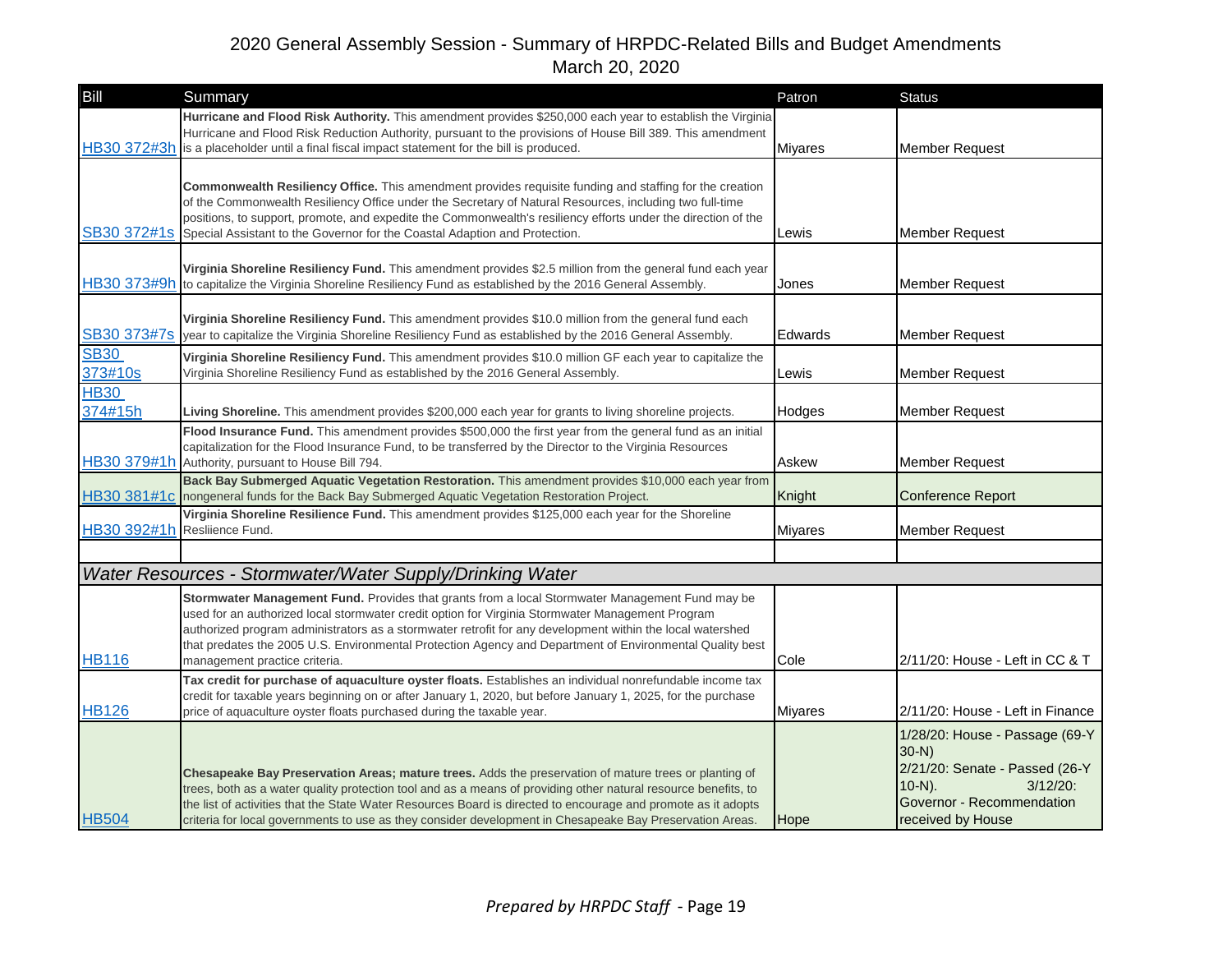| Bill          | Summary                                                                                                                                                                                                                                                                                                                                                                                                                                                                                                                                                                                                                                                                                                                                                                                                                                                                                                                                                                                                                                                                                                                                                                                     | Patron        | <b>Status</b>                                                                                                                                                                                                |
|---------------|---------------------------------------------------------------------------------------------------------------------------------------------------------------------------------------------------------------------------------------------------------------------------------------------------------------------------------------------------------------------------------------------------------------------------------------------------------------------------------------------------------------------------------------------------------------------------------------------------------------------------------------------------------------------------------------------------------------------------------------------------------------------------------------------------------------------------------------------------------------------------------------------------------------------------------------------------------------------------------------------------------------------------------------------------------------------------------------------------------------------------------------------------------------------------------------------|---------------|--------------------------------------------------------------------------------------------------------------------------------------------------------------------------------------------------------------|
| <b>HB520</b>  | Department of Environmental Quality; tree planting as land cover type, best management practice;<br>stakeholder advisory group. Directs the Department of Environmental Quality (DEQ) to convene a<br>stakeholder advisory group for the purpose of studying the planting or preservation of trees as an urban land<br>cover type and as a stormwater best management practice (BMP). The bill provides that the stakeholder<br>group shall be composed of development and construction industry representatives, environmental technical<br>experts, local government representatives, and others and that technical assistance shall be provided to DEQ<br>by the Department of Forestry and the Department of Conservation and Recreation. The bill directs DEQ to<br>report the findings of the stakeholder group by November 1, 2020, and to include a recommendation as to<br>whether the planting or preservation of trees shall be deemed a creditable land cover type or BMP and, if so,<br>how much credit shall be given for its optional use.                                                                                                                                   | <b>Bulova</b> | 1/28/20: House - VOTE:<br>Passage (82-Y 17-N)<br>2/21/20: Senate - Passed with<br>amendment (33-Y 3-N).<br>2/25/20: House - Adoption (79-Y<br>$3/12/20$ :<br>$20-N$<br>Governor - Action deadline<br>4/11/20 |
| <b>HB542</b>  | Regional water resource planning; State Water Control Board regulations. Directs the State Water<br>Control Board to estimate the risk that each locality and region in the Commonwealth will experience water<br>supply shortfalls, to encourage the development of cross-jurisdictional water supply projects, and to adopt<br>regulations designating regional planning areas based primarily on river basin. Each locality in a particular<br>regional planning area shall participate in cross-jurisdictional, coordinated water resource planning, and all<br>localities in each area shall together develop and submit a single regional water supply plan. The bill directs<br>the Department of Environmental Quality to facilitate the creation of the regional water plans by ensuring<br>sufficient coordination among localities, providing planning and other assistance, and ensuring that each<br>regional plan identifies risks and proposes strategies in response. The bill directs that the Board and the<br>Department prioritize the allocation of funds to localities that sufficiently participate in regional planning. The<br>bill contains technical amendments. | Carr          | 2/10/20: House - VOTE:<br>Passage (61-Y 37-N). 3/5/20:<br>Senate - Passed with<br>amendments (31-Y 9-N).<br>3/8/20: Conference report<br>agreed to by House and Senate                                       |
| <b>HB882</b>  | Stormwater management; proprietary best management practices. Directs the State Water Control<br>Board to adopt regulations providing for the use of a proprietary best management practice (BMP) only if<br>another state, regional, or national certification program has verified and certified its nutrient or sediment<br>removal effectiveness. The bill requires any proprietary BMP that is included on the Virginia Stormwater BMP<br>Clearinghouse website prior to July 1, 2020, to provide documentation to the Department of Environmental<br>Quality showing that its effectiveness has been verified by another state, regional, or national certification<br>program and prohibits any such proprietary BMP that fails to provide such documentation from being used in<br>any stormwater management plan submitted on or after January 1, 2022.                                                                                                                                                                                                                                                                                                                            | <b>Bulova</b> | 1/28/20: House - Passage (97-Y)<br>$(0-N)$<br>2/21/20: Senate - Passed with<br>substitute (38-Y 0-N).<br>2/25/20: House - VOTE:<br>Adoption (97-Y 0-N).<br>3/12/20: Governor - Action<br>deadline 4/11/20    |
| <b>HB1257</b> | Drinking water supplies; maximum contaminant levels. Directs the State Board of Health to adopt<br>regulations establishing maximum contaminant levels (MCLs) in public drinking water systems for (i) PFOS,<br>PFOA, and other PFAS compounds, as deemed necessarily; (ii) chromium-6; and (iii) 1,4-dioxane. The bill<br>requires such MCLs to be protective of public health, including the health of vulnerable subpopulations, and to<br>be no higher than any MCL or health advisory adopted by the U.S. Environmental Protection Agency for the<br>same contaminant.                                                                                                                                                                                                                                                                                                                                                                                                                                                                                                                                                                                                                 | Rasoul        | 2/3/20: House - Passage (58-Y<br>$40-N$ )<br>$3/5/20$ :<br>Senate - Passed with substitute<br>$(23-Y 16-N)$ .<br>3/5/20: House -<br>Adoption (62-Y 36-N).<br>3/17/20: Governor - Action<br>deadline 4/11/20  |
| <b>HB1308</b> | Stormwater management; grandfathered land-disturbing activities. Authorizes any land-disturbing<br>activity that was eligible to take place pursuant to technical criteria that were adopted by the State Water<br>Control Board prior to July 1, 2014, to be governed by such criteria until July 1, 2024. Current regulations<br>grandfathered such activities until July 1, 2019.                                                                                                                                                                                                                                                                                                                                                                                                                                                                                                                                                                                                                                                                                                                                                                                                        | Walker        | 2/11/20: House - Left in ACNR                                                                                                                                                                                |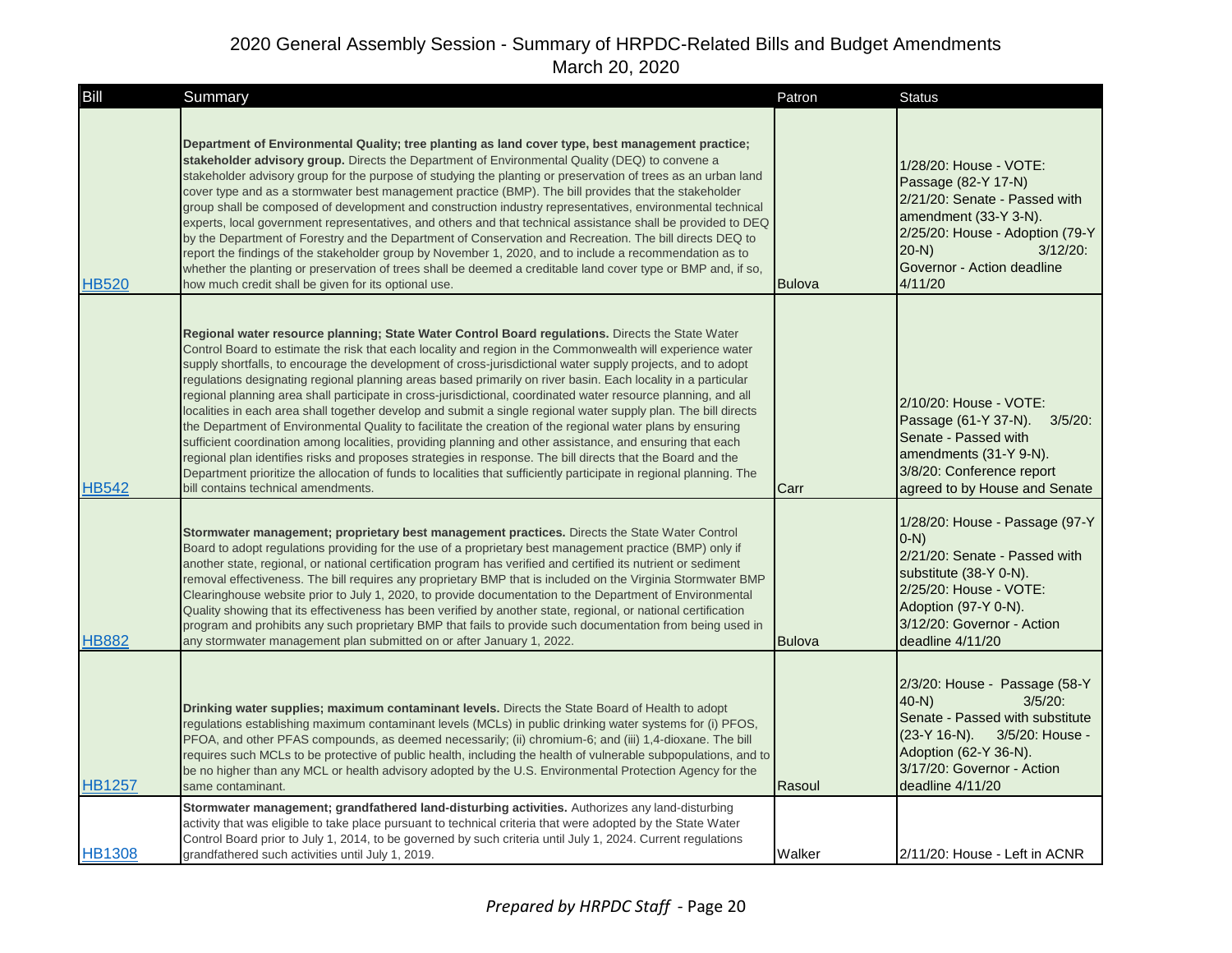| Bill          | Summary                                                                                                                                                                                                                                                                                                                                                                                                                                                                                                                                                                                                                                                                                                                                                                                                                                                                                                                                                                                                                                                                                                                                                                                                                                                                                                                                                                                                                                                                                                                                                                                                                                                        | Patron          | <b>Status</b>                                                                                                                                                                                                       |
|---------------|----------------------------------------------------------------------------------------------------------------------------------------------------------------------------------------------------------------------------------------------------------------------------------------------------------------------------------------------------------------------------------------------------------------------------------------------------------------------------------------------------------------------------------------------------------------------------------------------------------------------------------------------------------------------------------------------------------------------------------------------------------------------------------------------------------------------------------------------------------------------------------------------------------------------------------------------------------------------------------------------------------------------------------------------------------------------------------------------------------------------------------------------------------------------------------------------------------------------------------------------------------------------------------------------------------------------------------------------------------------------------------------------------------------------------------------------------------------------------------------------------------------------------------------------------------------------------------------------------------------------------------------------------------------|-----------------|---------------------------------------------------------------------------------------------------------------------------------------------------------------------------------------------------------------------|
| <b>HB1393</b> | Nutrient credit trading; adjacent hydrologic unit code. Removes authority for a Virginia Stormwater<br>Management Program or Virginia Erosion and Stormwater Management Program to allow compliance with<br>stormwater nonpoint nutrient runoff water quality criteria through the applicant's acquisition of nutrient credits<br>in the same tributary in an adjacent hydrologic unit code (HUC) or fourth order subbasin unless certain<br>existing criteria for purchasing credits outside of the HUC or fourth order subbasin are met, when the credits<br>are in a locality with a population fewer than 20,000 and geographic area under 200 square miles.                                                                                                                                                                                                                                                                                                                                                                                                                                                                                                                                                                                                                                                                                                                                                                                                                                                                                                                                                                                               | LaRock          | 2/11/20: House - Left in ACNR                                                                                                                                                                                       |
| <b>HB1422</b> | Chesapeake Bay Watershed Implementation Plan initiatives; nutrient management plans; stream<br>exclusion. Sets December 31, 2025, as the target date to achieve the water quality goals contained in<br>Virginia's final Chesapeake Bay Total Maximum Daily Load Phase III Watershed Implementation Plan (WIP).<br>The bill provides that if the Secretary of Agriculture and Forestry and the Secretary of Natural Resources (the<br>Secretaries) jointly determine on or after July 1, 2026, that such goals have not been met by (i) the coverage<br>of a sufficient portion of Chesapeake Bay cropland by nutrient management plans, (ii) the installation of a<br>sufficient number of livestock stream exclusion practices, or (iii) a combination of other agricultural best<br>management conservation practices, then certain provisions requiring the use of nutrient management plans<br>and livestock stream exclusions shall become effective. The bill directs the Secretaries to convene a<br>stakeholder advisory group to review annual progress toward the implementation of agricultural commitments<br>in the WIP, develop a process to assist in creating nutrient management plans, and develop a plan for the<br>stream exclusion program. The measure also directs the Virginia Soil and Water Conservation Board to<br>establish by December 31, 2020, the official method for identifying perennial streams and directs the<br>Department of Conservation and Recreation to establish by July 1, 2021, a portable stream fencing practice<br>for inclusion in the Virginia Agricultural Best Management Practice Cost-Share Program. | Plum            | 2/11/20: House - VOTE:<br>Passage #2 (79-Y 20-N).<br>2/27/20: Senate - Passed with<br>amendments (40-Y 0-N).<br>3/2/20: House - Adoption (77-Y<br>$19-N$ ).<br>$3/12/20$ :<br>Governor - Action deadline<br>4/11/20 |
| <b>HB1454</b> | Department of Environmental Quality; consolidation of erosion and sediment control, stormwater,<br>and Chesapeake Bay preservation laws. Directs the Department of Environmental Quality to study the<br>statutory and regulatory changes necessary to fully integrate and consolidate (i) the Erosion and Sediment<br>Control Law, (ii) the Stormwater Management Act, and (iii) the Chesapeake Bay Preservation Act. The<br>Department shall report the results of its study by December 1, 2020.                                                                                                                                                                                                                                                                                                                                                                                                                                                                                                                                                                                                                                                                                                                                                                                                                                                                                                                                                                                                                                                                                                                                                            | <b>Heretick</b> | 1/22/20: House - Stricken from<br>docket in ACNR (22-Y 0-N)                                                                                                                                                         |
| <b>HB1464</b> | Local authority to restrict nutrient credit usage. Authorizes the governing body of any locality, by<br>ordinance, to restrict the total nutrient credits that are generated in the locality and used in an adjacent eight-<br>digit hydrologic unit code or fourth order subbasin to comply with stormwater nonpoint nutrient runoff water<br>quality criteria.                                                                                                                                                                                                                                                                                                                                                                                                                                                                                                                                                                                                                                                                                                                                                                                                                                                                                                                                                                                                                                                                                                                                                                                                                                                                                               | Gooditis        | 1/29/20: House - Continued to<br>2021 in ACNR by voice vote                                                                                                                                                         |
| <b>HB1609</b> | Nutrient credit use; land-disturbing activity by wastewater utility. Provides that when a publicly owned<br>wastewater treatment works conducts land-disturbing activities in order to construct or expand a facility, it<br>may comply with the water quality requirements associated with such land-disturbing activities by generating<br>and using point source nutrient credits, point source phosphorus credits, and sediment credits through the<br>operation of its existing treatment facilities. The bill requires the treatment works to notify the Department of<br>Environmental Quality of its plan, to adopt a ratio of 10 point source nitrogen credits for each point source<br>phosphorus credit used, and to classify the credits as permanent using a means acceptable to the<br>Department. The bill limits to 10 pounds per year the application of point source phosphorus credits to a<br>single project other than a water reclamation and reuse project.                                                                                                                                                                                                                                                                                                                                                                                                                                                                                                                                                                                                                                                                             | Mugler          | 2/10/20: House - Block Vote<br>Passage (99-Y 0-N).<br>$3/2/20$ :<br>Senate - Passed with substitute<br>$(37-Y 0-N)$ .<br>3/2/20: House -<br>Adoption (97-Y 0-N)<br>3/12/20: Governor - Action<br>deadline 4/11/20   |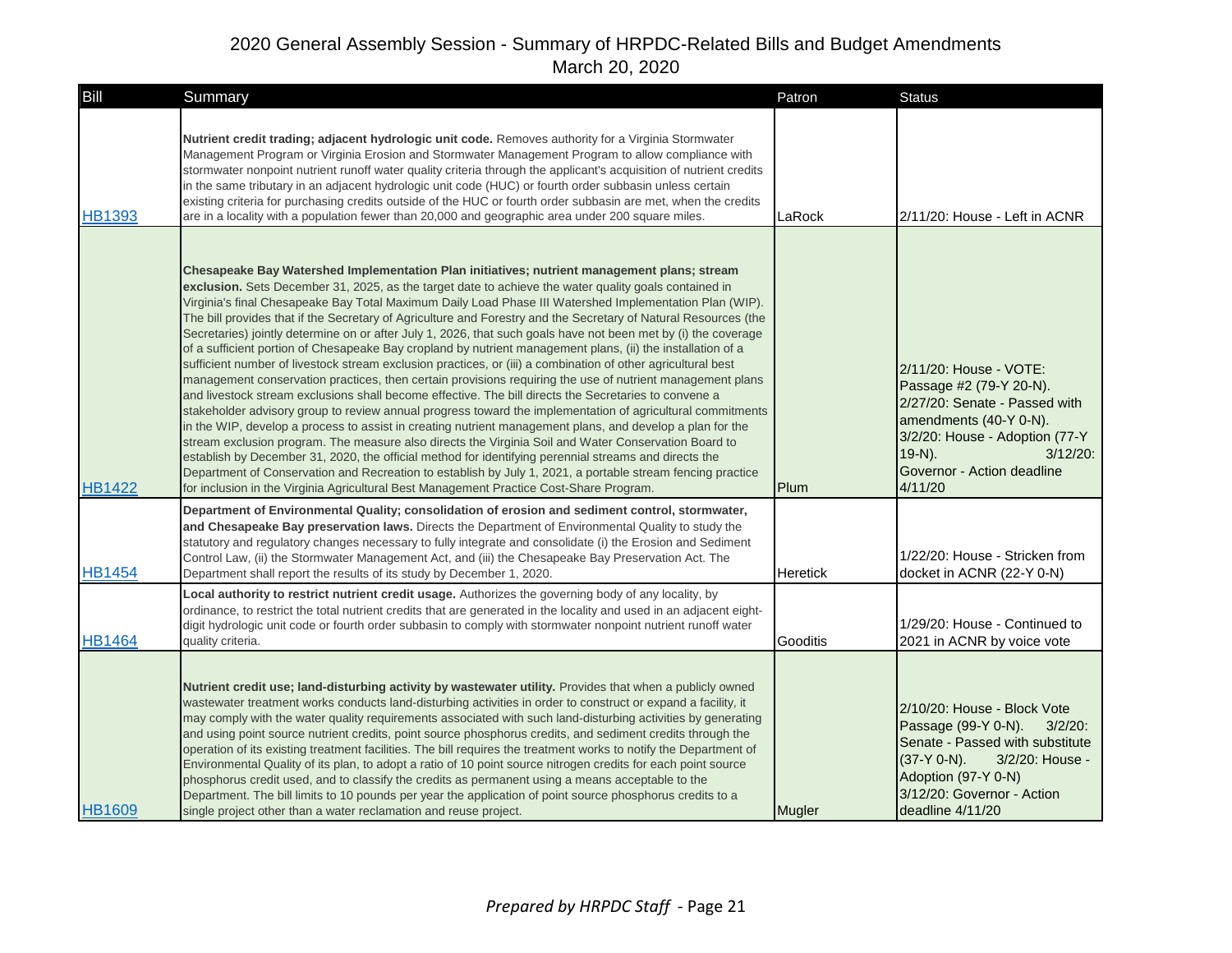| Bill          | Summary                                                                                                                                                                                                                                                                                                                                                                                                                                                                                                                                                                                                                                                                                                                                                                                                                                                                                                                                                                                                                                                                                                                                                                                                                                                                                                             | Patron | <b>Status</b>                                                                                                                                                                                            |
|---------------|---------------------------------------------------------------------------------------------------------------------------------------------------------------------------------------------------------------------------------------------------------------------------------------------------------------------------------------------------------------------------------------------------------------------------------------------------------------------------------------------------------------------------------------------------------------------------------------------------------------------------------------------------------------------------------------------------------------------------------------------------------------------------------------------------------------------------------------------------------------------------------------------------------------------------------------------------------------------------------------------------------------------------------------------------------------------------------------------------------------------------------------------------------------------------------------------------------------------------------------------------------------------------------------------------------------------|--------|----------------------------------------------------------------------------------------------------------------------------------------------------------------------------------------------------------|
| <b>HB1641</b> | Coal ash ponds; drinking water well; resident notification. Requires a utility, defined in the bill as the<br>owner or operator of a coal ash pond, to complete a survey of all drinking water wells within 1.5 miles of each<br>of its ponds by October 1, 2020, and to notify residents via mail and a local newspaper posting that the survey<br>will be conducted.                                                                                                                                                                                                                                                                                                                                                                                                                                                                                                                                                                                                                                                                                                                                                                                                                                                                                                                                              | Avala  | 2/10/20: House - VOTE:<br>Passage (75-Y 24-N).<br>$3/2/20$ :<br>Senate - Passed with substitute<br>(32-Y 7-N). 3/3/20: House -<br>Adoption (73-Y 23-N)<br>3/12/20: Governor - Action<br>deadline 4/11/20 |
| <b>HB1674</b> | Eastern Virginia Groundwater Management Area; provisional surface water withdrawal<br>permit. Authorizes the State Water Control Board to issue a provisional surface water withdrawal permit<br>within the Eastern Virginia Groundwater Management Area to an applicant that has not identified an end user<br>for the water. Such permit shall not allow the withdrawal of water until an end user has been identified and the<br>permittee has provided a report containing information on the need for and proposed use of the surface water,<br>a description of the raw water intake, and other information. The bill provides that once the Department of<br>Environmental Quality approves the report, the permittee shall request a permit modification. Finally, the bill<br>provides that no potential withdrawal amount of any provisional permit shall be used in the calculation of<br>available water when assessing a subsequent surface water withdrawal application in the affected stream<br>reach if the provisional permit has not been modified to reflect an end user, the Department and the<br>subsequent applicant have found the provisional withdrawal to be inappropriate, and the provisional permit<br>holder has failed to state that an end user will be secured within 12 months. | Hodges | 2/10/20: House - VOTE:<br>Passage (94-Y 4-N).<br>$2/25/20$ :<br>Senate - Continued to 2021 in<br>ACNR (13-Y 0-N)                                                                                         |
| <b>HJ92</b>   | Study; Office of Drinking Water; Commonwealth's drinking water infrastructure and oversight of the<br>drinking water program; report. Requests the Office of Drinking Water of the Department of Health to study<br>the Commonwealth's drinking water infrastructure and oversight of the drinking water program. In conducting<br>its study, the Office shall (i) identify problems or issues that may result in contamination of drinking water with<br>lead, copper, or other substances or organisms or increase the likelihood of contamination of drinking water<br>with lead, copper, or other substances or organisms and (ii) develop recommendations for addressing such<br>problems or issues.                                                                                                                                                                                                                                                                                                                                                                                                                                                                                                                                                                                                           | Lopez  | 2/10/20: House - VOTE: Agree<br>To (87-Y 5-N).<br>$2/25/20$ :<br>Senate - Agreed to by voice vote                                                                                                        |
| <b>HJ125</b>  | Study; effectiveness of stormwater management laws; report. Requests the Department of<br>Environmental Quality to study the effectiveness of stormwater management laws and regulations in Virginia. Kory                                                                                                                                                                                                                                                                                                                                                                                                                                                                                                                                                                                                                                                                                                                                                                                                                                                                                                                                                                                                                                                                                                          |        | 2/11/20: House - Left in Rules                                                                                                                                                                           |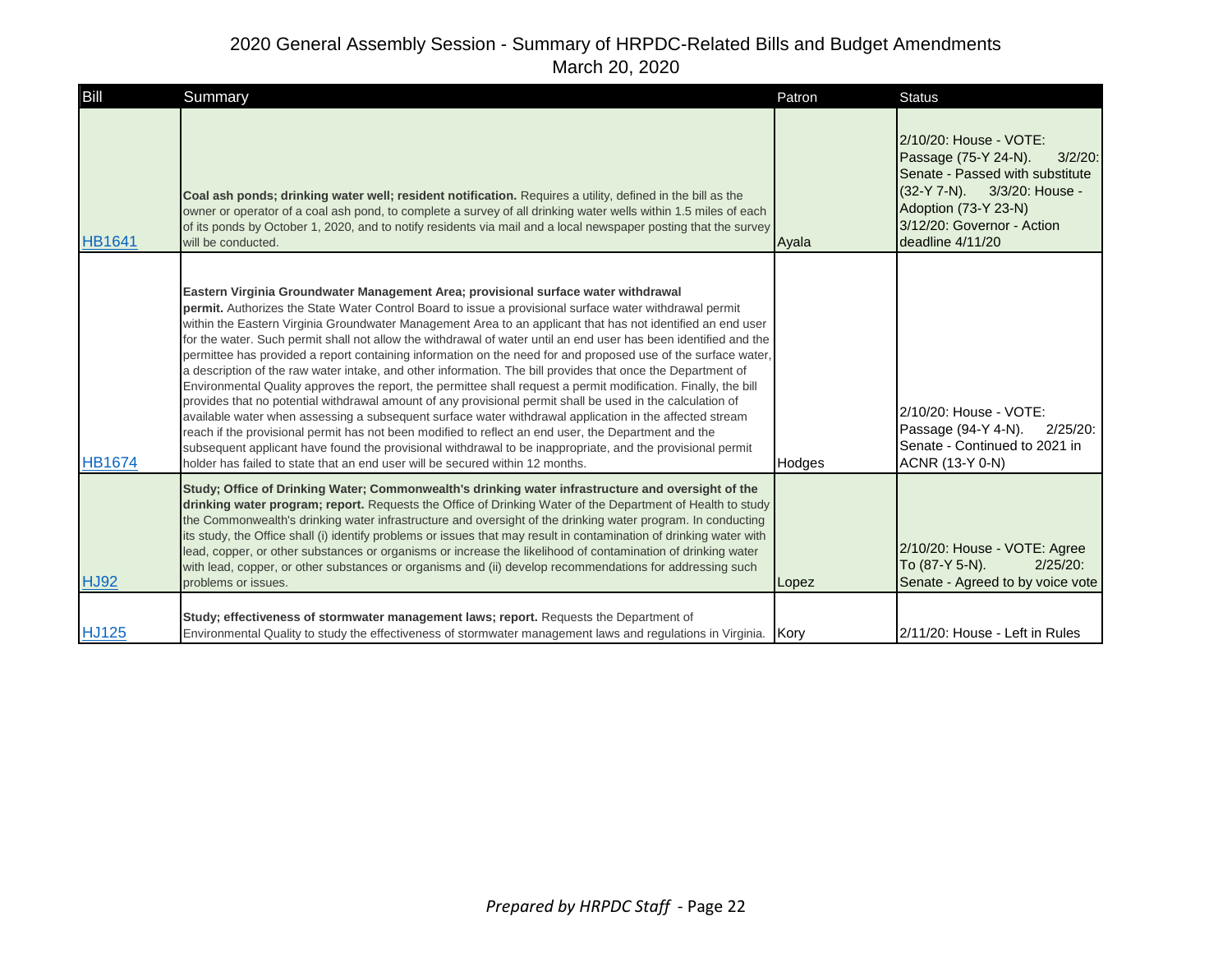| Bill          | Summary                                                                                                                                                                                                                                                                                                                                                                                                                                                                                                                                                                                                                                                                                                                                                                                                                                                                                                                                                                                                                                                                                                                                                                                                                                                                                                                                                                                                                                                                                                                                                                                                                                                        | Patron  | <b>Status</b>                                                                                                                                                                                                                              |
|---------------|----------------------------------------------------------------------------------------------------------------------------------------------------------------------------------------------------------------------------------------------------------------------------------------------------------------------------------------------------------------------------------------------------------------------------------------------------------------------------------------------------------------------------------------------------------------------------------------------------------------------------------------------------------------------------------------------------------------------------------------------------------------------------------------------------------------------------------------------------------------------------------------------------------------------------------------------------------------------------------------------------------------------------------------------------------------------------------------------------------------------------------------------------------------------------------------------------------------------------------------------------------------------------------------------------------------------------------------------------------------------------------------------------------------------------------------------------------------------------------------------------------------------------------------------------------------------------------------------------------------------------------------------------------------|---------|--------------------------------------------------------------------------------------------------------------------------------------------------------------------------------------------------------------------------------------------|
| <b>SB704</b>  | Chesapeake Bay Watershed Implementation Plan initiatives; nutrient management plans; stream<br>exclusion. Sets December 31, 2025, as the target date to achieve the water quality goals contained in<br>Virginia's final Chesapeake Bay Total Maximum Daily Load Phase III Watershed Implementation Plan (WIP).<br>The bill provides that if the Secretary of Agriculture and Forestry and the Secretary of Natural Resources (the<br>Secretaries) jointly determine on or after July 1, 2026, that such goals have not been met by (i) the coverage<br>of a sufficient portion of Chesapeake Bay cropland by nutrient management plans, (ii) the installation of a<br>sufficient number of livestock stream exclusion practices, or (iii) a combination of other agricultural best<br>management conservation practices, then certain provisions requiring the use of nutrient management plans<br>and livestock stream exclusions shall become effective. The bill directs the Secretaries to convene a<br>stakeholder advisory group to review annual progress toward the implementation of agricultural commitments<br>in the WIP, develop a process to assist in creating nutrient management plans, and develop a plan for the<br>stream exclusion program. The measure also directs the Virginia Soil and Water Conservation Board to<br>establish by December 31, 2020, the official method for identifying perennial streams and directs the<br>Department of Conservation and Recreation to establish by July 1, 2021, a portable stream fencing practice<br>for inclusion in the Virginia Agricultural Best Management Practice Cost-Share Program. | Mason   | 2/11/20: Senate - Passed (40-Y<br>$(0-N)$ .<br>$2/24/20$ :<br>House - VOTE: Passage with<br>substitute (78-Y 21-N).<br>2/26/20: Senate - Agreed to<br>House substitute (40-Y 0-N).<br>3/12/20: Governor - Action<br>deadline 4/11/20       |
| <b>SB776</b>  | Wetlands protection; living shorelines. Requires the Virginia Marine Resources Commission to promulgate<br>and periodically update minimum standards for the protection and conservation of wetlands and to approve<br>only living shoreline approaches to shoreline stabilization where the best available science shows that such<br>approaches are feasible. The provisions of the bill are contingent on funding in a general appropriation act.                                                                                                                                                                                                                                                                                                                                                                                                                                                                                                                                                                                                                                                                                                                                                                                                                                                                                                                                                                                                                                                                                                                                                                                                           | Lewis   | 2/10/20: Senate - Read third<br>time and passed (32-Y 7-N).<br>3/2/20: House - VOTE: Passage<br>with amendments (70-Y 30-N)<br>3/3/20: Senate - Agreed to<br>House amendments (32-Y8-N).<br>3/12/20: Governor - Action<br>deadline 4/11/20 |
| <b>SB1007</b> | Stormwater management; inspections. Directs the Water Control Board to adopt regulations that require<br>that a long-term maintenance agreement for any best management practice that is a wet pond provide for<br>inspections no more frequently than every three years.                                                                                                                                                                                                                                                                                                                                                                                                                                                                                                                                                                                                                                                                                                                                                                                                                                                                                                                                                                                                                                                                                                                                                                                                                                                                                                                                                                                      | Reeves  | 2/10/20: Senate - Read third<br>time and passed (37-Y 1-N).<br>3/3/20: House - Left in ACNR                                                                                                                                                |
| <b>SB1064</b> | Department of Environmental Quality; combined sewer overflow outfalls; James River<br>watershed. Directs the Department of Environmental Quality (DEQ) to identify the owner of any combined<br>sewer overflow (CSO) outfall east of Charlottesville that discharges into the James River watershed and to<br>determine what actions by the owner are necessary to bring such an outfall into compliance with Virginia law,<br>the federal Clean Water Act, and the Presumption Approach described in the CSO Control Policy of the U.S.<br><b>Environmental Protection Agency.</b>                                                                                                                                                                                                                                                                                                                                                                                                                                                                                                                                                                                                                                                                                                                                                                                                                                                                                                                                                                                                                                                                            | Stuart  | 2/11/20: Senate - Passed (40-Y<br>$(0-N)$ .<br>$3/2/20$ :<br>House - Block Vote Passage<br>with substitute (99-Y 0-N)<br>3/3/20: Senate - House<br>substitute agreed to (39-Y0-N)<br>3/12/20: Governor - Action<br>deadline 4/11/20        |
| <b>SB1067</b> | Regulation of stormwater; airports. Provides that localities shall provide for full waivers of certain<br>stormwater charges for public use airport runways and taxiways                                                                                                                                                                                                                                                                                                                                                                                                                                                                                                                                                                                                                                                                                                                                                                                                                                                                                                                                                                                                                                                                                                                                                                                                                                                                                                                                                                                                                                                                                       | Kiggans | 2/4/20: Senate - Stricken at<br>request of Patron in ACNR (15-Y<br>$0-N$ )                                                                                                                                                                 |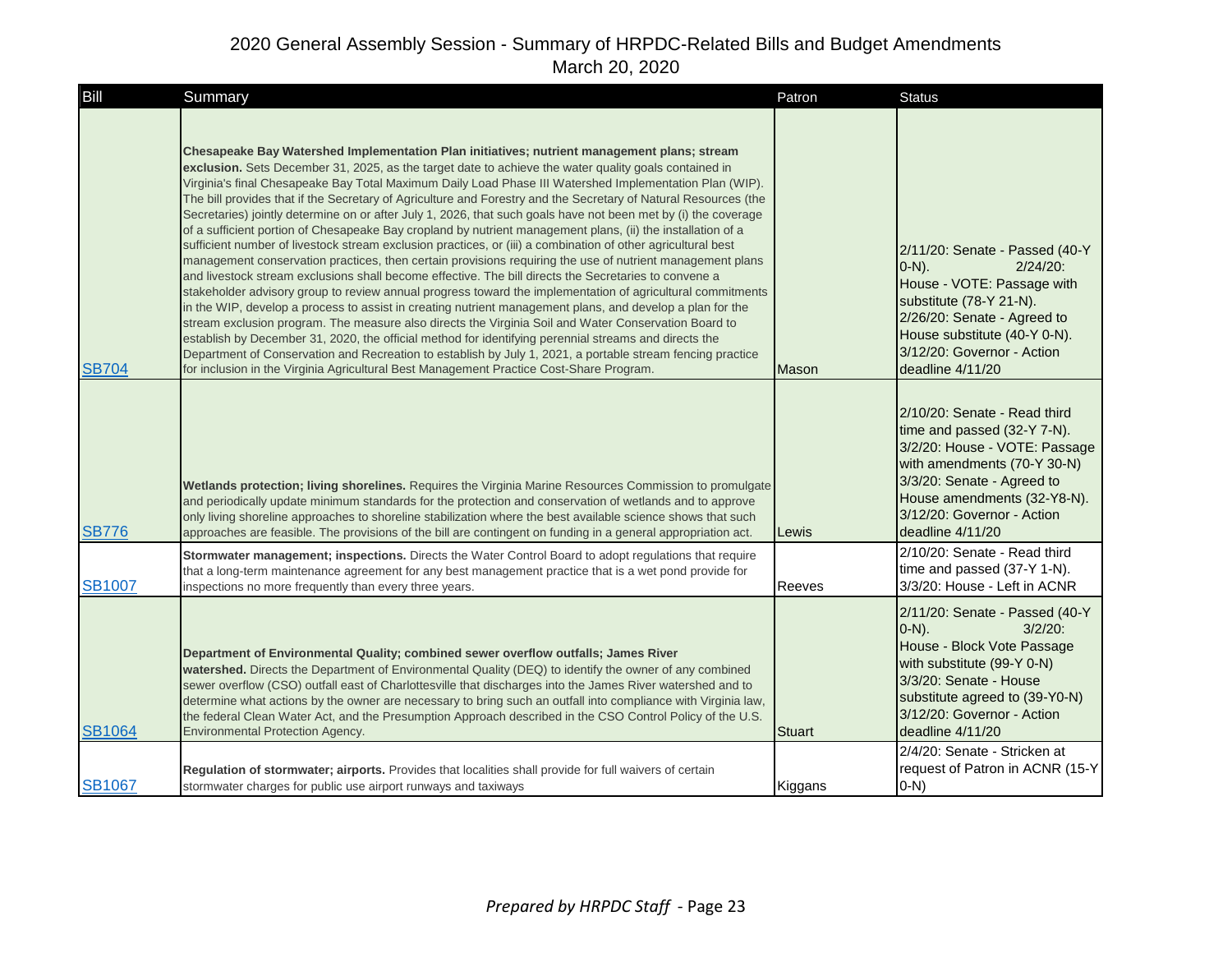| <b>Bill</b>                     | Summary                                                                                                                                                                                                                                                                                                                                                                                                                                                                                                                                                                                                                                                                                                                                                                                                                                                                                                                                                             | Patron          | <b>Status</b>                                                                                                        |
|---------------------------------|---------------------------------------------------------------------------------------------------------------------------------------------------------------------------------------------------------------------------------------------------------------------------------------------------------------------------------------------------------------------------------------------------------------------------------------------------------------------------------------------------------------------------------------------------------------------------------------------------------------------------------------------------------------------------------------------------------------------------------------------------------------------------------------------------------------------------------------------------------------------------------------------------------------------------------------------------------------------|-----------------|----------------------------------------------------------------------------------------------------------------------|
| <b>SJ53</b><br><b>HB30 C-</b>   | Study; DEQ; revised priority ranking criteria for grants from the Stormwater Local Assistance Fund to<br>include reduction of nitrogen pollution; report. Directs the Department of Environmental Quality (DEQ)<br>(the Department) to study revised priority ranking criteria for grants from the Stormwater Local Assistance<br>Fund (the Fund) to include reduction of nitrogen pollution and report its findings and recommendations for<br>publication as a House or Senate document. In conducting its study, the Department shall (i) analyze the<br>benefits and costs of nitrogen pollution reduction in Virginia's waters and compare to the benefits and costs of<br>reductions in phosphorous pollution, and (ii) determine comparable criteria to award grants from the Fund<br>based on nitrogen reductions and revise the Fund's award criteria accordingly. The provisions of the bill are<br>contingent on funding in a general appropriation act. | Lewis           | 2/10/20: Senate - Read third<br>time and agreed to by voice<br>$3/3/20$ :<br>vote.<br>House - Left in Appropriations |
| 70#1h                           | Stormwater Local Assistance. This amendment requests additional tax-supported bonds for stormwater<br>local assistance fund.                                                                                                                                                                                                                                                                                                                                                                                                                                                                                                                                                                                                                                                                                                                                                                                                                                        | Lopez           | <b>Member Request</b>                                                                                                |
|                                 | Freshwater Testing Program. This amendment provides \$250,000 each year from the general fund for the<br>Department of Health to establish and execute a freshwater testing program to address environmental<br>hazards in the Commonwealth, such as algae blooms. Currently, the department uses resources from their<br>SB30 305#1s marine water testing program, when available.                                                                                                                                                                                                                                                                                                                                                                                                                                                                                                                                                                                 | Peake           | <b>Member Request</b>                                                                                                |
| HB30 373#3c                     | Environmental Literacy Program. This amendment provides an additional \$170,000 from the general fund<br>each year to expand the scope of Chesapeake Bay educational programs focused on the environmental<br>literacy of Virginia's youngest citizens. The goal of the environmental literacy program is for every student in<br>the region to graduate with the knowledge and skills to act responsibly to protect and restore their local<br>watershed.                                                                                                                                                                                                                                                                                                                                                                                                                                                                                                          |                 | <b>Conference Report</b>                                                                                             |
|                                 | Stormwater Consultant. This amendment directs the Department of Environmental Quality to assess and<br>recommend improvements to integration of the Virginia Erosion and Sediment Control Act, Storm Water<br>Management Act, and the Chesapeake Bay Preservation Act. Specifically, the assessment will identify any<br>HB30 377#2c inconsistencies in the regulations in the three acts for MS4 Permit localities.                                                                                                                                                                                                                                                                                                                                                                                                                                                                                                                                                | <b>Heretick</b> | <b>Conference Report</b>                                                                                             |
|                                 | Regional Water Resource Planning. This amendment provides \$231,000 each year from the general fund<br>for regional water resource planning activities at the Department of Environmental Quality, pursuant to House<br>HB30 377#3c Bill 542 of the 2020 Session of the General Assembly.                                                                                                                                                                                                                                                                                                                                                                                                                                                                                                                                                                                                                                                                           | Carr            | <b>Conference Report</b>                                                                                             |
| <b>HB30</b><br>377#3h           | Water Protection (language only). This amendment directs the DEQ to take into account local fiscal stress<br>factors when awarding nutrient removal grants for projects in the James River Basin and allows grant awards<br>to cover up to 90 percent of eligible costs.                                                                                                                                                                                                                                                                                                                                                                                                                                                                                                                                                                                                                                                                                            | Aird            | <b>Member Request</b>                                                                                                |
| HB30 377#5c high fiscal stress. | Nutrient Removal Grants (language only). This amendment directs the Department of Environmental<br>Quality to assess alternative matching policies for nutrient removal grants for projects serving localities with                                                                                                                                                                                                                                                                                                                                                                                                                                                                                                                                                                                                                                                                                                                                                 |                 | <b>Conference Report</b>                                                                                             |
|                                 | DEQ Technical Review of Point Source Nutrient Reductions and WQIF Grant Savings Proposal. This<br>amendment directs The Department of Environmental Quality to review the assumptions used to estimate<br>nutrient concentrations and trends of wastewater facilities and to identify cost-effective options to achieve<br>HB30 377#6c wastewater nutrient load levels consistent with the needs of Phase III of the Watershed Implementation Plan.                                                                                                                                                                                                                                                                                                                                                                                                                                                                                                                 | <b>Bulova</b>   | <b>Conference Report</b>                                                                                             |
| SB30 379#1s                     | <b>SLAF Priorities.</b> This amendment provides requisite funding for the costs of SJ53 directing DEQ to revise<br>priorities related to grants given for the Stormwater Local Assistance Fund to include the reduction of nitrogen<br>pollution.                                                                                                                                                                                                                                                                                                                                                                                                                                                                                                                                                                                                                                                                                                                   | Lewis           | <b>Member Request</b>                                                                                                |
|                                 |                                                                                                                                                                                                                                                                                                                                                                                                                                                                                                                                                                                                                                                                                                                                                                                                                                                                                                                                                                     |                 |                                                                                                                      |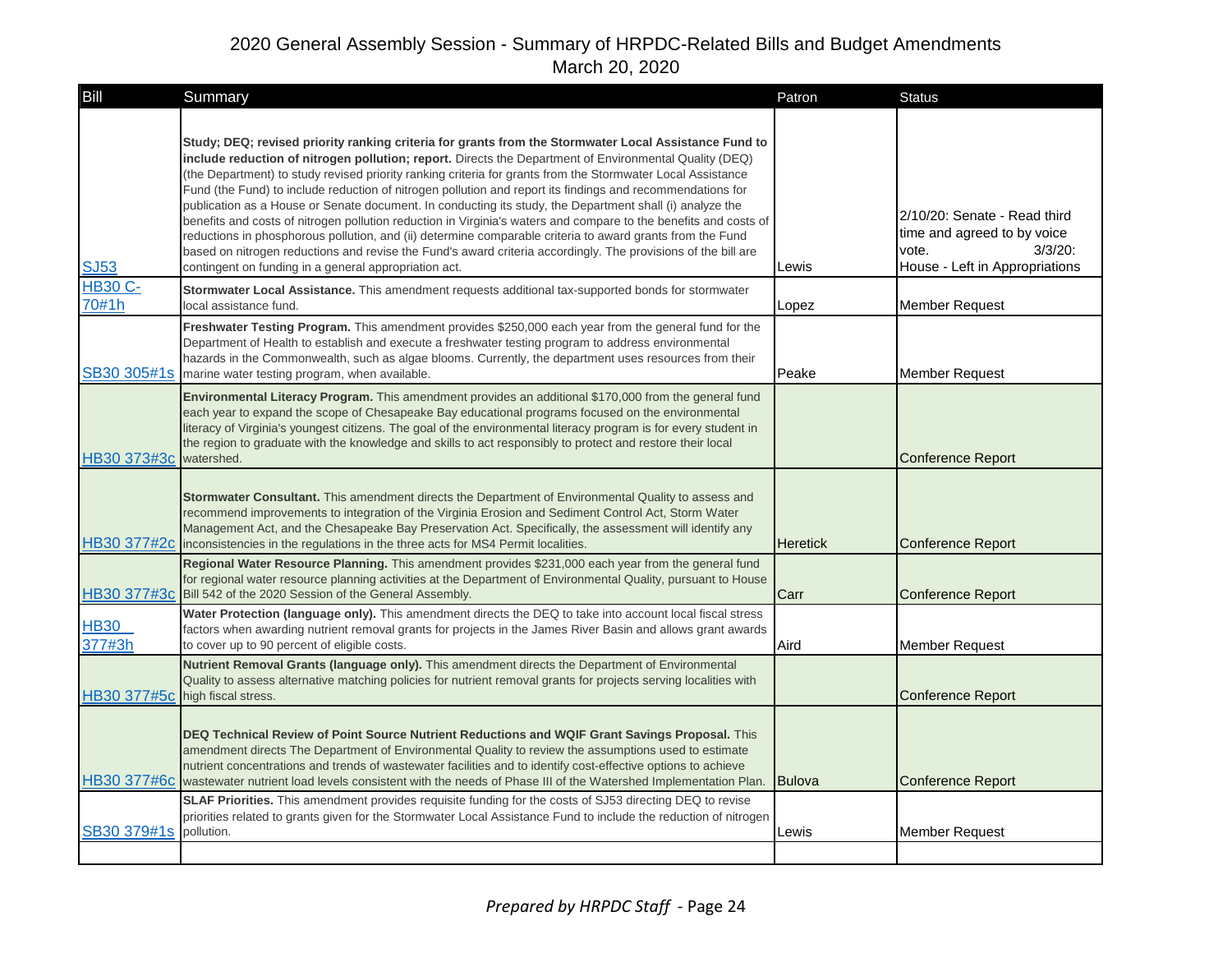| Bill                           | Summary                                                                                                                                                                                                                                                                                                                                                                                                                                                                                                                                                                                                                                                                                                                                                                                                                                   | Patron        | <b>Status</b>                                                                                                                                                                 |
|--------------------------------|-------------------------------------------------------------------------------------------------------------------------------------------------------------------------------------------------------------------------------------------------------------------------------------------------------------------------------------------------------------------------------------------------------------------------------------------------------------------------------------------------------------------------------------------------------------------------------------------------------------------------------------------------------------------------------------------------------------------------------------------------------------------------------------------------------------------------------------------|---------------|-------------------------------------------------------------------------------------------------------------------------------------------------------------------------------|
| <b>Water Resources - Other</b> |                                                                                                                                                                                                                                                                                                                                                                                                                                                                                                                                                                                                                                                                                                                                                                                                                                           |               |                                                                                                                                                                               |
| <b>HB1364</b>                  | Resource Protection Areas; improvement plans. Directs the State Water Control Board, in promulgating<br>regulations that establish criteria for use by local governments to determine the ecological and geographic<br>extent of Chesapeake Bay Preservation Areas, to provide that any owner of land in a Resource Protection<br>Area may improve such area using native plants and mixtures of organic material. The bill requires that such<br>criteria provide that prior to implementation of such improvement, a landowner obtain a water quality impact<br>assessment and an improvement plan with a professional stamp from a qualified landscape architect,<br>engineer, or other relevant professional. The bill also directs the Board to approve any improvement project<br>that has a net positive benefit to water quality. | Hodges        | 2/5/20: House - Continued to<br>2021 with substitute in ACNR by<br>voice vote                                                                                                 |
| <b>SB158</b>                   | Menhaden fishing in Chesapeake Bay prohibited. Prohibits catching menhaden with purse nets in the<br>territorial waters of the Commonwealth lying west or within three miles of the Chesapeake Bay Bridge-Tunnel                                                                                                                                                                                                                                                                                                                                                                                                                                                                                                                                                                                                                          | DeSteph       | 2/4/20: Senate - Passed by<br>indefinitely in ACNR (14-Y 0-N)                                                                                                                 |
| 459#1c                         | Waterway Maintenance Fund. This amendment increases the appropriation to the Waterway Maintenance<br>Fund to \$1.5 million in each year to support shallow-draft dredging projects. The increased allocation to the<br>Waterways Maintenance Fund results in a corresponding reduction in available general fund revenues of<br>\$150,000 annually.                                                                                                                                                                                                                                                                                                                                                                                                                                                                                       |               | <b>Conference Report</b>                                                                                                                                                      |
|                                |                                                                                                                                                                                                                                                                                                                                                                                                                                                                                                                                                                                                                                                                                                                                                                                                                                           |               |                                                                                                                                                                               |
| Other                          |                                                                                                                                                                                                                                                                                                                                                                                                                                                                                                                                                                                                                                                                                                                                                                                                                                           |               |                                                                                                                                                                               |
| <b>HB1267</b>                  | Land bank entities; planning district commissions. Permits localities to designate planning district<br>commissions as a land bank entity. Currently, localities may create an authority or designate certain existing<br>nonprofit organizations as a land bank entity.                                                                                                                                                                                                                                                                                                                                                                                                                                                                                                                                                                  | <b>Hodges</b> | 2/6/20: House - Block Vote<br>Passage (99-Y 0-N).<br>$2/19/20$ :<br>Senate - Passed Senate (39-Y 0-<br>3/4/20: Governor:<br>$N$ ).<br>Approved (Chapter 147) - Eff.<br>7/1/20 |
| <b>HB1564</b>                  | Impact fees; residential development. Authorizes any locality to impose impact fees on certain residential<br>developments in order to defray the costs of constructing public facilities necessitated by those developments.<br>Under current law, such impact fees may be imposed only by those localities that have established urban<br>transportation service districts. The amount of the impact fee shall not exceed five percent of the sales price<br>of the residential property, five percent of the assessed value of the property in the event that the property is<br>transferred without a sale, or \$10,000, whichever is less.                                                                                                                                                                                           | Cole          | 2/11/20: House - Left in CC & T                                                                                                                                               |
| HB30 114#7c                    | Increase Support for Planning District Commissions. This amendment provides an additional of \$294,000<br>each year from the general fund to provide each of the 21 Planning District Commissions with an increase of<br>\$14,000 per year.                                                                                                                                                                                                                                                                                                                                                                                                                                                                                                                                                                                               | Lucas         | <b>Conference Report</b>                                                                                                                                                      |
| <b>HB30</b><br>372#1c          | Environmental Justice Workgroup. This amendment establishes an Interagency Environmental Justice<br>Working Group to assess and provide recommendations regarding agency improvements to meaningfully<br>engage environmental justice communities and fenceline communities in decision-making processes for<br>agency activities that affect them.                                                                                                                                                                                                                                                                                                                                                                                                                                                                                       |               | <b>Conference Report</b>                                                                                                                                                      |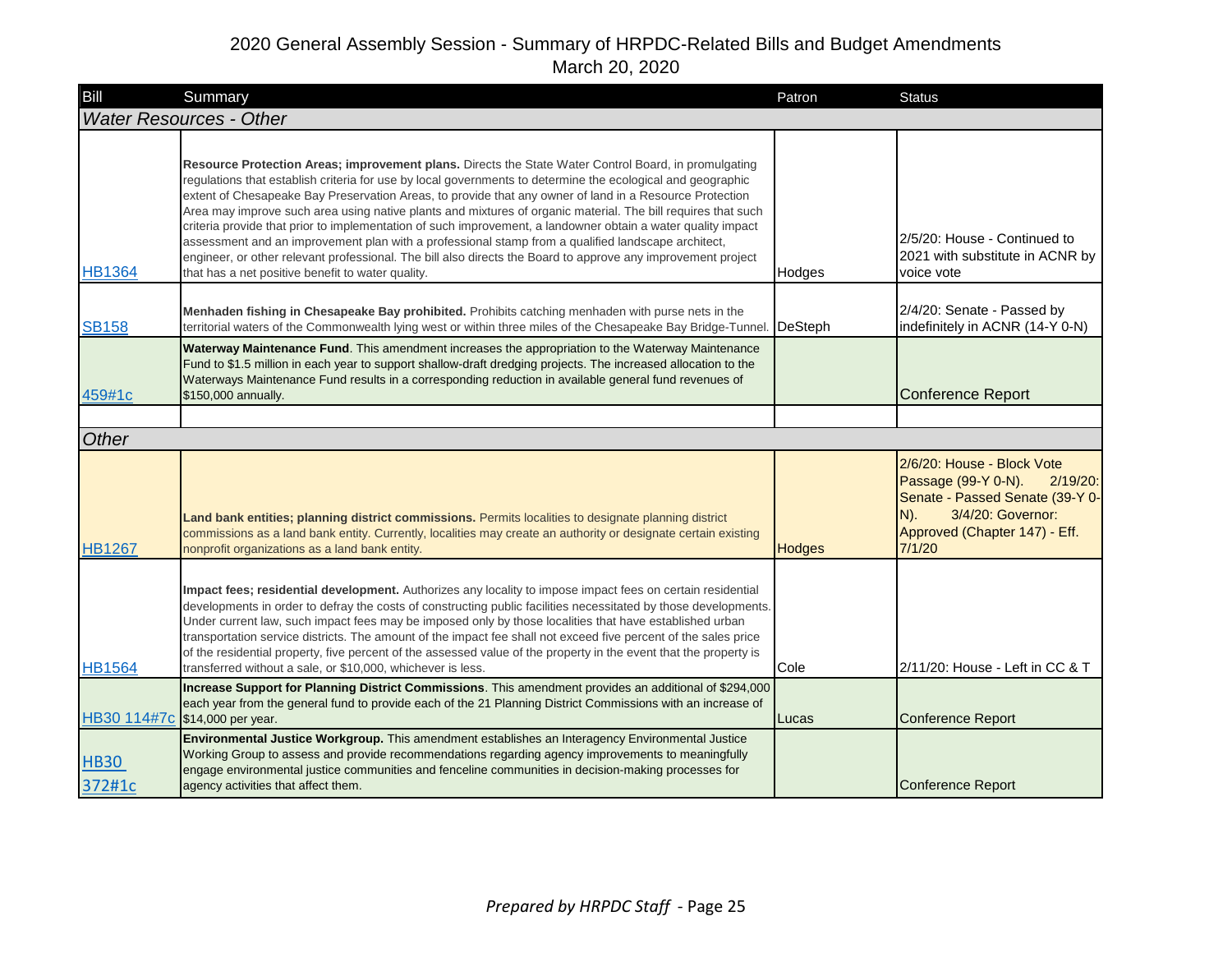

ROBERT A. CRUM, JR., EXECUTIVE DIRECTOR/SECRETARY MICHAEL J. HIPPLE CHAIR *.*ANDRIA P. McCLELLAN , VICE-CHAIR *.* RANDY R. KEATON, TREASURER

MEMBER **JURISDICTIONS** March 18, 2020 The Honorable Ralph S. Northam CHESAPEAKE Governor, Commonwealth of Virginia P.O. Box 1475 FRANKLIN Richmond, VA 23218 **GLOUCESTER** The Honorable Mark R. Herring Attorney General, Commonwealth of Virginia 202 North Ninth Street HAMPTON Richmond, Virginia 23219 ISLE OF WIGHT RE: Local/Regional Governments Electronic Meeting Ability during COVID-19 State of Emergency **JAMES CITY** NEWPORT NEWS Dear Governor Northam and Attorney General Herring: NORFOLK On behalf of the 17 local governments within the Hampton Roads Planning District Commission (HRPDC), we respectfully request your assistance on an urgent challenge facing all localities, boards and commissions within the POQUOSON Commonwealth of Virginia. The spread of COVID-19/Coronavirus makes the assembly of individuals unsafe for our community and residents. **PORTSMOUTH** Concurrently, it is critically important that our local governments, boards, commissions and regional public bodies have the ability to meet electronically, rather than in person, to conduct important government business, ensure **SMITHFIELD** continuity of operations and provide for the ongoing and efficient operations of local governments during this difficult time. **SOUTHAMPTON** As you are aware, the Code of Virginia is clear that governmental units can **SUFFOLK** meet by electronic communication when the Governor has declared a state of emergency, as long as the meeting addresses the stated emergency. However, our governments have many other responsibilities which must be voted on in **SURRY** a timely manner related to locality and school budgets, appropriation of funds, required public hearings, timely decisions related to land use, **VIRGINIA BEACH** adoption/amendment of ordinances impacting public health, safety and welfare and other important decisions including but not limited to roads, public safety facilities and economic development. **WILLIAMSBURG** 

**YORK**